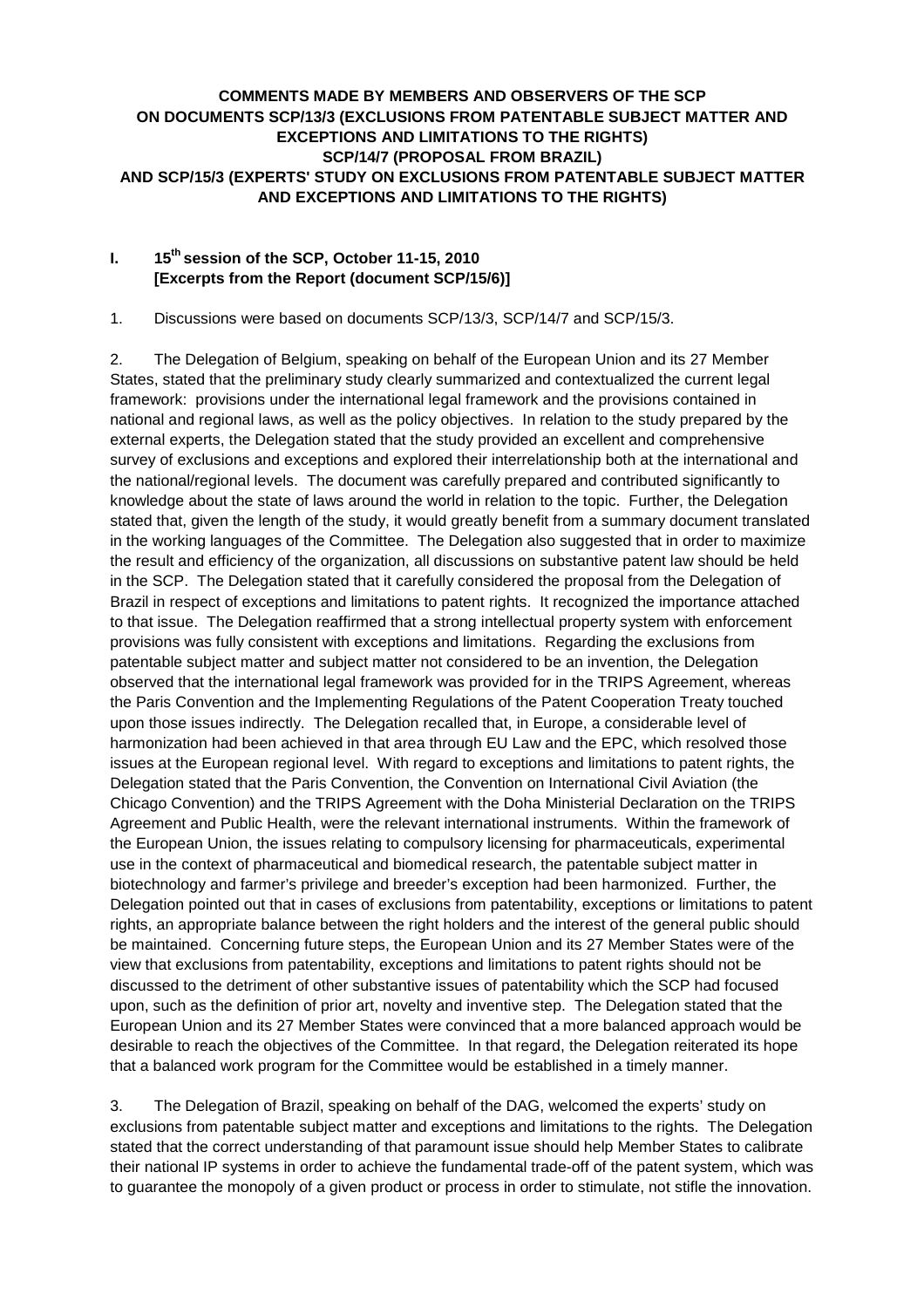Observing that the experts' study recognized the cost-benefit analysis underpinning the system, and that patents should be granted only to the extent necessary to rectify market failure, the Delegation referred to what the chief economist of WIPO had said, that in most cases, markets would not foster innovation on their own, and that in those cases, patents should be granted. Therefore, the DAG believed that the experts' study brought elements for a discussion which accepted the complexity of the subject, avoiding simplistic assumptions which ignored the systemic implications and the diversities of concrete realities. The Delegation agreed with Professor Bently who had stated that the TRIPS Agreement had extensively reduced the flexibilities available for countries in general. Therefore, a full understanding of the exclusions and limitations available was vital for a calibration of the national systems, considering the particularities of the countries and their socio-economical environments. The Delegation further observed that the important rationales which were developed in the study included the relation between human rights and intellectual property or the necessity of adjusting the legal provisions in order to reach the highest degree of innovation with the lesser possible social cost. Nevertheless, the DAG believed that the main goal of the study should be a comprehensive reflection on the patent system by analyzing the exceptions and exclusions, in order to provide real utility for governments, such as transfer of technology and correct disclosure of patent information. The Delegation considered that any statement on "a common core" or "a set of standards" under no condition should imply harmonization of legal provisions or limitations on the reach of exclusions and limitations, for the particular characteristics of the countries which were expressed in the different patent systems. In addition, the Delegation stated that the seeming favoring of exceptions over exclusions was not coherently explained in the experts' study. The Delegation explained that, in some cases, exceptions may raise litigation costs or stimulate sham litigation, while the possibility of ulterior legal liability for patent violation may reduce the incentive for investment of individuals in what they believe to be an exception, thus reducing innovation. Therefore, in the view of the Delegation, there was no conflict between exclusions and exceptions: they were complementary tools necessary to assure the systemic equilibrium and the policy space countries demanded to achieve their development. As professor Bently had emphasized, the Delegation considered that the utility of exceptions depended on the way they were interpreted by courts in countries with different legal traditions and by the dispute settlement system of WTO. The Delegation observed that due to dispute settlement understanding of WTO, in many legal systems, exceptions should be interpreted restrictively. If the supposed superiority of exceptions over exclusions depended on their being interpreted broadly, a strong case could be made against such rationale. Further, the Delegation stated that there was an urgent need of discussing the economic theory underlying the study, since the lack of a theoretical approach of the relation between intellectual property and innovation suggested an automatic and positive relation between them, a relation which was not observed in the reality. Overall, the DAG considered that those studies represented a positive step in the direction of the proposal made by the Delegation of Brazil. As regards the proposal presented by the Delegation of Brazil in document SCP/14/7, the Delegation stated that the proposal intended to provide a wide and sustained debate on exceptions and limitations to patent rights in three phases. The first phase should promote the exchange of detailed information on all exceptions and limitations provisions in national or regional legislations, as well as on the experiences of implementation of such provisions, including jurisprudence. That phase should also address why and how countries use, or how they understand the possibility of using, the limitations and exceptions provided in their legislations. In that connection, the Delegation noted that to a certain extent, the studies on exclusions from patentable subject matter and exceptions and limitations to the rights contained some elements of the first phase, which needed to be further developed. The second phase should investigate what exceptions or limitations were effective to address development concerns and what were the conditions for their implementation. The Delegation stressed the importance of evaluating how national capacities affected the use of exceptions and limitations. The third phase should consider the elaboration of an exceptions and limitations manual, in a non-exhaustive manner, to serve as a reference to WIPO Member States. The Delegation explained that the manual should help each country to adapt the international agreements to its internal IP system, maintaining the adequate policy space for its development needs. The Delegation noted that the optimal arrangement for the United States of America was not necessarily so for India or Malawi. Therefore, the DAG believed that the proposal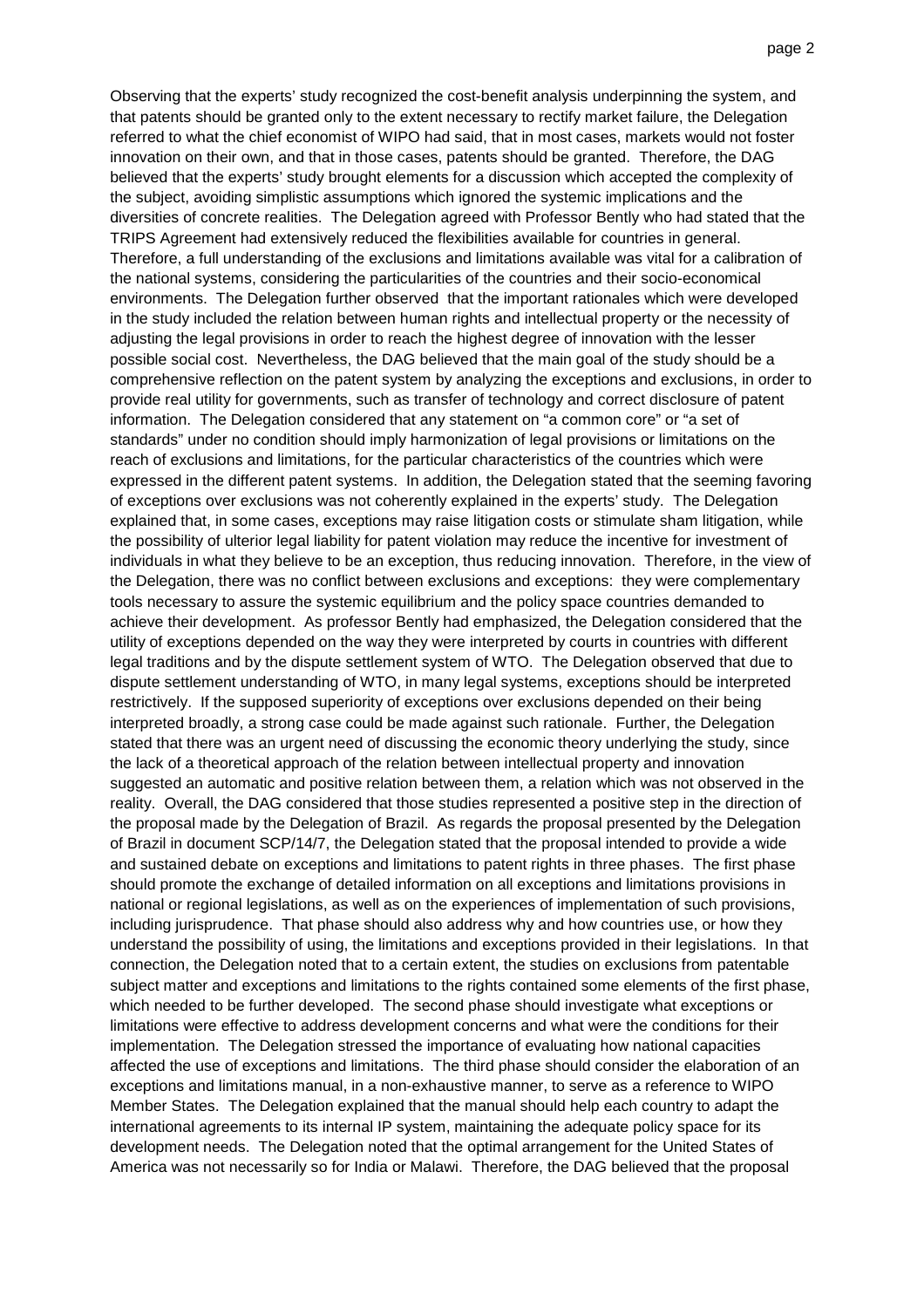should be promptly implemented, as the establishment of such working program would be an important step in the implementation of the Development Agenda.

4. The Delegation of Argentina stated that the SCP needed to continue discussions on exclusions, exceptions and limitations to patent rights as they were related to fundamental issues of development and were of real importance for the implementation of the Development Agenda of WIPO. The Delegation stated that the exclusions, limitations and exceptions were tools which countries could use in conformity with the flexibilities provided by the international treaty. Further, the Delegation welcomed the proposal made by the Delegation of Brazil with regard to the establishment of a work program on exceptions and limitations in the SCP. In its view, the proposal could be an important phase in the implementation of the Development Agenda. The Delegation was concerned about the limited use of exceptions and limitations by developing countries and therefore underlined importance of the manual to be prepared at the third phase of the proposal which would suggest ways of avoiding restrictions to the use of exceptions and limitations and other possibilities which could promote development.

5. The Delegation of the Plurinational State of Bolivia stated that the issue of patentability in the field of biotechnology was very important to its country, and noted that its comments were of preliminary nature, given the unavailability of Spanish translation of the full document. In its view, the experts' study provided a factual analysis of exclusions and exceptions based on the various different legislations, focusing in particular on the European and American legislations. However, the Delegation considered that the experts' study did not go beyond the factual description of the issues. The Delegation stated that given that it was an experts' study, it should have given the possibility of having a more open discussion and further contribution to the analysis made so far in the Committee on the issue. In its view, the main problem with the study was that it did not give responses to the mandate agreed upon by the SCP on the subject matter, as well the terms of reference agreed upon by the Secretariat and experts. The analysis of exclusions from patentability lacked analysis from a development and public policy perspective in that it did not looked into factors which could justify the exclusion of human beings from patentable subject matter. The Delegation expressed concern that the authors of the study had interpreted the scope of work established in the terms of reference in a very narrow manner. In particular, the Delegation stressed that according to the terms of reference, the authors should have covered all areas, including exclusions, exceptions and limitations to reflect controversies, the area which was of high interest to the Plurinational State of Bolivia. The Delegation expressed its wish that the study include more information with regard to the political consideration given in some countries to exclude certain areas from patentability as well as implications of such exclusions on public policy and socio-economic development of countries. As regards the issues of patentability of human life, the Delegation stated that the experts' study should have better analyzed the links of patentability of life in multilateral agreements and free-trade agreements, in particular, the complexities which might be caused by those standards in society and their impact on fundamental rights, such as the right to food, health and development. The Delegation reiterated that patenting human life was not part of its country's culture and, therefore, it considered such development as posing a danger for the entire humanity. Further, the Delegation stated that another analysis that could be made in that area would be to revive the information on the trends that were taking place in patenting of human life, including the information on who were the owners of those patents and what type of biological life was being patented. The Delegation stated that, as had been shown in the experts' study, the United States of America and Europe allowed the patentability of discoveries of elements found in the human body and in nature on the basis of their isolation from their natural environment, and that that fact reinforced the belief of the Delegation that a review of Article 27.3(b) of the TRIPS Agreement was necessary to prohibit the patentability of animals, plants and any forms of human life. The Delegation further observed that the experts' study also mentioned the potential negative impact of protection of plants varieties for farmers which might get worsen with the implementation of the UPOV Convention 1991, which was mainly adopted by developing countries because of the pressure put on them by developed countries and obligations under the TRIPS Agreement. Referring to its proposal made in the TRIPS Council to review the relevant provision to prohibit all forms of patentability of human life, or life in general, the Delegation expressed its regret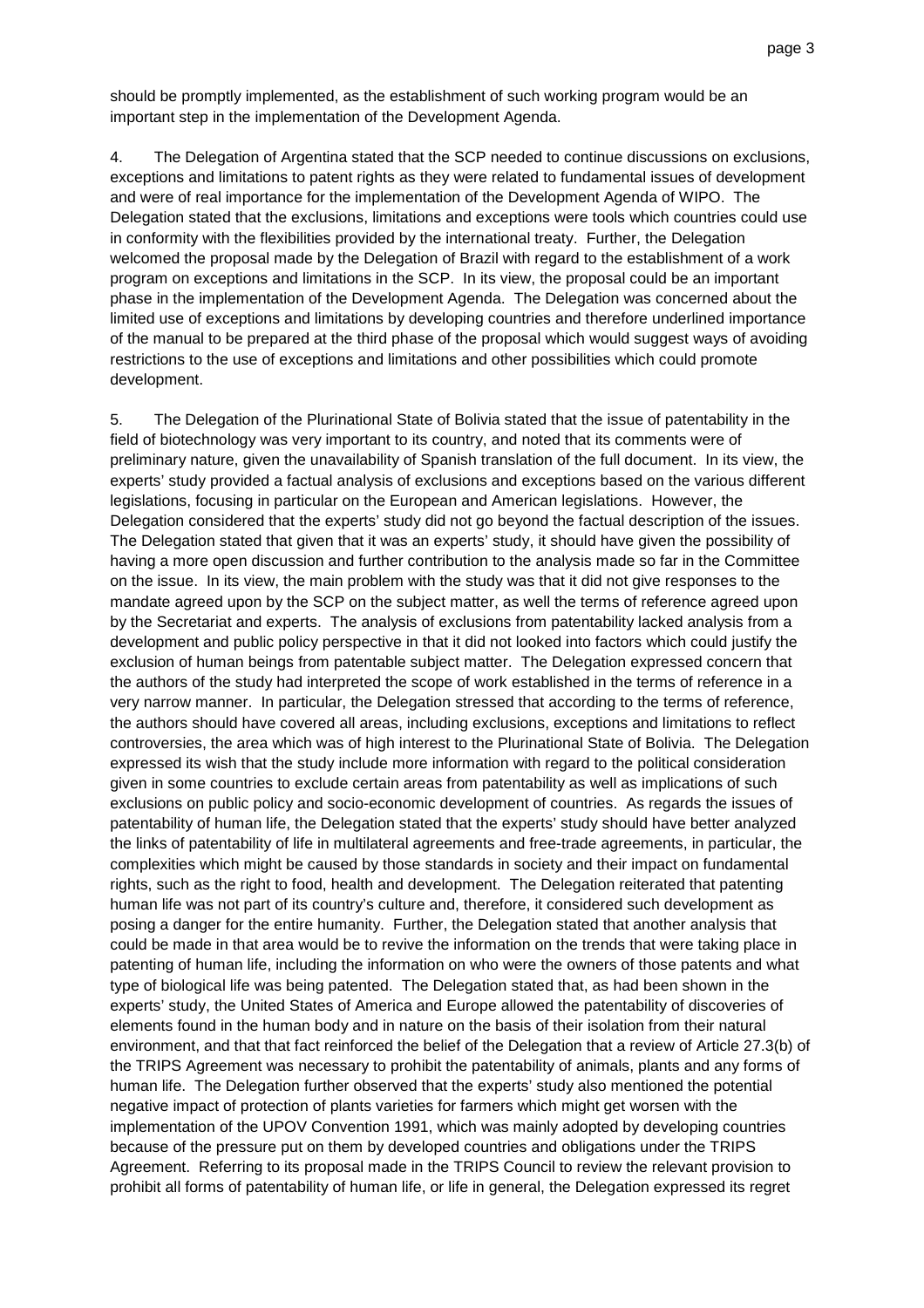that the experts' study did not include any references to such recent events in international law making. The Delegation stated that the Constitution of the Plurinational State of Bolivia prohibited the patentability of any life forms, because it was contrary to the values of indigenous people and that position had been communicated by the government of the Plurinational State of Bolivia in an official document to the TRIPS Council in March 2010. The Delegation stated that the topic should remain open in the future, and suggested that the Secretariat should translate the study in other official languages of WIPO to facilitate the further analysis of the issue. In addition, the Delegation supported the proposal made by other Delegations requesting that all the comments made on studies be compiled in an addendum to that document to allow people to have the opportunity of seeing various comments and observations made on the content of each study.

6. The Delegation of the Islamic Republic of Iran associated itself with the statement made by the Delegation of Brazil on behalf of the DAG. The Delegation welcomed the experts' study on exclusions from patentable subject matter and exceptions and limitations to the rights as it was important for developing countries to keep their national policy space in formulating their national IP systems to use IP as a tool for development. The Delegation expressed its belief that the main objective of that study should be a comprehensive reflection on the patent system from the exceptions and exclusions perspectives which allowed countries to benefit from. The Delegation was not of the view that the international norms limited exclusions and gradually favored exceptions over the exclusions. In its view, the fact that both exclusions and exceptions led to the same policy goals could not provide reasonable grounds to shift from exclusions to exceptions. The Delegation considered that such substitution could have serious developmental implications which should be assessed carefully. In its opinion, exclusions and exceptions were complementary tools necessary to assure the systemic balance and preserve the policy space for countries to achieve their development, and therefore, they could not substitute each other. Finally, the Delegation expressed support for the proposal made by the Delegation of Brazil on exceptions and limitations to patent rights, as the proposal suggested bridging the gap between the existing provisions on exceptions and limitations and their actual implementation, and to that end proposing new possible areas relating to technology transfer and other public policy issues. The Delegation reiterated that the issue was of importance to developing countries, and it should be incorporated in the work program of the SCP.

7. The Delegation of the Russian Federation stated that document SCP/13/3 prepared by the Secretariat, as well as experts' study contained in document SCP/15/3, constituted a good basis for further analysis of the problematic areas in that field. The Delegation stated that the topic was of particular importance to its country as legislation of the Russian Federation was undergoing the changes, in part, due to its accession to WTO. To that effect, on October 4, 2010, the President of the Russian Federation had signed the Federal Law on Amendments to Part IV of the Civil Code of the Russian Federation. One of those amendments concerned Article 1229 of the Civil Code which was amended to meet obligations under Articles 26 and 30 of the TRIPS Agreement. In particular, the amended provision read: "Limitations to the exclusive rights of patent holders or holders of industrial designs shall be established in individual cases, provided that such restrictions do not unreasonably conflict with normal exploitation of inventions or industrial designs and do not unreasonably prejudice the legitimate interests of right holder, taking into account the legitimate interests of third parties." Other amendments were included in Article 1362 in order to meet the obligations under Article 31 of the TRIPS Agreement. In addition, the Delegation stated that Article 1349 of the Civil Code listed, as non-patentable subject matter, the methods of cloning of a human being, and other inventions that were contrary to public interest, principles of humanity and morality, among others. The Delegation further informed the SCP that in the Russian Federation, there was a moratorium on research related to cloning of human being as codified in Federal Law N54-F3 of May 20, 2002. Noting the advancement of science in biotechnology and advantages that such development could provide in the area of medicine, the Delegation stated that it also raised the ethical problems, in particular, in relation to the use of human embryo. In that regards, the applications for a patent relating to the methods of extraction of stem cells from the human embryos were not patentable subject matter in the Russian Federation. The Delegation supported further studies in that area. It also supported the proposal made by the Delegation of Brazil. However, it stressed that exceptions and limitations to patent rights,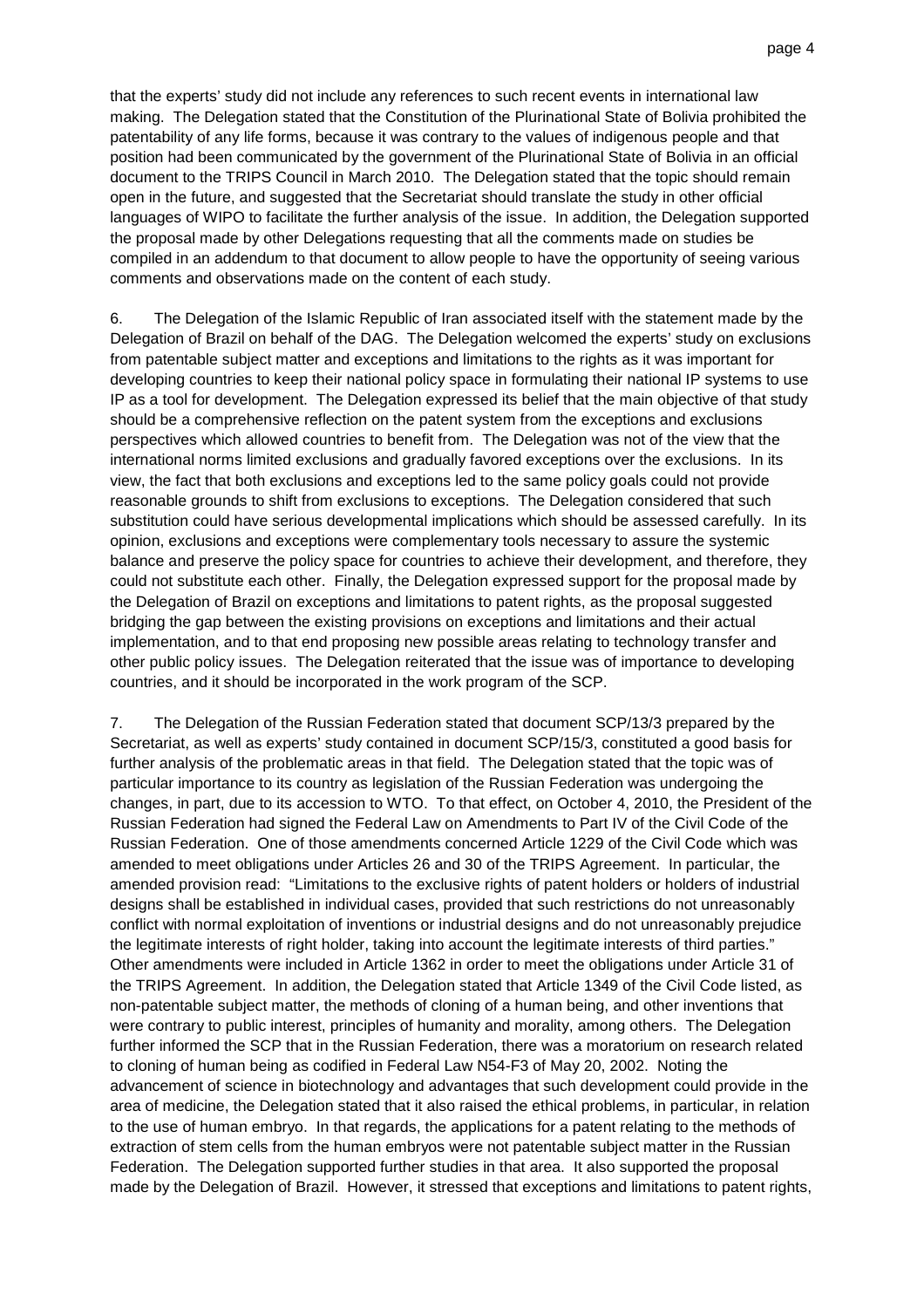including compulsory licensing, should not become a barrier in effective functioning of the patent system directed towards innovative development of countries. The Delegation further informed the SCP that the Civil Code of the Russian Federation provided that the following actions would not constitute an infringement to patent rights: scientific research on a product or process incorporating an invention; use of an invention in emergency situations provided that the patent holder was notified as soon as possible and payment of a reasonable remuneration was made. In addition, there were provisions limiting the rights of patentees in cases of national security and national defense, as well as provisions related the right of prior use of an invention and compulsory licensing. The Delegation stated that above information was provided due to the fact that the experience of the Russian Federation on those issues was not reflected in the experts' study.

8. The Delegation of Australia stated that the scope of the issue under consideration was very broad, and that it was at the heart of the patent system that should balance the innovation versus the broader public policy objectives. The Delegation expressed its belief that the studies prepared by the Secretariat and external experts provided good basis for the work in that area. In relation to the proposal made by the Delegation of Brazil, the Delegation expressed its willingness to contribute to the proposed work program; however, it encouraged the SCP to take note of the information already made available and the work which was underway in other Committees on the subject matter.

9. The Delegation of Spain expressed support for the statement made by the Delegation of Belgium on behalf of the European Union and its 27 Member States. The Delegation expressed its appreciation for the experts' study on the issue of exclusions from patentable subject matter, exceptions and limitations to patent rights. The Delegation stated that the documents contributed to the objective of shedding light on a very complex topic and it requested that the study be translated into other working languages of the Committee as soon as possible. The Delegation further stated that, due to the complexity and length of the study, it should have been accompanied by a summary translated into the working languages of the Committee, which would include the most relevant conclusions of the study. In relation to the content of the experts' study, the Delegation stated that there should have been a greater coordination of all parts of the study to avoid duplication, especially in the annexes. While appreciating the efforts made by the Delegation of Brazil to contribute to the work of the Committee and enrich the debate on issue at stake, the Delegation made some comments on some aspects of the proposal. In particular, in relation to paragraph 6 of the proposal, the Delegation stated that it was surprising that compliance was placed at the same level as the debate about the limitations and exclusions in patent law. In its opinion, those areas operated on different levels: namely, on the one hand, the establishment of the substantive rights and, secondly, the necessary protection of those rights. Referring to paragraph 16 of the proposal, the Delegation underlined the need for the disclosure of the invention in patent application in a manner sufficiently clear to enable a person skilled in the art to put it into practice. In that regard, the Delegation noted the efforts of the Spanish Patent and Trademark Office to improve the quality of processed and issued patents through the implementation of ISO 9001: 2000 for the processing of PCT applications in 2007, and support for the policy of the EPO entitled "Raising the bar" which aimed at increasing the requirement level for the granting of patents within the framework of the EPC. Regarding paragraph 21 of the proposal, which stated that Paris Convention for the Protection of Industrial Property (Paris Convention) does not expressly prescribed specific provisions on exceptions and limitations to patent rights, the Delegation quoted Article 5A(2) of the Paris Convention which provided that "Each country of the Union shall have the right to take legislative measures providing for the grant of compulsory licenses to prevent the abuses which might result from the exercise of the exclusive rights conferred by the patent, for example, failure to work." Regarding the creation of a work program for the SCP on that subject matter, the Delegation made the following comments: first, it requested the Delegation of Brazil to identify which specific aspects related to exceptions and limitations to rights conferred by patents were not in the studies already presented by the Secretariat and whether such omissions, if any, would justify re-doing from the beginning what had already been done. Second, the Delegation emphasized that there was an overlap between the studies made for the SCP regarding exceptions and limitations to rights conferred by patents and the studies submitted to CDIP. In particular, the Delegation referred to document CDIP/5/4, entitled "Patent Related Flexibilities in the Multilateral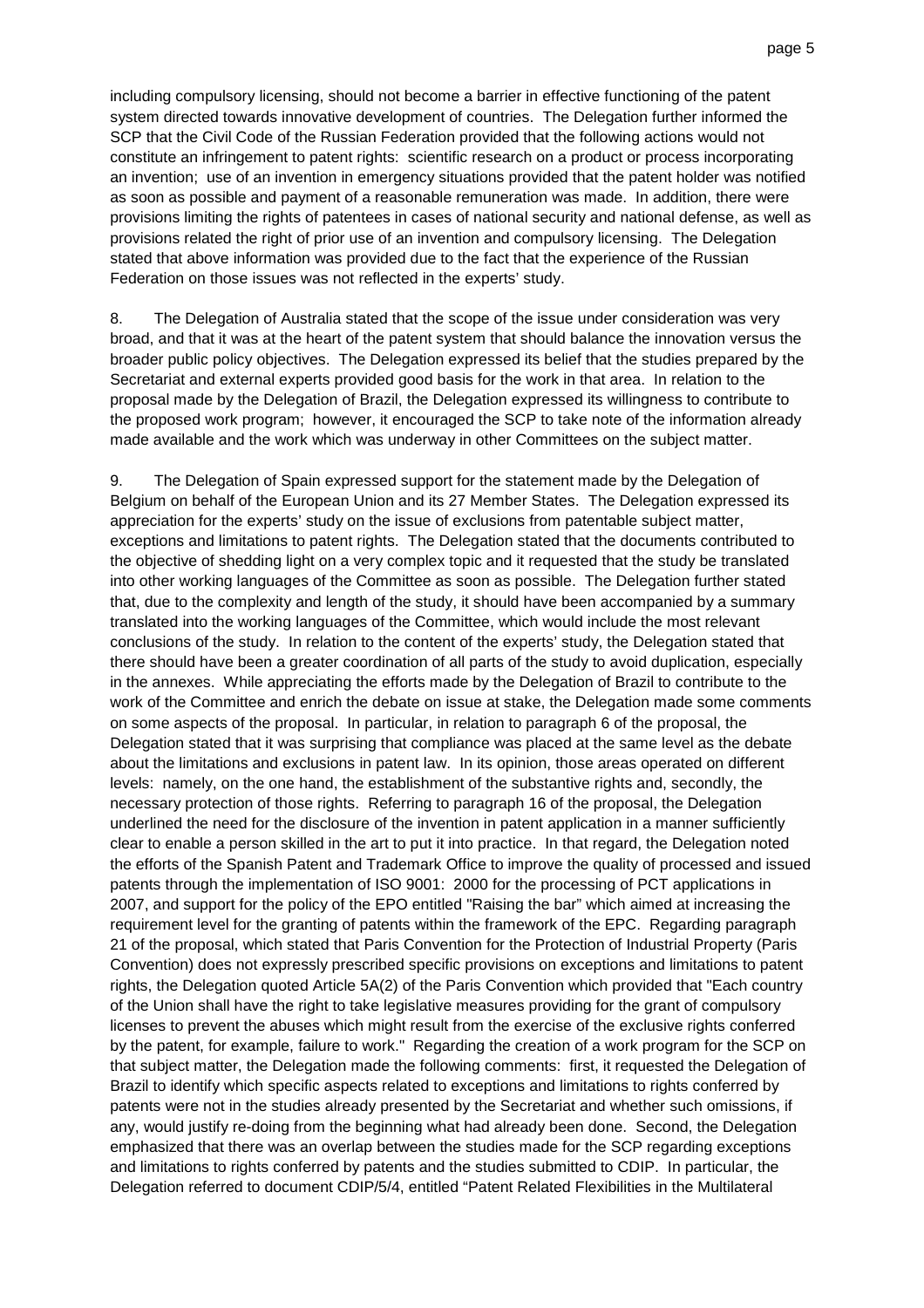Legal Framework and their Legislative Implementation at the National and Regional Levels" and stated that activities and studies concerning that matter should preferably be conducted in the SCP in the future in order to avoid overlap between the two Committees. Reiterating its support for the Brazil's proposal, the Delegation stated that the consideration of those issues should not be detrimental to other SCP's issues such as prior art, novelty and inventive step.

10. The Delegation of the Republic of Korea stated that the experts' study on exclusions from patentable subject matter and exceptions and limitations to the rights provided meaningful information in that it provided comparison on how each country formed its patent system and how it limited rights conferred by patents in order to contribute to the public interest. In addition, the Delegation noted some inaccuracies found in Annex VI of document SCP/15/3 in relation to its patent system, and stated that it would submit the amendments to the Secretariat in writing.

11. The Delegation of India expressed its appreciation for the study prepared by external experts contained in document SCP/15/3, as well as for the proposal made by the Delegation of Brazil. Referring to the content of document SCP/15/3, Annex II, the Delegation expressed its dissatisfaction with the following phrase contained in paragraph 3.34: "it has been suggested that the section 3(k) amendments effectively incorporated software patents into Indian patent law through the back door". In addition, referring to another part of the same paragraph, which stated that four Indian patent offices took differing interpretations on the question of computer programs as patentable subject matter, and that some of the Indian Patent Offices had modelled themselves on the approach at the EPO, the Delegation stated that such wording could give the impression that computer programs were not protected in India. The Delegation clarified that computer programs had been excluded per se from the patentable subject matter by the amendments which took place in 2002. The Delegation noted that the interpretation of those provisions had been done for many years and that the approach which had been followed by Indian patent offices was not simply an approach following the EPO, but patentability of such inventions were decided after considering various aspect of the technical effect of the software-related inventions. The Delegation further stated that, although the experts' study in other cases stated that the computer program protected under copyright law, such information was omitted in relation to India. In its view, the experts should have indicated that the computer programs at least were protected under copyright law of India. In addition, the Delegation stated that the analysis of the Indian provisions on the limitations to the patent rights only highlighted the compulsory license in case of public health. However, the Delegation noted that Indian patent law also provided provisions relating to the compulsory license in case of extreme emergency, as well as provisions related to the Doha Declaration on the TRIPS Agreement and Public Health allowing exportation of pharmaceutical products to countries with insufficient or no manufacturing capacities. The Delegation also observed that Annex IV only provided information in relation to certain provisions relating to public health omitting, for example, provisions such as Section 47 of the India's Patent Act where the government could manufacture the patented product for distribution of the medicines to the hospitals and other public institutions. In conclusion, the Delegation stated that the provisions of the patent law in India were there to promote public health, in that they were not restricted only to the compulsory license in general, but there were other provisions where the government could acquire the patents in the public interest for governmental use.

12. In response to the questions raised by the Delegation of Spain, the Delegation of Brazil explained that the Brazilian proposal consisted of three phases. The objective of the first phase was to promote the exchange of detailed information concerning all exceptions and limitations provisions in national and regional legislations as well as of the experience of implementation of such provisions, including jurisprudence. The first phase also addressed why and how countries used and how they understood the possibility of using the limitations and exceptions provided in their legislations. The Delegation noted that the study coordinated by Professor Bently had given the Committee a very good first step in that direction. The Delegation observed that the study covered the exceptions and limitations that existed in the national legislations, but was more conceptual and did not go in detail in how those provisions were applied in national legislations. While the study had a specific focus on the United States and the European jurisprudence, the Delegation considered it important to analyze how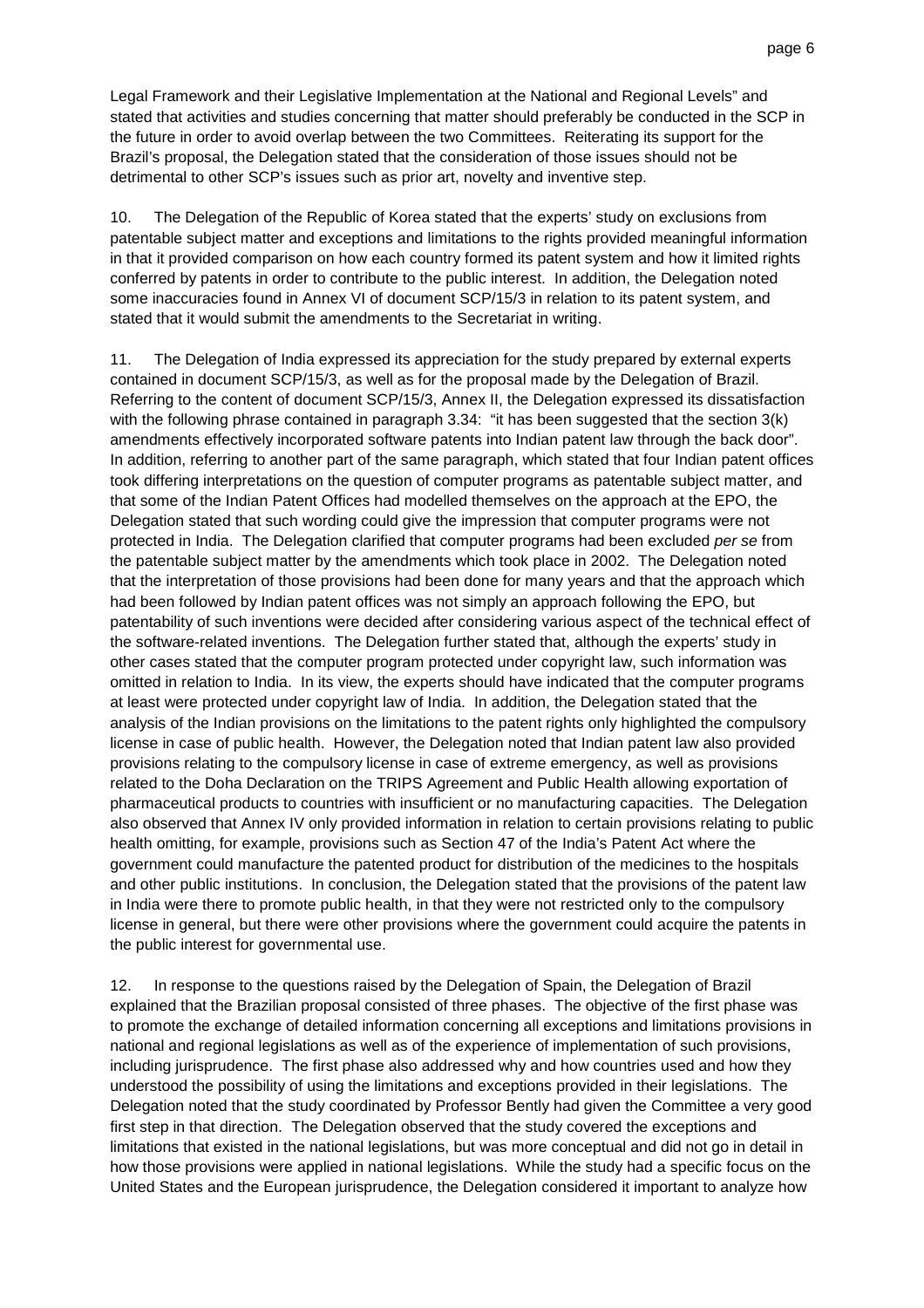those provisions were applied in other national and regional legislations. The Delegation further explained that the second phase of the proposal was to investigate which exceptions and limitations were effective to address development concerns and what were the conditions for their implementation. In that phase, it was important to evaluate how national capacity affected the use of exceptions and limitations. The Delegation was of the opinion that the experts' study had identified several exceptions and limitations which might have positive consequences for development, for instance, the Bolar exception in the United States of America. In its view, however, some other exceptions and limitations had a neutral effect. For example, the exception concerning ships and vehicles in transit was logical and useful, but did not necessarily have an impact on development. The Delegation further explained that, in the third phase, the Committee would take all those exceptions and limitations, gather them in a compilation as a non-exhaustive manual, which might serve as a reference to countries for their national legislations.

13. The Delegation of Norway supported the statement made by the Delegation of Belgium on behalf of the European Union and its 27 Member States. Referring to its statement made at the 14<sup>th</sup> session of the SCP, the Delegation considered it important to put exclusions, exceptions and limitations in the context of, and to consider them together with, substantive standards for protection in a given territory. The Delegation expressed the view that the study prepared by the external experts illustrated the need for a contextual approach.

14. The Delegation of the United Republic of Tanzania noted that the legislature had the reason for having provisions on exceptions and limitations, and stated that unless there were reasons to take a uturn from those accomplishments by the legislature, there was no need for change. The Delegation considered that exceptions were interpreted differently from one country to another, and making a demarcation line between reasonable and outrageous positions was difficult. Nevertheless, the Delegation expressed the opinion that Article 27 of the TRIPS Agreement had not lost its meaning. The Delegation posed a question as to whether the Committee really needed to go into a particular situation where a country was interpreting the exceptions taking an outrageous position. In its view, it could be directed to a particular country, and countries were at liberty to have the provisions if they thought the provisions still had their meaning or had a particular purpose for which they had been enacted in their legislation. The Delegation suggested being careful in taking another route without taking into account the local accomplishments surrounding the legislature.

15. The Delegation of Uruguay stated that the study prepared by the external experts was of a very high quality, met a very high academic level and gave an overview and review from a technical point of view. The Delegation, however, considered that it lacked another component, i.e., how those provisions worked in the various different scenarios, particularly in relation to the issue of development. It was of the view that, while the study was a very important basis and a starting point for the work of the Committee, it was not fulfilling the objective for which the study had been requested, which was to analyze the effects in concrete situations particularly taking into account the issues of public policy, development and its practical implementation.

16. The Delegation of France, speaking on behalf of Group B, referred to a proposal made by the Delegation of India to include all comments made by Member States in an Addendum to the study. The Delegation noted that it was not a common practice in WIPO to compile Member States' comments in separate documents, since those comments were reflected in the Reports of the meetings. For that reason, and taking into account the new language policy adopted by the General Assembly, the Delegation was of the view that unnecessary additional documents should be avoided. Therefore, it saw no need for specific additional documents compiling Member States' comments on the study.

17. The Delegation of India recalled that the proposal referred to by the Delegation of France was a proposal made first by the Delegation of Brazil on behalf of the DAG, supported by the Delegation of India. The Delegation further recalled that there was a precedent in the CDIP, where comments of Member States had been appended in a separate document which had been considered in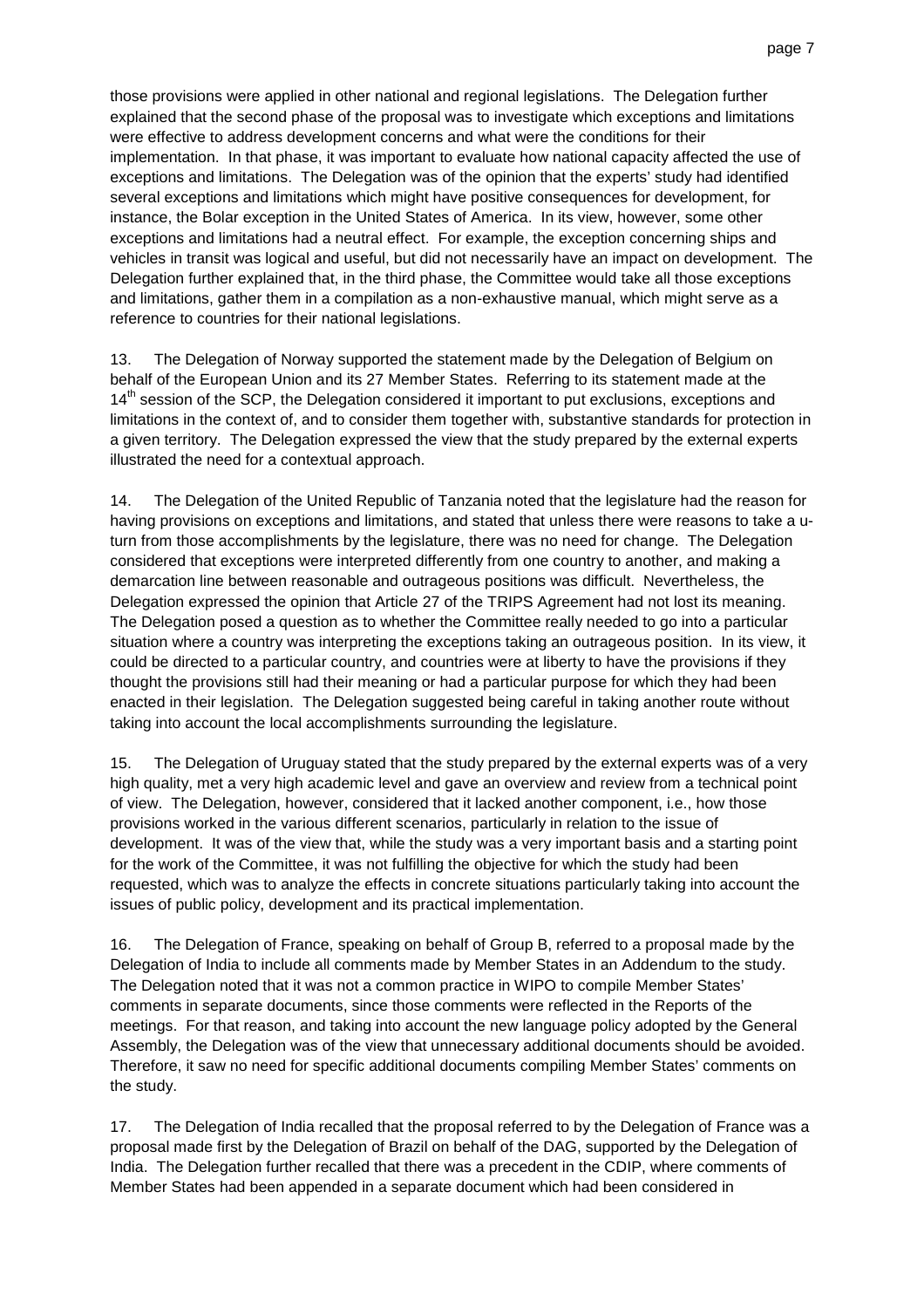conjunction with one particular study on technology transfer. In addition, the Delegation requested Group B to clarify its substantive difficulty with the proposal. It explained that the proposal was made for ease of reference for all who might be referring the studies. The Delegation stated that the proposal was made in a constructive spirit and with the objective of facilitating a greater understanding of the issues and appreciating various perspectives on the subject matter.

18. The Delegation of the Plurinational State of Bolivia supported the statement made by the Delegation of India, taking into account that the document had not been translated into Spanish and that several comments had been made by the Delegation with regard to the substantive issues in the study. In its view, it would be useful if anyone who had access to the study would be able to know the opinions of Member States on the contents of the study to be found in the addendum of that study.

19. The Delegation of Germany stated that the Committee had very exhaustive studies, and that every Member State was free to make comments on the studies and to deliver comments if the description was not correctly made by the Secretariat. The Delegation was of the view that the Committee should stick to that habit, and should not produce exhaustive additional documents, baring in mind the cost for translation.

20. The Delegation of France clarified that Group B did not wish the proposed compilation of comments becoming a common practice of WIPO even if there had been a precedent. It further stated that the language policy of WIPO, adopted by the Member States and was applied retroactively to certain documents, should be an element that needed to be taken into account. In its view, there was no need to have comments separately annexed to the study, since they were reflected in the Reports of the meetings.

21. The Delegation of India clarified that the proposal was to extract comments made by Member States under each study and to put together in a separate document with a different number. It explained that the proposal did not ask for a compilation of Member States' comments on a particular study to be included in the study itself. The Delegation stated that, in the study, a cross-reference to the document compiling the comments could be made. It explained that the proposal was made to facilitate access to comments and observations made by Member States and other stakeholders on each of the studies. Therefore, in its view, the proposal would not increase the thickness of any document. The Delegation further stated that the translation load of WIPO would not be increased, since the comments had already been translated for the Reports. The Delegation considered that the compilation of comments could be simply on the website, and did not need to be printed out and distributed as documents for the following session of the SCP. As regards the issue of whether it was fundamentally necessary and how useful it could be, the Delegation acknowledged different perspectives, but expressed its belief that such a compilation would help the Committee appreciate the complex issues more comprehensively and more holistically, which was the final objective of the whole exercise.

22. The Delegation of Egypt referred to the WIPO language policy according to which a full implementation of that policy by the SCP was still under study, since it was being looked into and would be looked into by the Program and Budget Committee so as to be adopted at the next year's General Assembly. The Delegation stated that the study had to be based on the idea that the language policy should not have an impact on the objective work of the Organization. Therefore, in its view, if there was a need to summarize documents and not to enter into details, no doubt it would have consequences on all aspects of the Organization's work. In that light, the Delegation observed that if the comments of Member States on studies could not be added, requesting other studies to be undertaken might not be able to be called for, because that might also have a negative impact on the language policy.

23. The Delegation of Venezuela supported the statements made by the Delegations of India and the Plurinational State of Bolivia with regard to the compilation of comments by Member States, bearing in mind the fact that only the executive summary was translated into other languages. The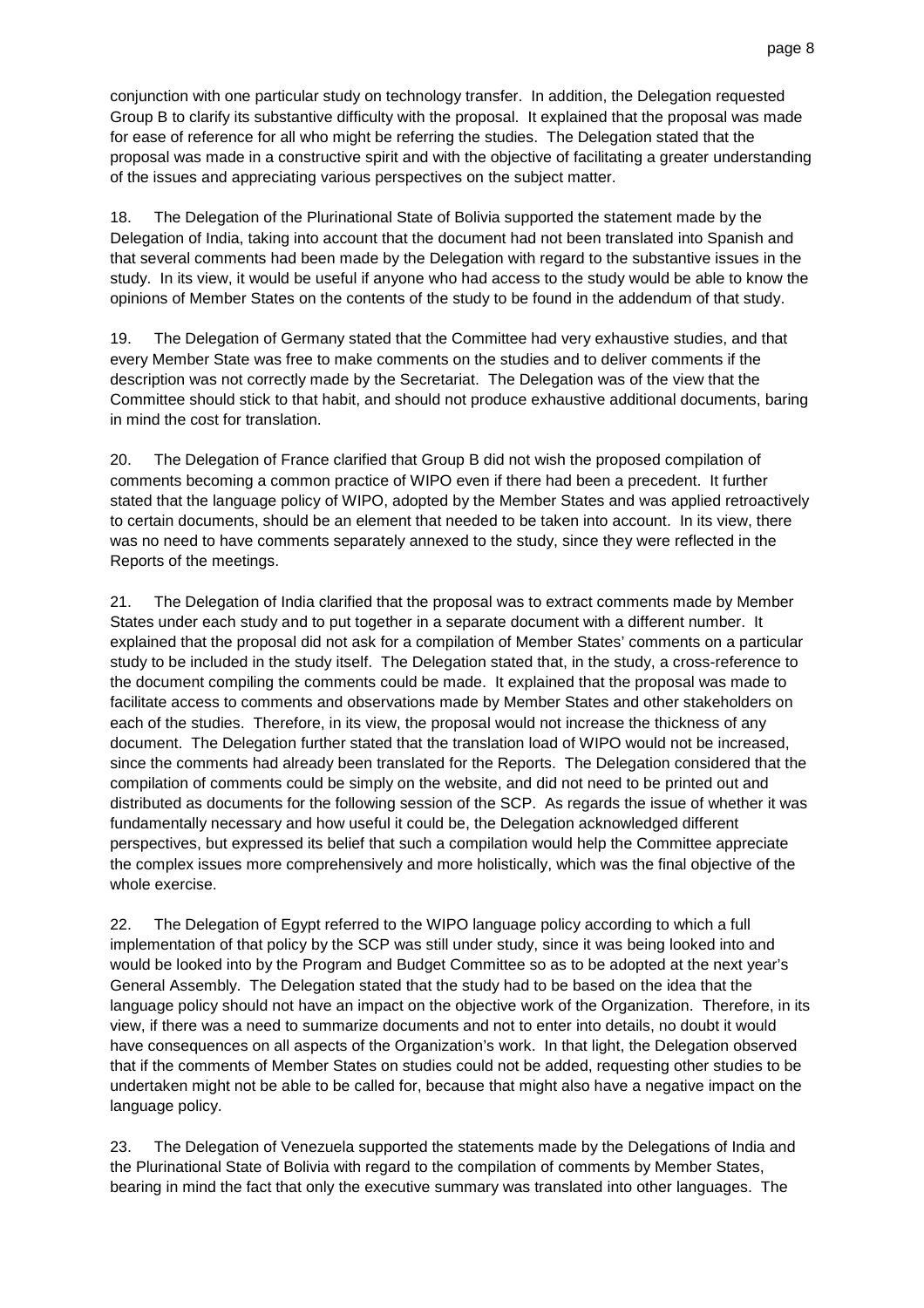Delegation stated that the topic of exclusions and exceptions was linked to development and to avoid monopolies, and was relevant to daily life such as the right to life and the right to health. Referring to the argument that the flexibility issues could not be dealt with before dealing with the issues of rights, the Delegation considered it a senseless dichotomy, because the rights of a right holder needed to be applied with flexibility.

24. Recalling that the language policy did not provide any limitation to submissions made by Member States, the Delegation of Brazil stated that the volume of translation could not be a relevant argument against its proposal.

25. The Delegation of the Russian Federation regretted that there was no analysis on the legislation of its country in the study prepared by Professor Sherman concerning the patentability of software, and expressed its wish to share information in that regard. The Delegation noted that, in the Russian Federation, as provided by the Civil Code, computer programs were treated as literary work under copyright regardless of the language used and regardless of the type of program. It explained that computer programs were not patentable under the legislation of its country. The Delegation further explained that, with regard to algorithms of programs, they could be innovative if they provided a technical result of a material object using a specific material technology. In that case, there was a basis for recognizing them as a technical solution, and further looking into their patentability. The Delegation however, clarified that in order for an algorithm to be recognized as a technical solution, it should not be confined to a mathematical method or provision of mere information. The Delegation stated that the listing of programs in a programming language should not be regarded as disclosure of the invention, as in other cases, a description of the patent application should be presented in a natural language and be accompanied by flow charts, comments, etc., for it to be understood by average technical specialists in the field who were not specialists in programming but had a general understanding of computer technology.

26. The Delegation of the Plurinational State of Bolivia noted that there was a precedent in the SCP where comments on the Report of the International Patent System had been published in the Addendum to the Report.

27. The Representative of the EPO supported the statement made by the Delegation of Belgium on behalf of the European Union and its 27 Member States.

28. The Representative of ALIFAR stated that exceptions and limitations were an essential element of all patent legislation. She considered that they conferred the required flexibility to formulate public policies in the field of health and food security, among others, and maintained the balance between rights and obligations to which Article 7 of the TRIPS Agreement referred. She observed that some limitations such as compulsory licenses were usually disputed even though they were explicitly provided for under the TRIPS Agreement and the Doha Declaration on Intellectual Property and Public Health as well as under other legislation as mentioned in document SCP/15/3. The Representative noted that disputes arose both with regard to national legislation and where such legislation were applied to a specific case. In her view, however, at least in Latin America, the mechanism had been used very cautiously and only where it had not been possible otherwise to meet public health needs. The Representative observed that while it was an exceptional but useful and necessary mechanism, its implementation was problematic and, in many cases, hindered by legal or administrative obstacles that delayed and postponed the process. Regarding the August 30, 2003 WTO Decision on the Implementation of Paragraph 6 of the Doha Declaration on the TRIPS Agreement and Public Health, the Representative noted that the mechanism was used once in seven years by one African country. She therefore considered that it would be timely to question whether during that long period there had not been any other countries without their own production capacity which had found the need to import medicines with compulsory licensing. In her view, it was probable that there were those countries but the system was not easy to use, and very often, compulsory licenses generated conflicts. While noting that the documents put forward by the Secretariat were of great value, she found it useful to go into further depth of some concrete experiences of the use of compulsory licensing and other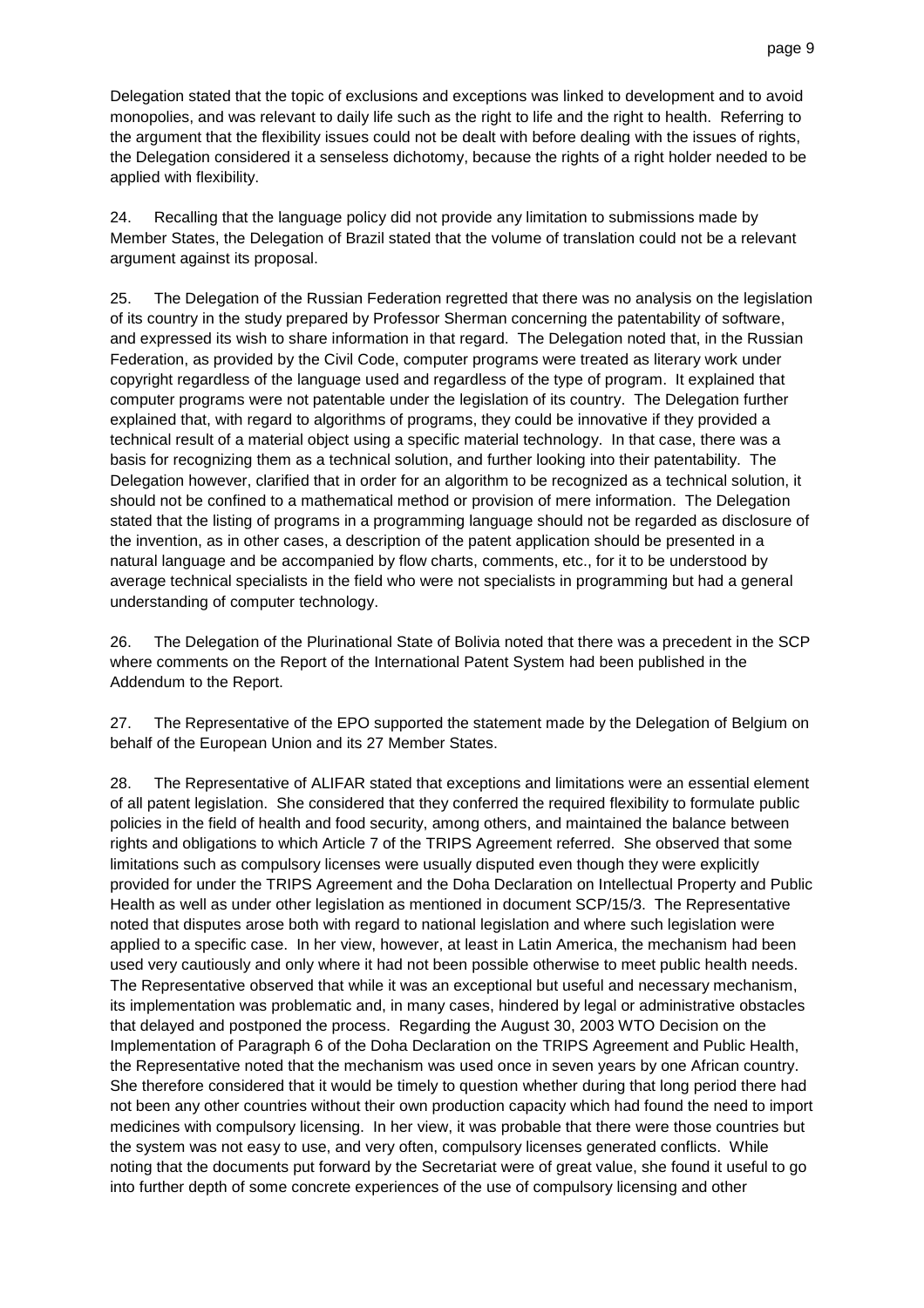exception measures, such as the so-called Bolar exception with which some developing countries had a fair amount of experience. The Representative further observed that, in the few developing countries in which the Bolar exception was provided for, very often, its use was hindered by legal, administrative or commercial strategies to delay bringing generic medicines to the market. In her view, providing more detailed information on specific cases would enable a more individual approach to best practices as well as to specific problems encountered, so as to help countries find concrete solutions to accelerate access to medicines in the shortest time possible once the patents were expired. In addition, she noted that it would be interesting to find out how the only case implementing the Decision of August 30, 2003 of WTO had worked in practice. The Representative stated that the comprehensive analysis of specific cases, practices and case law would help countries to access information that was not always available in a clear and precise manner. In her opinion, such analysis enabled countries to use the experience of others for reviewing their own national legislation in order to establish clear rules and transparent and expeditious procedures that attained the objectives sought. The Representative stated that a non-exhaustive manual on exceptions and limitations as proposed by the Delegation of Brazil could be a very useful tool to inform and guide countries which had to implement exceptions and limitations.

29. The Representative of GRUR reiterated its support to the proposal made by the Delegation of Brazil. With respect to the compilation of comments, he stressed the importance of including contributions made by intergovernmental organizations and non-governmental organizations.

30. The Representative of FSFE noted that the study led by Professor Bently, which had provided a useful overview of the complex field, represented a starting point for future debates. He, however, regretted that the study and the mandate which the Committee provided had not included open innovation systems, of which free software was the most established example. He agreed with the Delegation of Brazil in highlighting that the patent system must strive for the equilibrium of rights among its users, including not only patent holders but also the society as a whole, so that the welfare of the society as a whole prevailed. In this view, they all constituted legitimate clients of the system. The Representative noted that the study highlighted the wide-spread consensus that computer programs should be excluded from patentability. He applauded the study for considering the economic context in which the costs and benefits of patents on computer programs must be considered. The study concluded that the costs of patenting in this particular area far outweighed any conceivable benefits. The Representative was of the opinion that the damage that software patents did to innovation and economic development stroke at the very heart of the digital society. In his view, they created an incalculable business risk for anyone engaging in the development of software. Due to the fact that reliably identifying prior art in software went far beyond the capabilities of even the best-equipped patent office, he considered that software patents were routinely granted on inventions which had long existed, and were in fact not innovative at all. The Representative stated that it dovetailed with the conclusions drawn by leading independent experts in the field, such as the results of the 2008 Berkeley Patent Survey conducted by Pamela Samuelson, et al. According to that study, the startup executives interviewed in the survey had stated that patents generally had provided only weak incentives to engage in innovation. The Samuelson study found that a large share of startups, especially in the software industry, opted out of patenting altogether. While patents aided startups in the areas of hardware and biotechnology to capture competitive advantage, the Berkeley Patent Survey concluded that, for software and Internet companies, patents generally served a much less important function in almost all of the entrepreneurial activities. Moving on to the debate about exclusions and exceptions in the area of software, the Representative noted that Professor Bently's study strongly suggested that the cost-benefit calculation of patenting be improved by granting exceptions to patentee's rights. Contrary to the comments made by Professor Bently, the Representative considered that exceptions, which were merely defensive, did not suffice to mitigate the damage done by patents on software. As stated by the Delegation of Brazil on behalf of the DAG, the Representative also observed that the Committee must never lose sight of the fundamental tradeoff at the root of the patent system: in order to provide an incentive to innovate, a monopoly was awarded. If the attendant risks for innovation and competition in the market were not carefully monitored, in his view, the market would be dominated by only a few companies. He was of the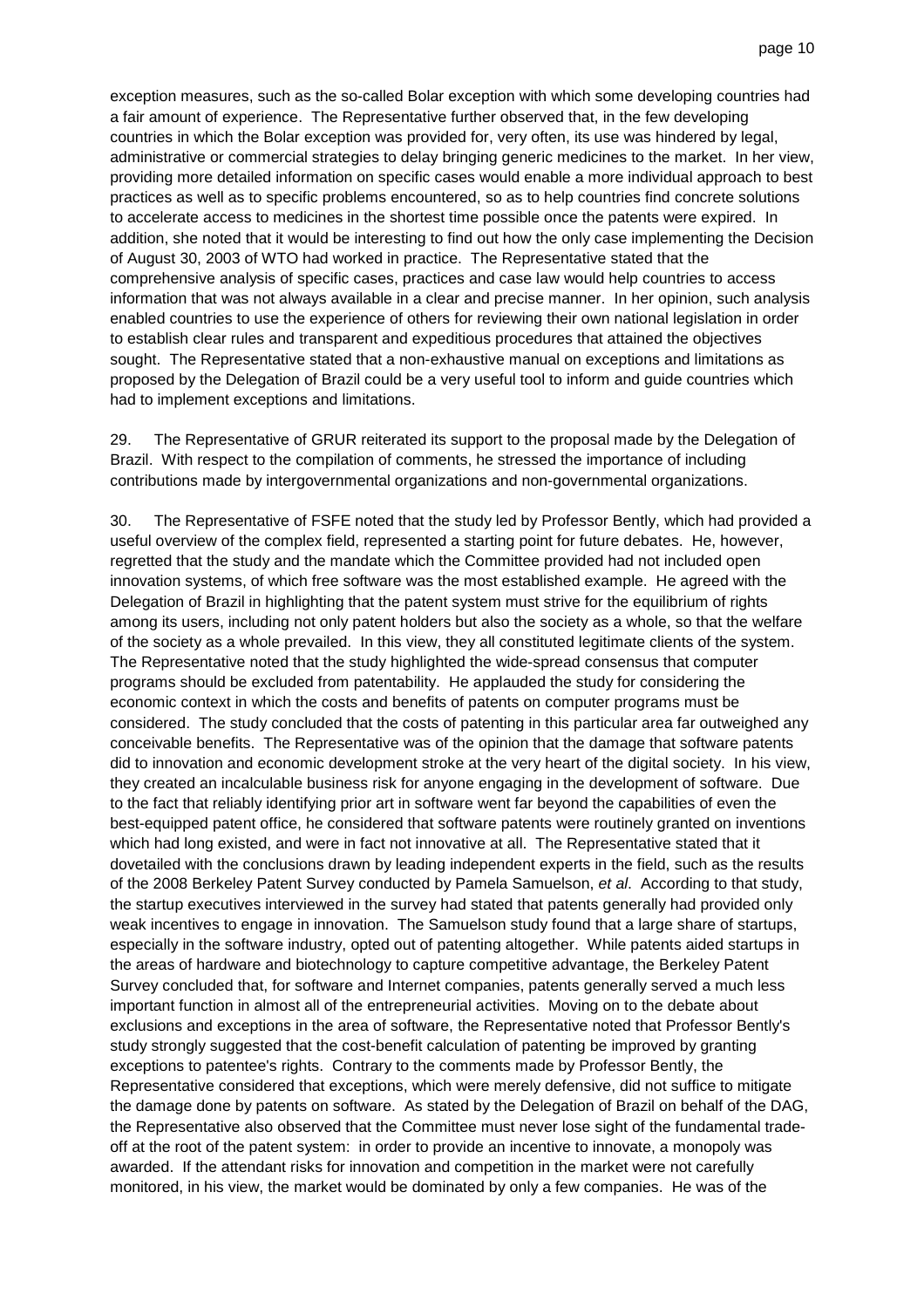opinion that that was already the case in software industry. The Representative agreed with the statement made by the Delegation of the Islamic Republic of Iran that exceptions carried with them the dangers of restrictive interpretation and private ordering. For that reason, the Representative considered exceptions to be unsuitable as a tool to stimulate software innovation. Instead, in his opinion, exclusions should be used, and their implementation strictly monitored. As SMEs and individuals were having to fight a pitched battle against overwhelmingly powerful corporate interests and entrenched monopolies in the software market, the Representative was of the view that they should not be needlessly put on the defensive side. He considered that, in the area of software, exclusions worked in favor of SMEs because they provided clarity if properly implemented. In his view, exceptions worked in favor of the incumbent monopolies, which had the legal firepower to shape jurisprudence in their own interest. He further observed that, while the study considered at length the practice of the EPO, it neglected to point out that the EPO's practice was in direct contravention to the letter and spirit of the European Patent Convention's Article 52, which stated that programs for computer were excluded from patentability. He agreed with the statement made by the DAG that patents should be granted only in areas where there otherwise existed a market failure to provide innovation. On that point, he reiterated his three step test for inclusion in the patent system which he had first proposed to the 13<sup>th</sup> session of the SCP, i.e., for any subject matter to be included in the patent system, there must be (i) a demonstrated market failure to provide innovation; (ii) demonstrated positive disclosure from patenting, and (iii) demonstrated effectiveness of the patent system in the area to disseminate knowledge. He considered that software failed all three steps of that test. The Representative stated that innovation in the software market was more vibrant than ever, and experience showed that patent-related disclosure was practically useless in the case of software. Further, in his view, the patent system in that field impeded the dissemination of knowledge instead of promoting it, and hence it followed that software should be excluded from patentability. The Representative supported the proposal of the Delegation of Brazil contained in document SCP/14/7 and the concrete suggestions therein on a work program for the SCP. The Representative, however, requested that exclusions from patentable subject matter should also be included in the debate, alongside the limitations and exceptions.

31. The Representative of IFPMA expressed his appreciation for the extensive study prepared by the external experts, which would enrich the debate within the Committee. The Representative considered that empirical evidence remained the key to achieving the desired result. In relation to the study prepared by Professor Visser in the context of health, the Representative expressed his belief that sustainable access to quality medicine could only be achieved by creating necessary incentives for medicine innovation. In his opinion, it was important to have a broader view of the policy objectives which was access to medicines rather than specifically focusing on certain tools to achieve that goal. The Representative further stated that other crucial pieces of the access picture included appropriate levels of health care infrastructure and financing, which were crucial factors for the effective operation. He was of the view that compulsory licensing by itself was not a sustainable approach, as it created strong disincentive to develop and market new medicines, which required passing through a costly and lengthy regulatory process often in the country in question. He considered that innovative companies were less likely to introduce products when copiers could immediately enter the market, which undermined R&D and investment. In his view, without a local approach or a launch of innovative products, generic companies might not also be able to obtain a necessary regulatory approval to serve their medicines. He considered that widespread use of compulsory licenses made efforts denied, or would delay patients' access to innovative products and hinder the introduction of good quality generic versions in the longer term. The Representative stated that the improvement of global health was a commitment shared by the research-based pharmaceutical industry and by WIPO Member States, and welcomed efforts by WIPO and the WTO to achieve that goal, working together in collaborative ways. He said that IP might be his organization's member companies themselves undertaking numerous multi-faceted initiatives to improve access to medicines and facilitate broader medicine development. He explained that such practical measures included training of researchers and healthcare workers as well as strengthening of local health care infrastructure. In relation to access to medicines which was a key part of the access picture, the Representative noted that numerous initiatives had been developed and deployed, such as tier pricing, donations, voluntary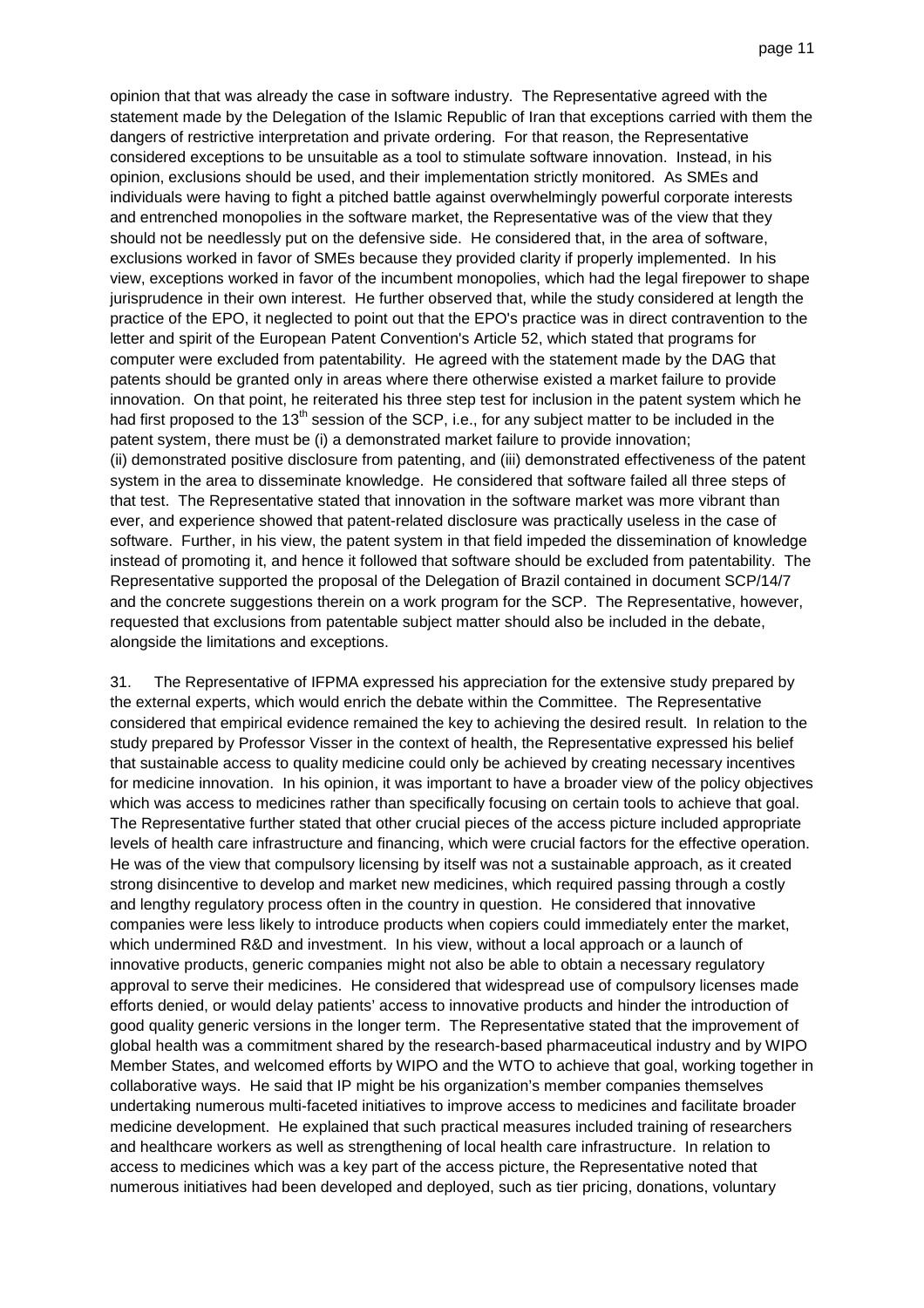licensing and capacity building. He stressed the necessity of innovation and platforms which incentivize, and not undermine, the innovation. The Representative stated that companies of his organization were fully committed to undertake the job they do best, which was researching and development of new and more effective treatments. He expressed his belief that ensuring the correct policy environment which remained the crucial role of governments was a critical aspect of the long term global health challenges faced by all.

32. The Representative of ICC noted that the studies on exceptions and limitations provided a comprehensive and in-depth discussion of exclusions from patentability and exceptions and limitations to patentees' rights. While he had not had an opportunity to review the study and its Annexes in detail, given the depth of the analysis of the situation in a number of Member States, he considered that such an analysis would take considerable time and effort, and expressed his wish to provide appropriate input in due course. As general observations, first, the Representative recalled that ICC had long maintained that patents were critical to provide an incentive and reward for innovation and investment in R&D and future inventions in all fields of technology. He added that patents were also an essential mechanism to facilitate the transfer of technology as well as to facilitate foreign direct investment. He observed that exceptions and limitations provided for under international law and at the national level in patent systems were appropriate elements in a well-functioning patent system that included the grant of rights and their enforcement. The Representative, however, cautioned against any activity at the national or international level to broaden exclusions from patentability – such that the exception swallowed the general rule – and undermined the functioning of patent systems as a whole. The Representative observed that document SCP/15/3, Annex III, brought an interesting review of patent exceptions in the health context. In that regard, he stressed that negotiations with right holders on licensing were usually a better tool to achieving policy objectives such as improved healthcare, food security and tackling climate change. Second, the Representative observed that there were some points in the Annexes where the analysis of international law, in particular the TRIPS Agreement, should be more rigorous. For example, he noted that there were statements on page 23 of document SCP/15/3, Annex I, and page 36 of document SCP/15/3, Annex II, suggesting that certain requirements under the TRIPS Agreement had little or no meaning. He also referred to a text found in one of the Annexes stating that the WTO "contracting parties have considerable wiggle room to exclude subject matter from patentability on the basis that it does not constitute an invention (or an invention in a field of technology)". While acknowledging that international agreements were subject to interpretation by the members of those agreements and their governing body, the Representative was of the view that such statement and similar ones were made with little or no analysis with reference to the Vienna Convention on the Law of Treaties or to relevant decisions by panels under the WTO's Dispute Settlement Understanding. The Representative considered that his view was consistent with that expressed by the Delegation of the United Republic of Tanzania, in particular in his point that Article 27 had lost its meaning. The Representative was concerned about such lack of rigor for two reasons. The first reason was that patents in all fields of technology played a critical role in incentivizing research and development, as well as facilitating the transfer of technology. In his view, suggestions that decisions as to whether and what to provide patent protection were uncertain ran counter to that role. The second reason was that business relied on legal stability to make investments, especially the long-term investments in research and development of new products and the work necessary to bring them to market. The Representative was of the view that, due to the lack of rigor of the analysis in the study and its Annexes, they suggested an unfortunate degree of uncertainty in the establishment and enjoyment of intellectual property rights. In his opinion, that uncertainty would frustrate the goals and aspirations of the patent system.

33. In relation to the statement made by the Representative of FSFE, the Representative of the EPO recalled that Article 52 of the EPC stated that programs for computers was excluded from patentability only to the extent to which a European patent application or European patent related to such subject matter as such.

34. The Representative of KEI took note of Professor Visser's study which examined selected case studies of countries where compulsory licenses had been granted for pharmaceuticals. The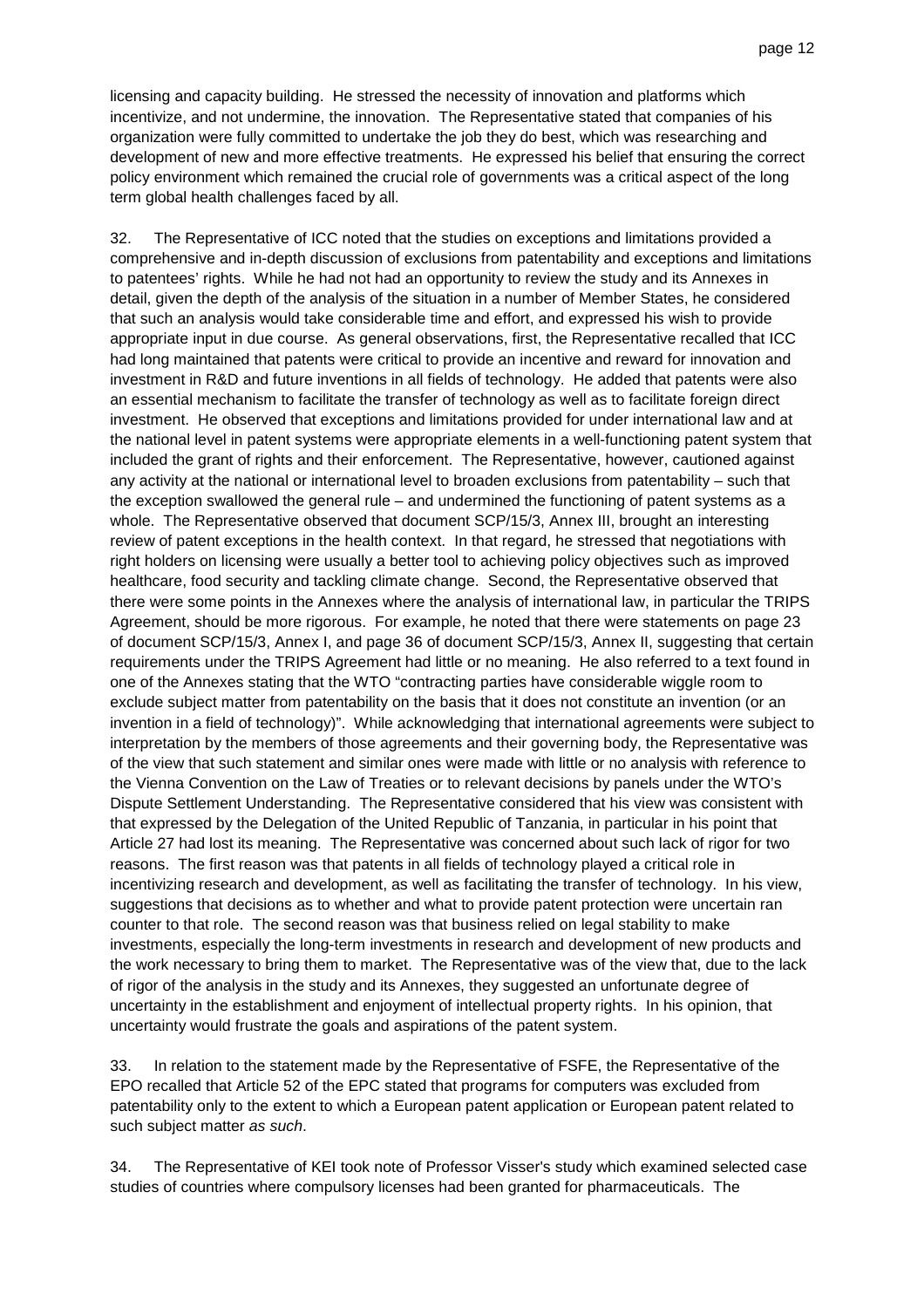Representative recommended that the SCP request the Secretariat to produce a comprehensive annual report documenting the use of compulsory licensing by Member States including empirical data on the royalty rates set in each case. He noted that policy makers had long expressed interest in State practices in setting royalty rates, and he expressed his belief that WIPO could play a constructive role in that regard. Concerning the compilation of comments by Member States and observers, the Representative also pointed out the precedent in the SCP.

35. The Representative of TWN considered that exclusions, exceptions and limitations to patent monopoly were important policy tools to address certain development concerns. He stated that there was ample empirical evidence on the benefits of using exclusions, exceptions and limitations by most of the WIPO Member States. Even though the TRIPS Agreement imposed mandatory patent protection for inventions on microorganisms and pharmaceuticals, the Representative considered that exclusions were still an important tool to address critical development concerns in agriculture, public health, etc. He observed that the history showed that many advocates of a strong IP regime had used to exclude pharmaceutical inventions from patent protection and had developed state of art pharmaceutical industries. He noted that, since the Doha Declaration on the TRIPS Agreement and Public Health, developing countries had used compulsory licenses at least 52 times mainly in the form of government use order to ensure affordable medicines to people, and observed that compulsory licenses were also very frequent in developed countries, hence compulsory licenses were an important and legitimate tool to curb the abuse of patent monopoly and to meet the critical needs of people. The Representative expressed its belief that the limited policy space available in the post TRIPS era still allowed developing countries to design more exclusions and exceptions to meet their development objectives, as reflected under Articles 7 and 8 of the TRIPS Agreement and in the Millennium Development Goals. The Representative appreciated the efforts of academic experts who jointly produced a 400-page study containing very useful information and interesting observations. He, however, pointed out the following important gaps in the study. First, the study directly and indirectly advocated for the use of exceptions over exclusions. It also stated that policy objectives behind exclusions could be achieved through exceptions. The Representative stated that exceptions were not substitute for exclusions, and that there was historical evidence on the concrete benefits of exclusions. Second, the study had not adequately covered the public policy implications on the exclusions, exceptions and limitations irrespective of such a requirement under the terms of reference of the study. Third, the exclusion of certain types of pharmaceutical patents was critical for ensuring access to medicine in developing countries because such exclusions prevented ever-greening of patents and brought competition in the pharmaceutical market. In his view, such exclusions were well within the boundaries of TRIPS obligations. The Representative was of the opinion that the study had not examined the current practices in exclusions with regard to patenting of medicines, and observed that the study was also silent on the scope of potential exclusions on pharmaceutical patents. Four, the study did not adequately deal with the scope of policy space available currently for countries to incorporate exclusions, exceptions and limitations on patents in domestic legislations. Five, most findings of the study were based on the jurisprudence of EPO and the United States of America. At the same time, the study did not analyze the development implications of such jurisprudence especially for developing countries. Hence the study did not offer any new direction or way forward with regard to implementation of exclusions, exceptions and limitations on patent rights. The Representative requested that all stakeholders, including civil society organizations, be given an opportunity to provide detailed written comments on the study. The Representative was of the view that the deliberation on exclusions, exceptions and limitations on patent rights should result in a work program, and considered that the proposal by the Delegation of Brazil was a move in the right direction. He urged Member States to keep discussions on exclusions, exceptions and limitations in a manner that was guided by principles and objectives reflected in Articles 7 and 8 of the TRIPS Agreement and the Millennium Development Goals.

36. The Representative of ITSSD reiterated that the use of exceptions was an avoidance mechanism to circumvent the need for critical infrastructure development and to circumvent the need to develop critical resources necessary to determine whether an application fell within the scope of patentability. In his view, it was almost like a default rule where there was the option of treating a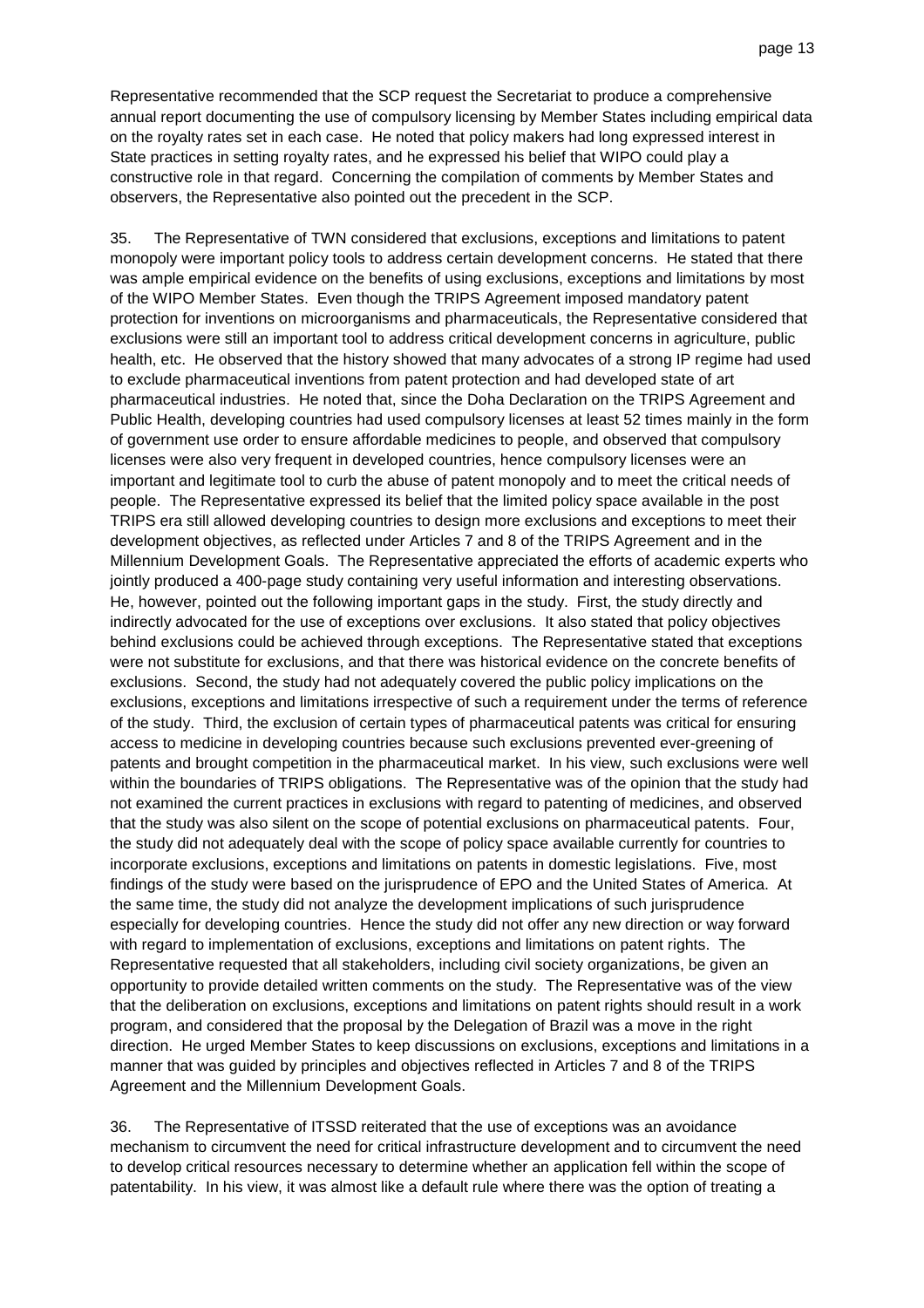patent developed by private means as a public interest asset. In his view, that was not appropriate even temporarily until the time when the critical resources that were necessary to evaluate the patentability of an invention are in place. He explained that financing, skill training and critical infrastructure were the three main areas that were always brought up when it came to compulsory licensing, because in most instances, a compulsory license was not going to get the government medicines, clean technology or software that was needed by the population. In many instances, the method of getting the technology to the people is the primary issue to be considered and not the issue of the patent. With respect to Article 31 of the TRIPS Agreement, the Representative observed that everybody was speaking about Article 31 in a way as if they were certain as to the interpretation of the provision. The Representative noted that his comments to document SCP/13/3 had cited a number of studies which showed demonstrably that an abuse of the patent right was not the cause of the issuance of a compulsory license. In his view, most of the new causes seemed to be based on public interest rather than public emergency or actual empirical evidence of a patent abuse. The Representative highlighted the need to pay fair, full, adequate and complete market value, which was evident not only in Article 31 of the TRIPS Agreement but also in the Doha Declaration and in the waiver provision in Article 31 bis. The Representative considered that the question at stake was what fair market value was and how to determine it, which might be a reason and a cause for a study of its own, considering that the fair market value was usually in a market in which a company was selling a product that the government wished to take by the issuance of a compulsory license. In his opinion, that was a market study, and it was not for the government to issue unilaterally a market price based upon their own assessment. The Representative therefore suggested that an analysis, or an example of how to undertake an analysis, to determine the fair market value in a developing country be undertaken under a future study, because, in the end, a compulsory license did not indicate a presumption that there was not a ready market with a willing buyer and a willing seller, which would be proven untrue in most cases.

37. In response to the question addressed to the Representative of WTO by the Delegation of Venezuela regarding the interpretation of Article 31 of the TRIPS Agreement, the Representative stated that the WTO Secretariat had no authority over the interpretation of the TRIPS Agreement.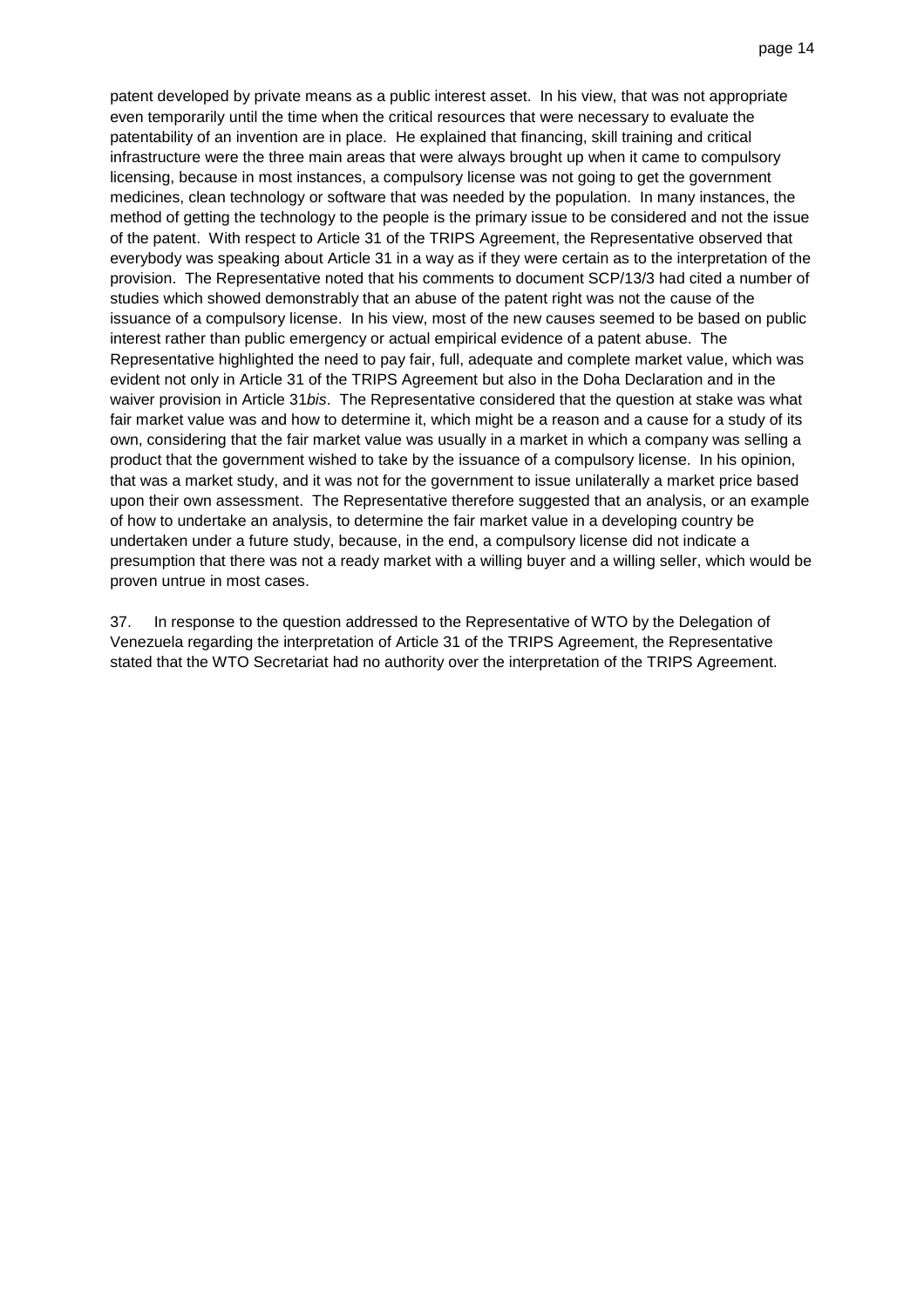# **II. 14th session of the SCP, January 25-29, 2010 [Excerpts from the Report (document SCP/14/10)]**

#### 38. Discussions were based on documents SCP/13/3 and SCP/14/7.

39. Referring to the study relating to exclusions, exceptions and limitations commissioned to external experts, the Secretariat informed the Committee that it had identified a renowned academician, Professor Lionel Bently from the University of Cambridge, who would be coordinating the study and had been given all the instructions received from the Committee. Further, Professor Bently had been asked to identify five experts from five different regions of the world renowned for their knowledge in the field of intellectual property. Consequently, in addition to Professor Bently, the following experts would be involved in preparing the study: Professor Denis Barbosa (Brazil); Professor Shamnad Basheer (India); Professor Richard Gold (Canada); Professor Brad Sherman (Australia); and Professor Coenraad Visser (South Africa). The Secretariat further noted that the study would be submitted to the Committee at its following session.

40. The Delegation of Brazil presented its proposal on exceptions and limitations to patent rights (document SCP/14/7). The Delegation emphasized that the law of patents was essentially a trade-off between the granting of temporary and exclusive rights as a quid pro quo for the dissemination of technological progress to the benefit of the entire society. The patent system must therefore strive for a balance of rights among all its users. Accordingly, the interests of not only IP title holders, but also the society as a whole should be taken into account. The Delegation stated that exceptions and limitations were intrinsic elements of every law, and that that was also applicable to the various patent systems. The Delegation observed that exceptions and limitations of patent rights served a number of purposes by allowing both for the necessary flexibility to guarantee national security, for example, and for a space to shape public policies to meet development, competition policy and health policy goals. While noting that the proposal was of a straightforward nature, the Delegation clarified that it was not attempting to create new legislation. The first and foremost goal of the proposal was to introduce a three-phase work program on exceptions and limitations into the SCP. What it aimed at was an empirically-based exercise of sharing concrete national experiences and, in that sense, it was not a substitute for, but rather a complement to, the study that had been commissioned by the Secretariat and which would be ready by the following session. The Delegation welcomed that study, and especially the fact that it was going to take on board the views and experiences of different parts of the world. In presenting the proposal, the Delegation wished to provide for a different knowledge on how the system worked in practice as far as exceptions and limitations were concerned. The Delegation noted that the result of the exercise might be, for example, a compilation of a non-exhaustive handbook. It was of the view that such a handbook might form the basis for capacity building activities in developing countries in line with the Development Agenda. While emphasizing the importance of the start of the project, the Delegation concluded that there was a gap between the existing legal framework on exceptions and limitations and its effective use by developing countries. Therefore, the main goal of the proposal was to bridge that gap.

41. The Delegation of Ecuador supported the statement made by the Delegation of El Salvador on behalf of GRULAC. The Delegation supported the agenda of the SCP which, in its view, benefited all Member States and took into consideration the Development Agenda. The Delegation supported the Delegation of Brazil's proposal on the future work of the SCP as regards exceptions and limitations, which would include a process for identifying the exceptions and limitations in different legislations, an assessment as to their effectiveness in relation to development, and carrying out a non-exhaustive analysis of those flexibilities. The Delegation stated that Ecuador had analyzed and would continue analyzing the proposal which it endorsed. Furthermore, the Delegation offered its support in developing the proposal of the Delegation of Brazil, because the proposal was fully in line with Ecuador's IPR policy that considered IPR as a tool for development. As an initial step, the Delegation suggested that the proposal of the Delegation of Brazil include a description of experiences of countries with exceptions and limitations and the identification of case law in that area. Furthermore, the Delegation considered it important that the final result should be a reference document, advising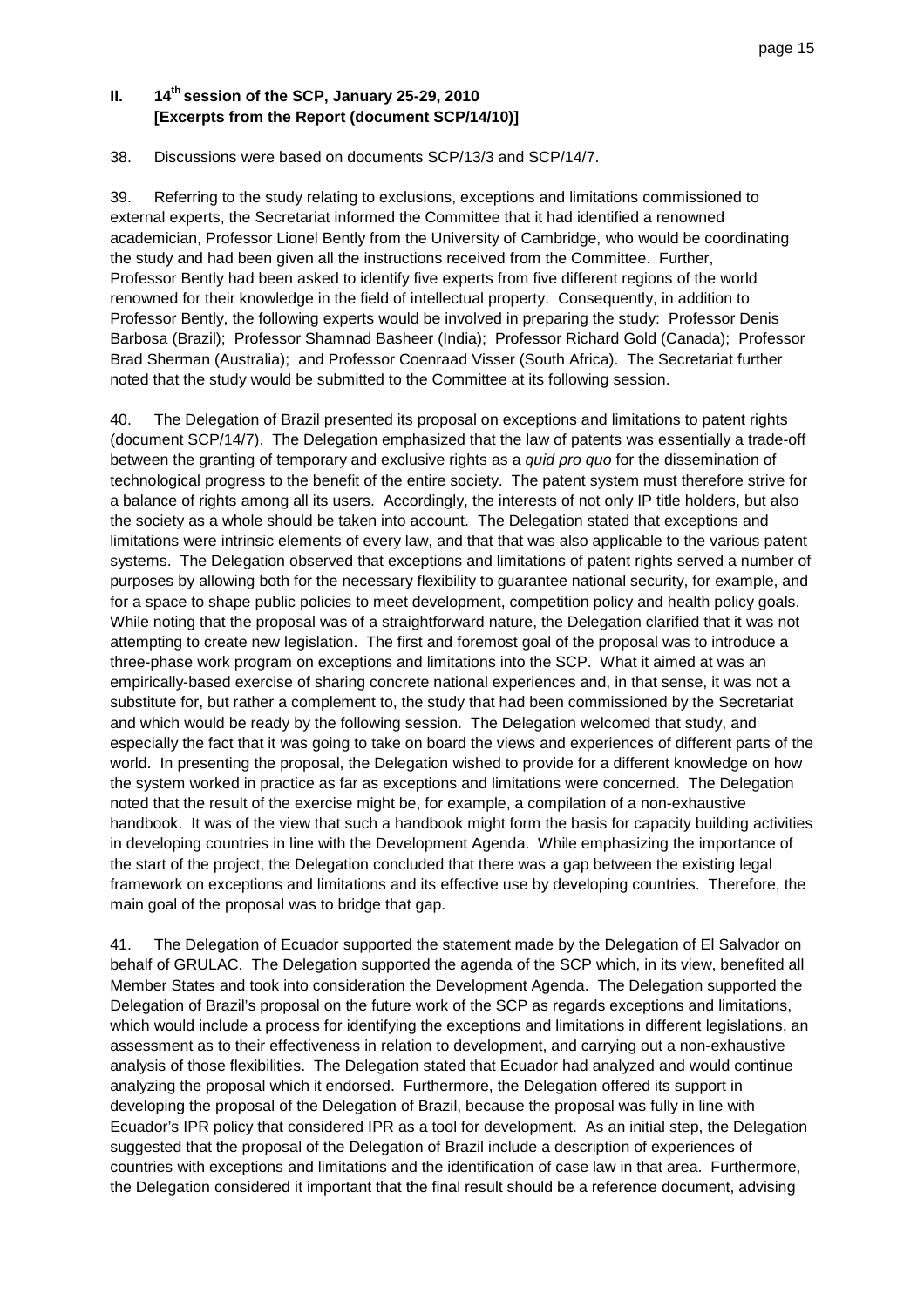ways on how not to restrict exceptions and limitations and not exclude other possibilities which could benefit the development of countries.

42. The Delegation of Argentina endorsed the statement made by the Delegation of El Salvador on behalf of GRULAC. The Delegation stated that Argentina was particularly interested in the issue of exceptions and limitations which was closely related to the general principles of the WIPO Development Agenda. In particular, the Delegation welcomed the Delegation of Brazil's proposal in paragraphs 25 to 28 of document SCP/14/7. The Delegation was of the view that establishing a work program on exceptions and limitations would contribute to the effective implementation of the Development Agenda.

43. The Delegation of El Salvador, speaking in its national capacity, was of the view that the proposal of the Delegation of Brazil was extremely valuable and therefore should continue being part of the basic working document in order to continue promoting and strengthening the mobility of the work carried out in the Committee.

44. The Delegation of Spain, speaking on behalf of the European Union and its 27 Member States, thanked the Delegation of Brazil for preparing the document, which would contribute to enriching the discussions. Without considering the merits of the document, the Delegation expressed its surprise for the submission of the document on the first day of the Committee in one language and without it being available on WIPO's website. While noting that the European Union and its 27 Member States were ready to participate in the discussion, the Delegation expressed its concern about that kind of procedure which made it difficult for countries to participate in the process. The Delegation reminded the Committee that the document which was being prepared by the group of external experts for the following meeting would deal specifically with that issue. In its view, the discussion of both issues at the following meeting would give a complete overview of the situation and avoid duplication of work.

45. The Delegation of Guatemala supported the statement made by the Delegation of El Salvador on behalf of GRULAC. The Delegation noted that exceptions and limitations were part of the checks and balances of the international patent system, since they guaranteed the dissemination of technology embodied in the invention. It considered that developing countries should use those policies in a sensible way, draw the maximum benefit from intellectual property, and be able to adapt patent policies to their particular circumstances and realities. In its view, the Delegation of Brazil's proposal would assist developing countries in designing and implementing their public policies, particularly, as regards health and competitiveness. The Delegation stated that Guatemala supported the three-phase work program proposed by the Delegation of Brazil and hoped that it would be able to participate in the exercise in order to share its national experiences. Furthermore, the Delegation requested the Secretariat for clarification as regards the study that had been commissioned to external experts. In particular, the Delegation questioned whether the Committee had given the Secretariat a mandate to commission the study to a group of external experts, and whether the study would take into account the economic aspect of the issue. The Delegation hoped that the study would not just analyze the legal aspect of the issue, but would also focus on economic aspects which would enable the evaluation of the economic consequences of exceptions and limitations in various countries.

46. The Delegation of Germany thanked the Delegation of Brazil for the presentation of its proposal. The Delegation noted that it had expected the study by the external experts agreed upon on the previous session of the SCP to be presented in the current session. While the Delegation appreciated the explanation by the Secretariat on the issue, it nevertheless expressed its concern about the level of information Member States had enjoyed during the process of selecting and commissioning the external experts. The Delegation stated that Germany was looking forward to a constructive and fruitful debate on the issue of exceptions and limitations to patent rights once all relevant information became available in the forum. The Delegation concluded by saying that it fully supported the statement made by the Delegation of Spain on behalf of the European Union and its 27 Member States.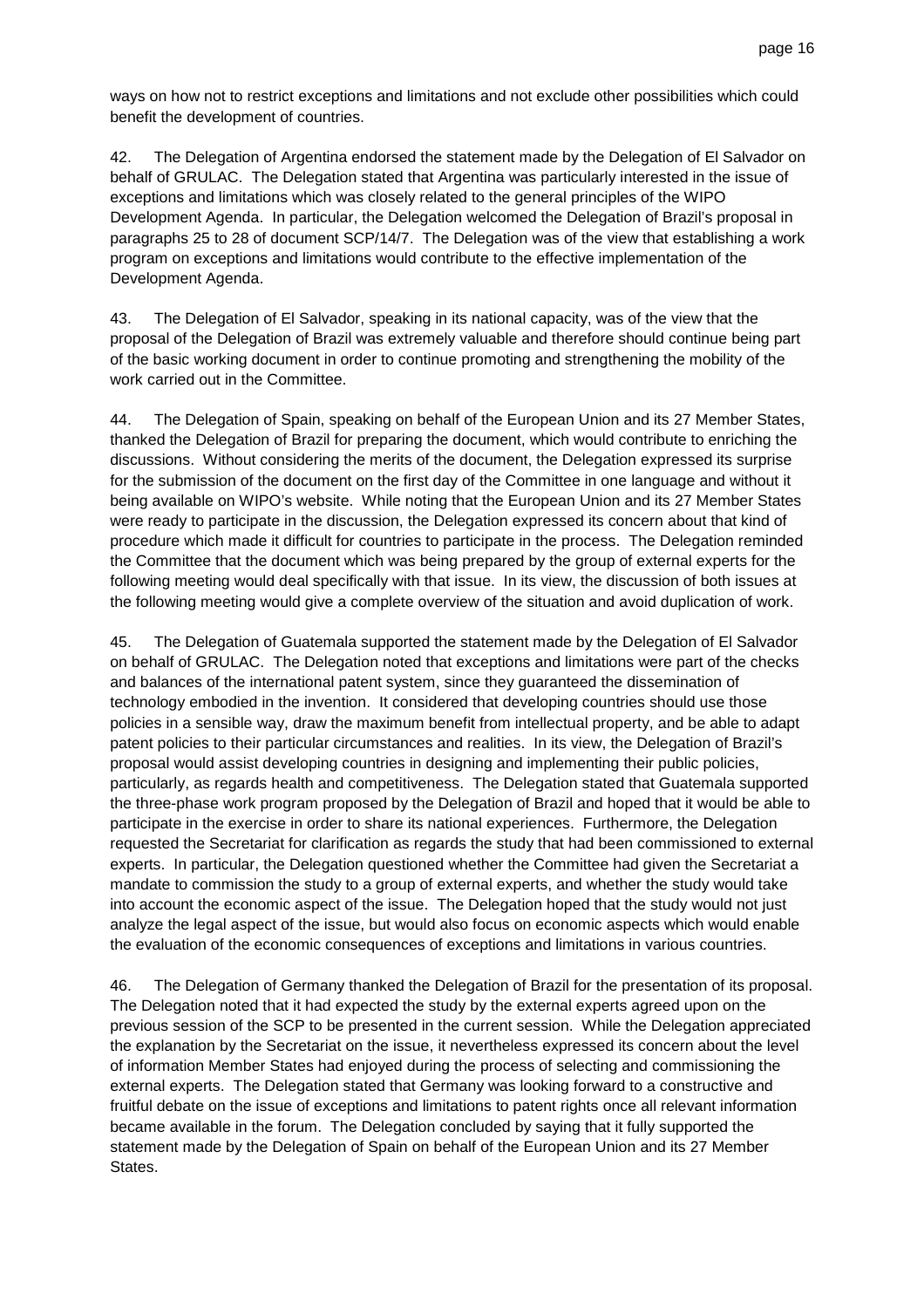47. The Delegation of Sudan stated that technology transfer as well as exceptions and limitations represented a great interest for its country. With respect to technology transfer, the Delegation believed that it was very important to establish a patent system which was equitable and efficient. The Delegation underlined the importance of the issue of technology transfer to developing countries especially in the area of health, communication and information transfer.

48. The Delegation of Oman thanked the Delegation of Brazil for its proposal. The Delegation paid tribute to the proposal which outlined a three-phase process in order to establish a plan of action for the SCP, aiming at creating an effective strategy with respect to exceptions and limitations. The Delegation was of the view that, up to that time, the use of exceptions and limitations to patent rights had remained rather limited, especially in developing countries. The Delegation therefore supported the idea of further studies in that area.

49. In reply to the query from the Delegation of Guatemala concerning the scope of the study commissioned to external experts, the Chair stated that the study would include the economic aspects of the issue, and it would also reflect on the comments made by the Members of the Committee.

50. The Delegation of Switzerland thanked the Delegation of Brazil for the proposal and the presentation which further clarified the goal of the initiative. The Delegation however noted that, due to the late submission of the proposal, it required further time to study it in detail in order to provide comments. The Delegation expressed its interest in looking at how the proposal could be integrated into the further work of the SCP. The Delegation was of the view that it was important to wait for the results of the study commissioned to external experts on exceptions and exclusions to have a complete overview of the situation before any determination of the future work program on the issue was made. While the Delegation reaffirmed its commitment to the discussion and active participation in the debate, it however observed that it was premature to take a decision on the proposal made by the Delegation of Brazil at the present session of the SCP.

51. The Delegation of India thanked the Delegation of Brazil for the very positive proposal and noted that exceptions and limitations to IP rights were an extremely important issue for India, since they related directly to access to knowledge, access to educational resources, transfer of technology, etc. Therefore, the Delegation expressed its full support for the steps proposed in paragraphs 25, 26 and 27 of document SCP/14/7, and viewed the suggestions as a productive manner of taking forward the deliberations on that issue in the Committee. The Delegation urged for the work in that area to be undertaken along the lines proposed in that document. Further, the Delegation requested the Secretariat to clarify the terms of reference for the study commissioned to external experts in order to shed light on what to anticipate from the study. In addition, the Delegation advised that constraints in implementing the limitations and exceptions in the patent law should be included in the Brazilian proposal. While noting that the document was very exhaustive, the Delegation thought that the proposal shed little light on the rule of exceptions and limitations. Therefore, the Delegation considered that the rule of exceptions and limitations should be highlighted in more detail, particularly with reference to implementing the policies by the governments with regard to public health and other issues. Further, the Delegation noted that there were certain inaccuracies in the document prepared by the Secretariat in relation to provisions on compulsory licenses in the Indian patent law. In particular, the Delegation noted that apart from the general provisions on compulsory licenses that were mentioned in the document, there were some special provisions on the grant of compulsory license when there was immediate urgency in the case of a public health crisis. The Delegation requested those provisions to be reflected in the preliminary study.

52. The Delegation of China stated that exceptions and limitations as well as exclusions from patentable subject matter were an extremely important subject in patent law. Noting the current crisis in the area of public health, as well as food security, the Delegation emphasized the importance of carrying out a detailed study on exceptions and limitations. The Delegation, therefore, supported the Brazilian proposal and noted that the three phases mentioned in paragraphs 25, 26 and 27 of document SCP/14/7 would be simple to implement.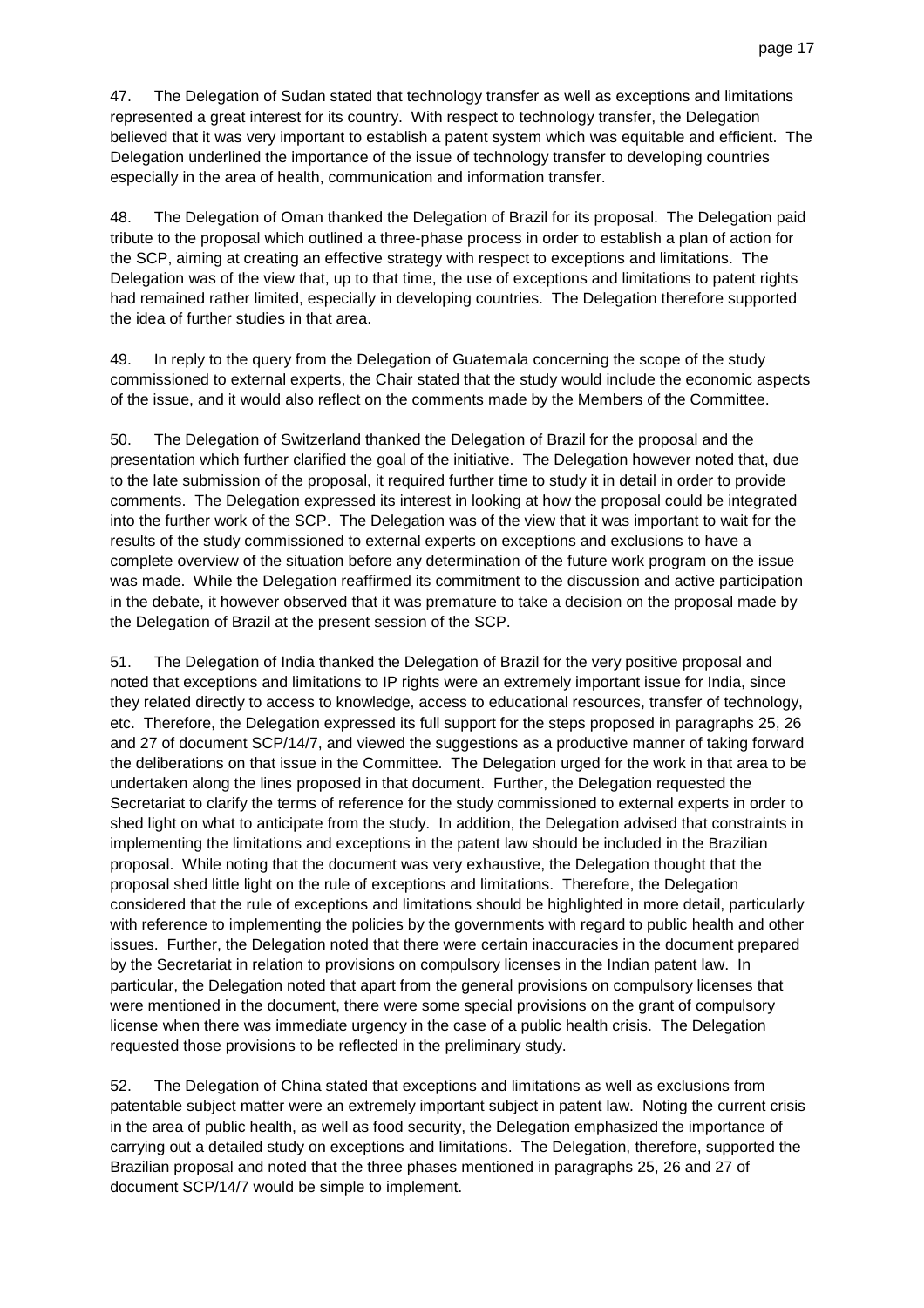53. The Delegation of the United States of America thanked the Delegation of Brazil for its proposal on exceptions and limitations. The Delegation recalled its intervention at the SCCR in December 2009. The Delegation expressed its belief that strong intellectual property rights and enforcement provisions were not inconsistent with exceptions and limitations, and pointed out that exceptions and limitations complemented strong intellectual property rights and enforcement. Therefore, the Delegation noted that it was pleased that the Secretariat had commissioned a study on exceptions and limitations to be conducted by academic experts from various countries. The Delegation observed, however, that the issue should be studied systematically, and that therefore, the study should be the first deliverable that it wished to consider on exceptions and limitations. The Delegation was of the view that the rationale and systematic evaluation of whether more work was needed in the area could be made after that deliverable had been produced.

54. The Delegation of the Plurinational State of Bolivia supported the proposal of the Delegation of Brazil on exceptions and limitation to patent rights. Referring to document SCP/13/3, the Delegation stated that some of the elements in that document needed to be developed further. The Delegation stated that the Government of the Plurinational State of Bolivia had been following the Committee's work with great interest, because patentable subject matter, when it related to life, was very important. The Delegation recalled that the Committee had decided in its last meeting to commission a study to external experts which would include the issue of patentability of life forms. The Delegation wished to transmit to the group of experts and the Secretariat certain elements to be taken into account upon analyzing the study, including the current trends in patentability of life forms. The Delegation observed that, since the adoption of the TRIPS Agreement, there had been a great proliferation of patents and patent applications for life forms, such as plants, animals, genes and other living organisms. The Delegation stated that according to a recent report from the Action Group on Erosion, Technology and Concentration on Patents and Climate Change, a big number of major plant companies were filing patent applications on plant seeds that could withstand natural disasters. The Delegation further reported that there were ten companies that owned more than two-thirds of intellectual property on seeds. The Delegation emphasized the fact that in many countries, patent claims were not just covering genetically modified organisms (GMOs), but also plants and animals which had been bred by traditional means. The Delegation believed that the study should focus on the trends on patentability of life forms, the sectors where such patentability had the greatest impact, the type and the nature of patent protection with regard to life forms and the countries of origin of patent applications relating to life forms. Further, the Delegation was of the opinion that the study should include an analysis of the ethical and moral aspect of patentability of life forms. The Delegation considered that the patentability of life forms had negatively affected many cultures. Therefore, in the Plurinational State of Bolivia, there was a prohibition on the patentability of plants, animals, microorganisms and all other life forms. Moreover, the Delegation was of the view that the study should take into account the economic, social and cultural impact of patentability of life forms in developing countries, particularly the impact on public policies, indigenous people, agricultural producers and their traditional practices, as well as the right to keep and exchange their seeds and sell their harvest. The study should also take into account anti-competitive practices which stem from the patentability of life forms. The Delegation stated that it was very important to deal with the subject from a historical perspective focusing, for example, on developing countries and the impact of GMOs on their culture, food security and public policy. In conclusion, the Delegation reiterated that the study should focus on the patentability of life forms, socio-economic development and public policy. The Delegation expressed the hope that the contents of the study would be objective, evidence based, adequately referenced and include the analysis of the issues that it had raised in its statement, particularly because of the importance that they held for developing countries. The Delegation requested information on the external experts, including their biographies.

55. The Delegation of Angola, speaking on behalf of the African Group, welcomed the proposal made by the Delegation of Brazil which, in its view, represented a way to set up a three-phase working plan on exceptions and limitations of the patent system. The Delegation stated that the African Group reserved its right to revert to the issue during the course of the current session after having had further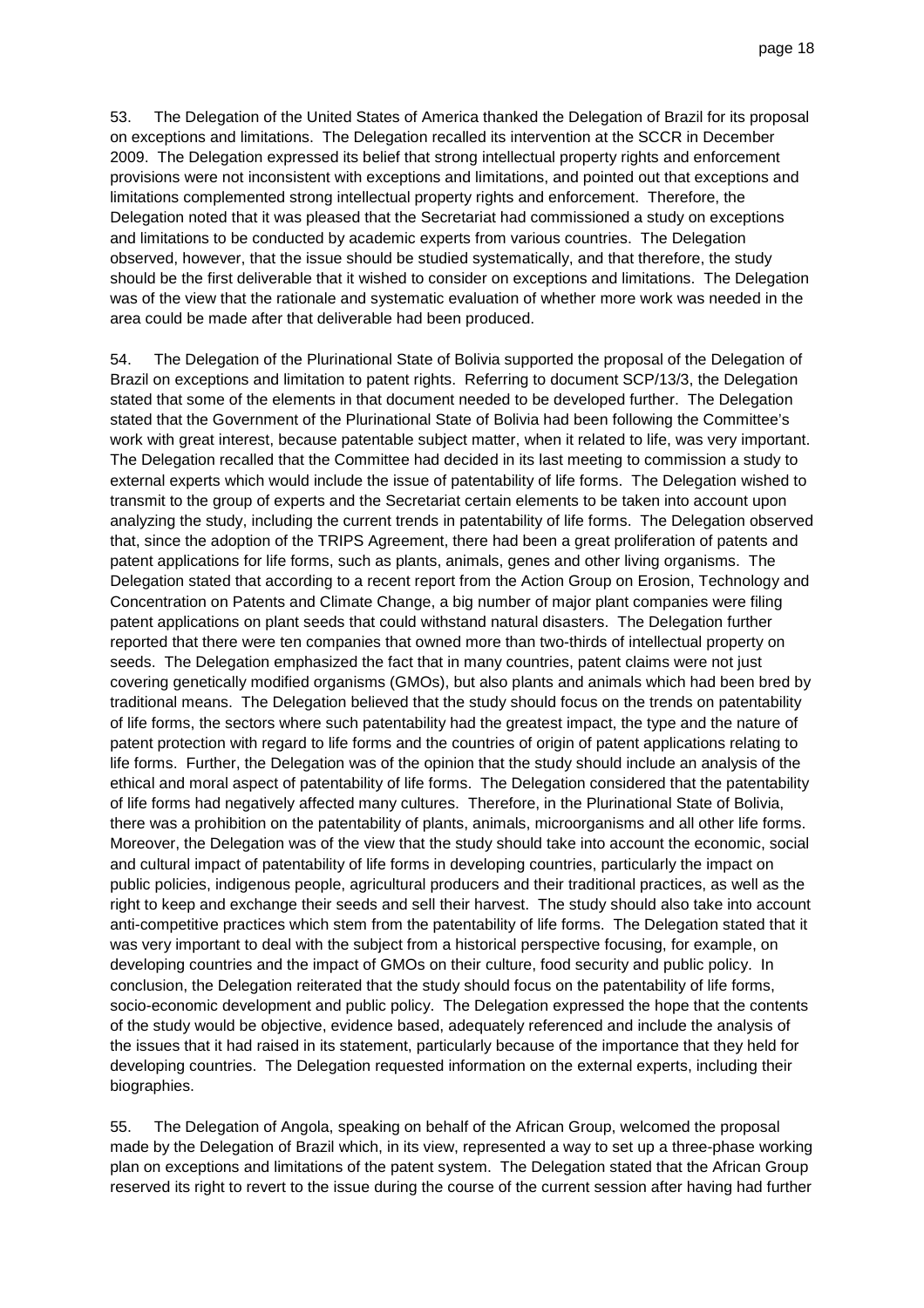consultations with the Delegations of Brazil and GRULAC. In principle, the African Group did not have any objection to the proposal, and therefore, wished to contribute to supporting the proposal in a constructive manner.

56. The Delegation of Egypt supported the proposal of the Delegation of Brazil on the issue of exceptions and limitations to patent rights. The Delegation believed that the proposal pertained to some very important issues, primarily because it analyzed and offered a diagnosis of a current ailment in the international patent system. Referring to paragraph 6 of the proposal, which stated that the current IP system was heavily characterized by ensuring rights to the IP title holders, while those claims were undoubtedly legitimate, they were certainly incomplete from the public policy perspective. Paragraph 10 of the proposal further pertained to the possibility of a way out which was delving into the fundamentals of the patent system, particularly, a need to revisit and revise old assumptions and to recover the essentials of the patent system. The Delegation noted that while the proposal pertained directly to issues of development and of particular concerns raised by developing countries, it was undoubtedly an issue that was cross-cutting in terms of the interest of the membership across the spectrum in the organization, because it essentially entailed to consumers and users of the patent system *vis-à-vis* the owners. The Delegation expressed the opinion that the three-phase approach proposed by the Delegation of Brazil would enable the Committee to learn from the developed countries who had developed systems that protected consumers through exceptions and limitations in the patent system. The Delegation stated that the three-phase approach elaborated in paragraphs 25 to 27 was a solid way forward, and supported the links between the proposal and the Development Agenda as reflected in paragraph 28 of the document. In addition, the Delegation appreciated the global approach that the proposal offered to the issue of exceptions and limitations. In its opinion, only through a global approach would the Committee be able to develop proper policies and strategies in relation to exceptions and limitations, rather than adopting a piece-meal approach to the issue. Further, referring to the study commissioned to external experts, the Delegation noted that there was no expert from the Arab Region. In its view, the group of experts should include an expert from the Arab Region, as such expert would be able to elaborate and would have a better grasp of the issue in relation to that region.

57. The Delegation of the Islamic Republic of Iran stated that exceptions and limitations played an essential role in creating a balanced IP system and could provide an important policy space for policy makers in managing their development process. The Delegation was of the view that the second and third phases of the Brazilian proposal were of great importance to developing countries, as it represented a valuable effort to bridge the gap between existing provisions on exceptions and limitations and their actual implementation, and proposed new possible areas for transfer of technology and public policy issues. The Delegation stated that the fact that the study by external experts had not yet been submitted to the Committee should not hinder Member States from proposing a work program. In conclusion, the Delegation expressed its appreciation to the Delegation of Brazil for its valuable proposal and supported its inclusion into the work of the Committee.

58. The Delegation of Sri Lanka noted that the issue of exceptions and limitations was at the heart of the Development Agenda and that the Brazilian proposal captured that aspect. In its view, the proposal facilitated the SCP to be more supportive of development. Therefore, the Delegation supported the proposal by the Delegation of Brazil and commended the Brazilian government for its pro-active role. The Delegation hoped that the discussions would take into consideration the interests of technologically less advanced countries, like Sri Lanka, with small domestic markets, particularly in applying exceptions until they achieve the required level of technological development.

59. The Delegation of Pakistan expressed its full support to the proposal made by the Delegation of Brazil on exceptions and limitations to patent rights. It pointed out that exceptions and limitations and their correlation with the development perspective was actually inherent in nature. The Delegation further stated that the three-phase approach mentioned in the Brazilian proposal, on paragraphs 25 to 27 of document SCP/14/7, was a very systematic approach, and therefore, represented a very clear way forward.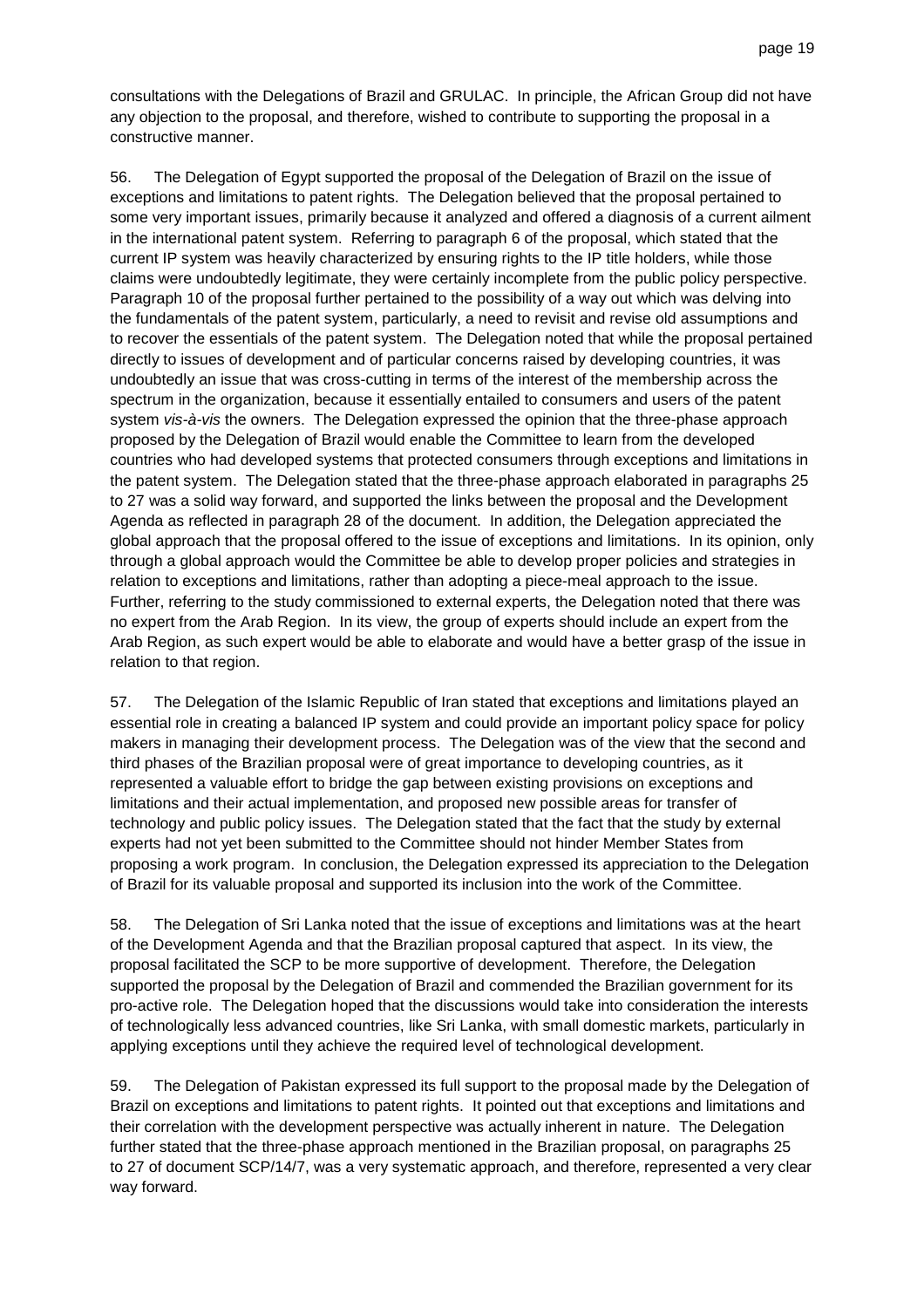60. The Delegation of Australia acknowledged the scale and importance of the topic on exceptions and limitations to patent rights which were at the heart of the balance inherent in the patent system. The Delegation noted that sufficient time was needed for consideration of the issue, and stated that the study by external experts would be a significant piece of work which would provide valuable information that could form the foundation of the future work on that topic. Noting that the study commissioned to external experts would not be available to Members until the next session of the SCP, the Delegation preferred discussions on the Brazilian proposal to be deferred until October 2010. The Delegation was of the opinion that that would enable the SCP to have a more complete view of the issue and to consider the proposal in detail.

61. The Delegation of Japan informed the Committee on the updates that took place in Japan since the previous session of the SCP with regard to the exclusions from patentable subject matter. Inventions related to medical activities had not been considered as patentable subject matter on humanitarian grounds in Japan. Accordingly, under the Japanese Patent Law, it had been interpreted that medical practices had not fallen under the category of industry, and thus medical method inventions had been excluded from patentable subject matter in the sense that they had been considered to be lacking industrial applicability. However, the Delegation noted that there had been some opinions that medical method inventions should be protected in order to develop medical technologies. Aiming at a further development of those technologies in the medical science, the examination standards had been revised in November 2009 by expanding the range of patentable subject matter to those inventions concerning novel dosage and administration of medicines, as well as methods of gathering data for diagnosis. While thanking the Delegation of Brazil for the efforts to submit a new document, the Delegation noted that it had received it the previous day, and therefore needed some time to study it. The Delegation was of the view that it was premature to decide on the work program based on document SCP/14/7, in view of the forthcoming study commissioned to the external experts.

62. The Delegation of Kyrgyzstan expressed its gratitude to the Delegation of Brazil for its proposal which it believed was a good basis for discussions within the framework of the Committee. However, the Delegation noted that, given the insufficient time for consideration of the document, it was unable to state its view on the proposal at that session. Therefore, the Delegation requested the discussion on the proposal to be deferred until the following session of the Committee when the study by the external experts would also be available.

63. The Delegation of the Russian Federation thanked the Delegation of Brazil for its valuable proposal on exceptions and limitations to patent rights. The Delegation stated that practical action was needed in order to achieve results in that area. Nevertheless, the Delegation was in agreement with the views expressed by the Delegation of Spain on behalf of the European Union and its 27 Member States and the Delegation of Kyrgyzstan on behalf of the Regional Group of Certain States of Eastern Europe, Caucasus and Central Asia, who stated that the consideration of that document should be made at the following session of the SCP, together with the study submitted by the external experts. In addition, the Delegation stressed the importance of the group of external experts being composed by representatives of all main regions. Further, the Delegation noted that the proposal by the Delegation of Brazil could constitute one of the new issues for analysis as the list of issues was not exhaustive and open for new topics.

64. The Delegation of Algeria supported the statement made by the Delegation of Angola on behalf of the African Group and thanked the Delegation of Brazil for its proposal on exceptions and limitations to patent rights. The Delegation was of the view that the proposal correctly analyzed the obstacles which impeded the implementation of flexibilities that were foreseen in international arrangements. Therefore, in its view, the discussions within the SCP should contribute to finding solutions for the effective realization of exceptions and limitations in the patent system in order to respond to the needs of developing countries as regards development and public policy. The Delegation expressed the wish that the work program mentioned in the proposal be taken up in the future work of the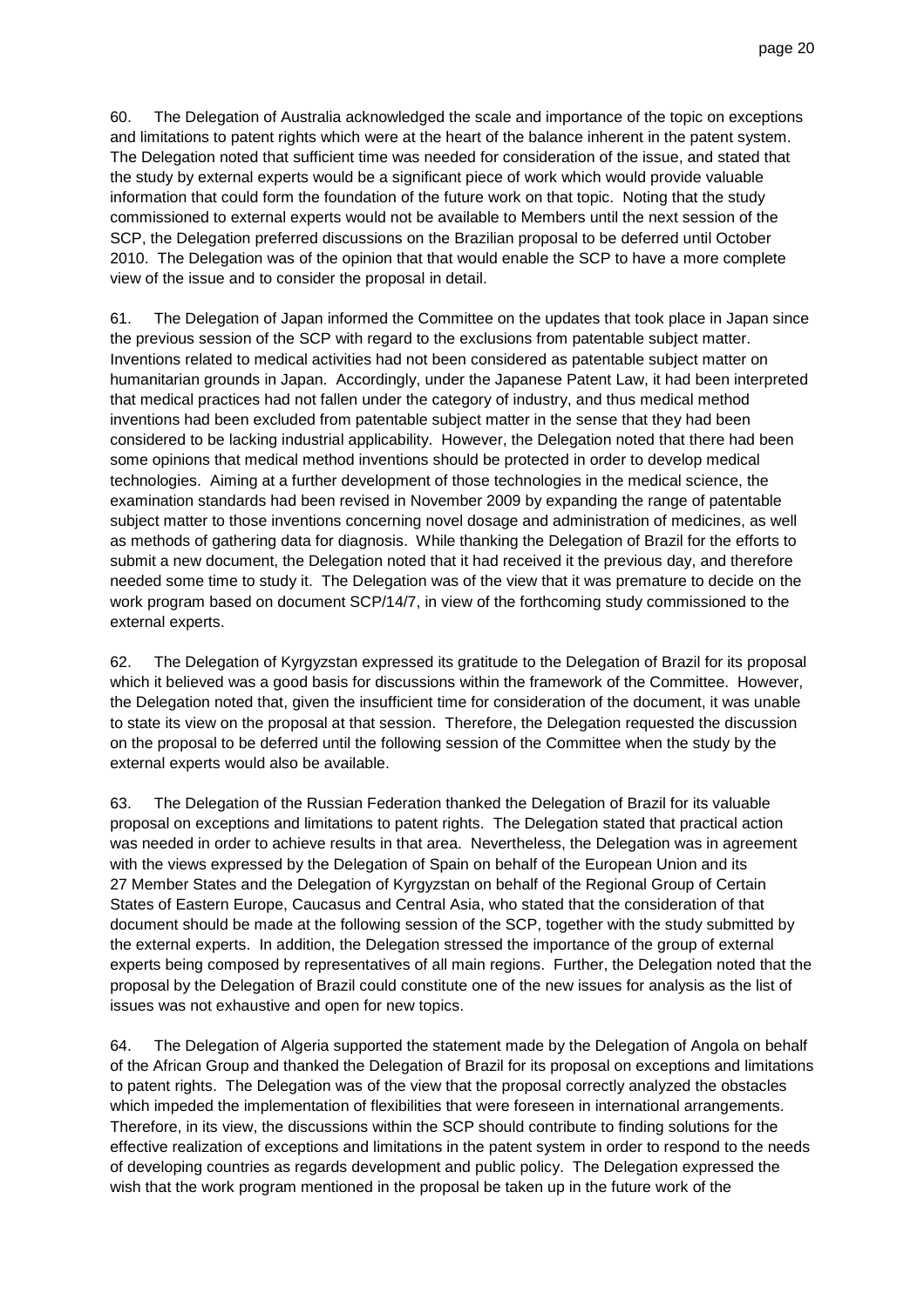Committee. Nevertheless, in order to avoid duplication, the Delegation expressed the view that the proposal should be discussed together with the study to be submitted by external experts at the following session. In relation to the study commissioned to external experts, the Delegation supported the proposal of the Delegation of Egypt that an expert from the Arab region should be included so as to reflect the expertise of that region.

65. The Delegation of Panama joined the other delegations who had supported the proposal put forward by the Delegation of Brazil which included a reference to the balance in the patent system. The Delegation agreed with the statement made by the Delegation of Brazil that its proposal would contribute to the review of the issue on exceptions and limitations to the rights conferred by patents. The Delegation noted that the topic was of great importance within the Committee, as it was directly related to the Development Agenda.

66. The Delegation of Indonesia recalled its statement made at the previous session of the SCP according to which the preliminary study on exclusions from patentable subject matter and exceptions and limitations to the rights had not sufficiently explored the experiences of developing countries in approaching the issue. The Delegation thus supported the Brazilian proposal, as it suggested a constructive three-phase work program on how to enrich and follow-up the preliminary study carried out by the Secretariat. While expressing its understanding that other delegations had not had sufficient time to study the proposal, the Delegation suggested to focus on the last part of the proposal which provided a simple but concise idea on the future work program for the SCP on the issue. 67. The Delegation of Norway considered the issue of exclusions from patentable subject matter and exceptions and limitations to the rights to be an important one. The Delegation looked forward to the study commissioned to external experts to be presented at the following session of the SCP. While welcoming document SCP/14/7 from the Delegation of Brazil as a contribution to the upcoming discussions, the Delegation expressed its concern about the sequence on how the different items were being handled. For instance, it would be advantageous to look at exceptions and limitations in context with the substantive standards for protection. Such substantive standards could be national, regional or international. The Delegation was of the view that without discussing those items in context, the picture would be incomplete. In conclusion, the Delegation of Norway agreed with the statement made by the Delegation of Spain on behalf of the European Union and its 27 Member States and other delegations speaking in favor of postponing the discussion on document SCP/14/7 to the following session of the SCP. The Delegation believed that the consideration of that document, together with the study provided by external experts, would provide a broader basis for discussions.

68. The Delegation of Chile stated that exclusions and limitations to patent rights should not be considered as an impediment or a barrier to innovation and to the process of creation in general. On the contrary, in its view, they were essential flexibilities in the intellectual property system in which they represented a balance in the system. The Delegation noted that there was a need to facilitate access to information and transfer of technology through those tools. In its view, that approach would make it possible to have greater innovation to invigorate the development of knowledge and access to technology which was considered as being a fundamental topic of public interest at a global scale. Along those lines, the Delegation considered the proposal submitted by the Delegation of Brazil to be a starting point for delving into that topic. The Delegation welcomed the fact that a number of countries had supported the proposal, and no one had opposed it. The Delegation stated that it was necessary to complement the existing studies with information and specific materials on the implementation of flexibilities which existed in the national and international legal systems. The Delegation further invited members of the SCP to share any relevant information on the practical national situation on exclusions, exceptions and limitations with the objective to make specific headway in that field and to improve the understanding on the worldwide application of those flexibilities. Those contributions could be shared with the external experts who would develop the study by October 2010, in order to make it as comprehensive as possible. The Delegation considered that the topic was directly linked to the strategic objectives of WIPO to develop a well-balanced agenda, and therefore, it should be given the greatest importance in the Committee.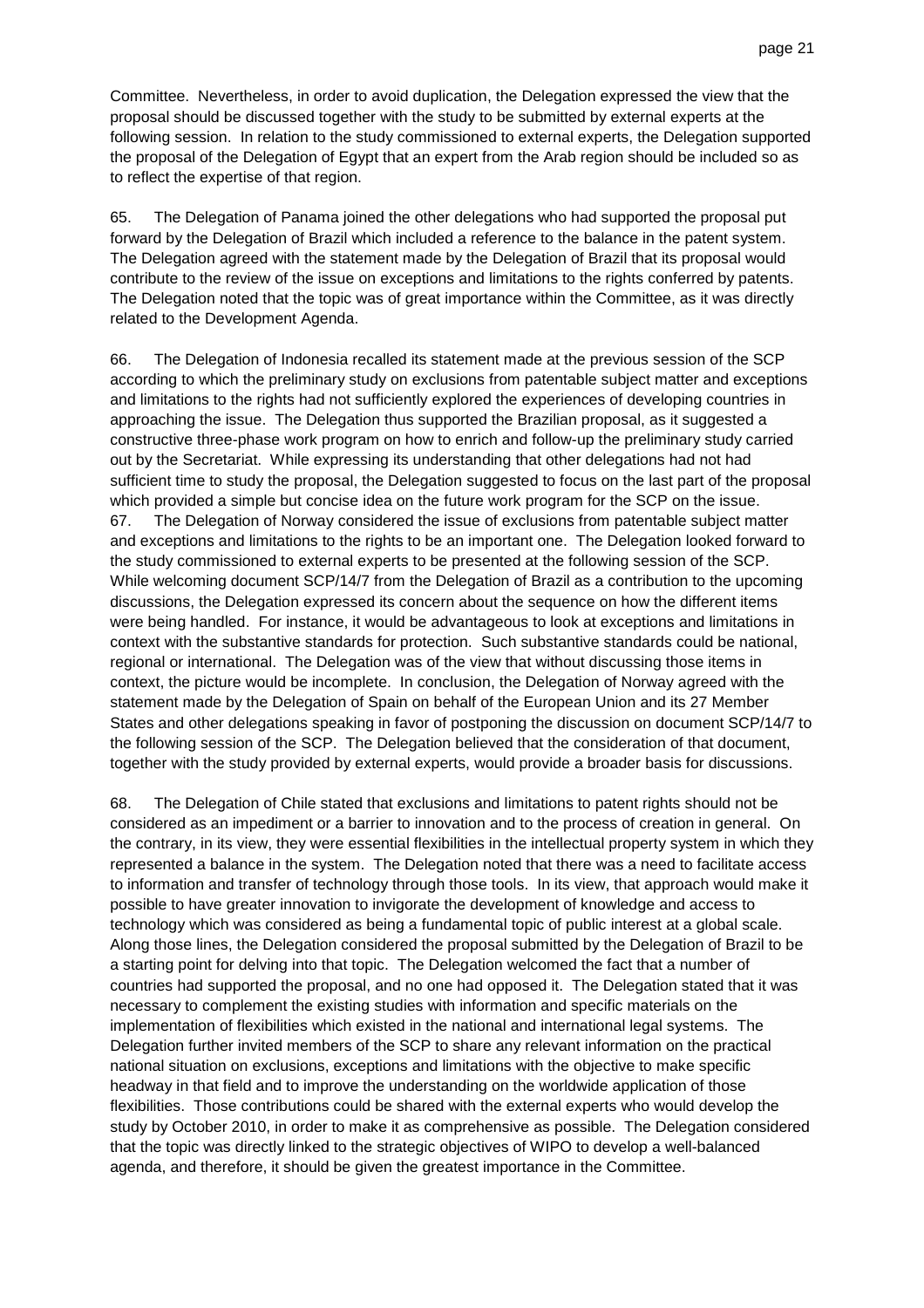69. The Delegation of Uruguay joined other delegations who were members of GRULAC in supporting the Brazilian proposal. It stated that the proposal should become part of the discussions in the Committee. The Delegation observed that the proposal was not incompatible with what had already been decided by the Committee, particularly with the study being carried out by the external experts. The Delegation noted that the proposal was needed in the Committee as it would give it a meaning to its future work as regards limitations and exceptions. It expressed the view that the topic on exceptions and limitations should be given intensive and extensive treatment, not only for the benefit of producers of technologies, but also for the benefit of consumers who should use those technologies to meet their basic needs. The Delegation also supported the interventions of other delegations regarding the way of moving forward and the selection of external experts. In that regard, the Delegation noted that it was informed only about the composition of the group of external experts to whom it wished to provide comments at a later stage. Further, the Delegation considered that the Committee should think about other possible contributions to the work of the external experts in drawing up the study. Along that line, the Delegation emphasized that the proposal made by the Delegation of Brazil and supported by other delegations should be an important element to be considered in the study.

70. The Delegation of Guatemala supported the proposal made by the Delegation of the Plurinational State of Bolivia that the study should look into bioethics and patentability of life forms. The Delegation recalled that those requirements had been expressed by the Delegation of the Plurinational State of Bolivia in the previous meeting and had been supported by its Delegation as recorded in paragraph 102 of the report of the  $13<sup>th</sup>$  session of the SCP (document SCP/13/8). The Delegation also supported the proposal made by the Delegation of Sri Lanka that the study should reflect the effects of exceptions and limitations on small developing countries, so that those countries could benefit from some guidelines on those issues. The Delegation observed that exceptions and limitations were closely related to production and access to pharmaceutical products and medicines in many countries. The Delegation noted that the current mechanism did not stimulate innovation in the field of medicines in a manner that enabled developing countries to negotiate with patent holders and meet the needs of all stakeholders. The Delegation was of the view that it was necessary to add studies on the return on investment and the development of new medicines. The Delegation stated that, thus, the Committee could evaluate mechanisms in order to make better use of exceptions and limitations and safeguard access to medicines for the public. The Delegation proposed that such information be included in the third phase of the Brazilian proposal.

71. The Delegation of the Bolivarian Republic of Venezuela supported the statement made by the Delegation of the Plurinational State of Bolivia, which had a strong link to human rights, such as the right to life, the right to food, the right to health, as well as to the Development Agenda. The Delegation observed that WIPO was part of the United Nations system, and therefore could not stand aside from what was agreed to in its agreements on human rights. Further, the Delegation suggested that the terms of reference of the external experts be made available to the Committee. The Delegation also welcomed the proposal made by the Delegation of Brazil as a first step in the discussion on that topic. Further, it agreed with the Delegation of Brazil regarding the TRIPS Agreement and the Declaration on the TRIPS Agreement and Public Health, contained in paragraphs 13 and 14 of document SCP/14/7. In relation to paragraph 27 on the elaboration of an exceptions and limitations manual, the Delegation stated that such an approach should not limit existing flexibilities.

72. The Delegation of the United Kingdom thanked the Delegation of Brazil for the proposal on exceptions and limitations to patent rights. The Delegation observed that it was an interesting and complex issue, and that even countries with long-standing compulsory licensing provisions in their laws might find it not really necessary or even useful to invoke them. In its view, that fact made it even more important to have the full picture of the issues which the Delegation believed would get from the external experts. The Delegation reiterated that it was willing to participate in a constructive debate on the issue. However, given the short period of time that it had had to consider the Brazilian proposal, and noting that the experts' study which had been mandated by the Committee was due in October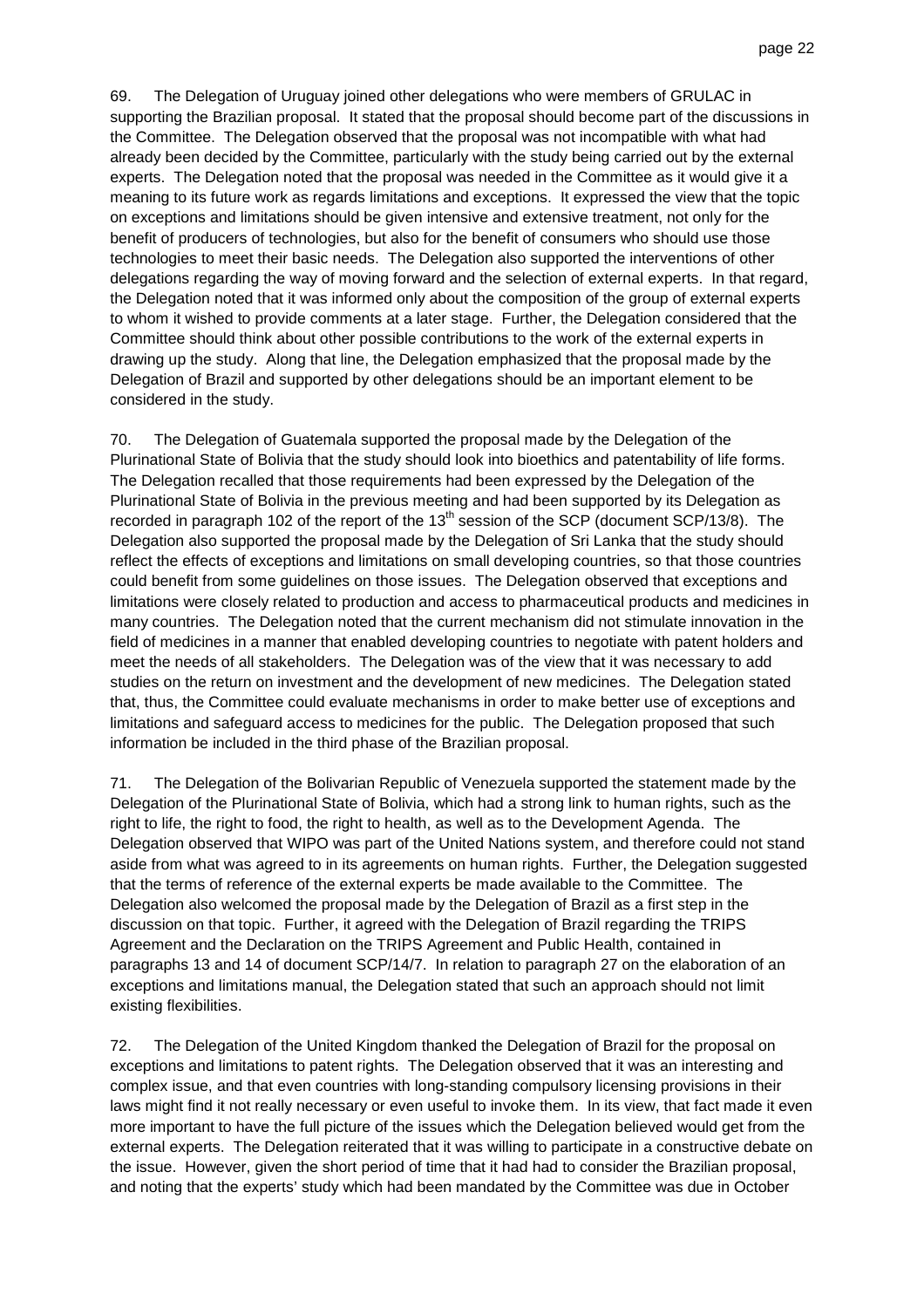2010, the Delegation believed that it was premature to come to a conclusion on the issue at the current session. Therefore, it supported the statement made by the Delegation of Spain on behalf of the European Union and its 27 Member States to postpone the discussion on the document until the following session.

73. The Representative of ALIFAR noted that the proposal made by the Delegation of Brazil was clear and pragmatic, as it proposed to understand not only the national legislations, but also how they operated, in practice, in a particular country. In her view, it was a valuable contribution. The Representative stated that some academic works, including WHO documents, which provided regulations on compulsory licensing of many countries could contribute to the Brazilian proposal. The Representative observed that compulsory licenses were tools which must be at the disposal of governments to be used when they saw fit, for example, in order to meet some demands or ensure affordability. Therefore, the Representative believed that it was essential for a country to have flexibilities as provided for in Articles 30 and 31 of the TRIPS Agreement and the Doha Declaration. As regards public health and the pharmaceutical sector, she attached special importance to maintain the freedom of countries to regulate patentable subject matter as prescribed in the TRIPS Agreement and other agreements.

74. The Representative of KEI supported the proposal made by the Delegation of Brazil on a work program on limitations and exceptions to patent rights. While observing that the flexibilities found in Part 3 of the TRIPS Agreement on the enforcement of intellectual property rights were implicit in the Brazilian proposal, the Representative suggested making that explicit. He further recalled that the US Supreme Court decision eBay v. MercExchange had set a precedent requiring US courts to consider the grant of non-voluntary authorizations to use patents as an alternative to granting injunctive relief. In light of the flexibilities contained in Article 44 of the TRIPS Agreement and the eBay vs. MercExchange decision, the Representative was of the opinion that it remained to be seen how other countries would effectively rely upon limitations on damages and injunctions to address a variety of public interest and access to knowledge issues. The Representative observed that the flexibilities contained in Article 44 provided countries the policy space allowing them to set the contours for enforcing intellectual property rights tailored to their national needs. In his view, the ability of countries to employ the Article 44 flexibilities on injunctive relief might be limited by proposals in the ACTA negotiations. The Representative reported that negotiators from 38 countries were holding a closed meeting in Mexico that week to consider a new trade agreement on the enforcement of intellectual property rights. While the Representative could not confirm whether that agreement would address the issue of enforcement of patents, in case it did, he suggested that the SCP request countries involved in that negotiation to make the negotiating text of ACTA public, so that its ramifications for the patent system could be discussed at the following session of the SCP.

75. The Representative of GRUR stated that the proposal by the Delegation of Brazil represented a huge package of different subjects. In his view, the subject of compulsory licensing should be dealt with separately and should not be included in the normal limitations, because a compulsory license was a tool in itself which had a separate legal basis in Article 31 of the TRIPS Agreement and, therefore, had different ground than the use of patented subject matter for private, non-commercial use which fell under Article 30 of the Agreement. In relation to certain uses concerning foreign means of transportation temporarily entering the national territories, the Representative stated that such exception was already regulated in the Paris Convention and in the Chicago Convention on the International Civil Aviation. He therefore considered that there was no controversy, although a question of interpretation might arise. The Representative however noted that, since the bona fide prior use was in itself a highly controversial subject, it should also be dealt with separately and not considered together with the ordinary limitations. Therefore, the Representative suggested that paragraph 22 of the proposal be divided into sub-topics in order to separate the ordinary limitations from the right of prior use and the compulsory licensing.

76. The Representative of TWN highlighted two developments which had implications on limiting the flexibilities available in the patent regime. In relation to the first development, the Representative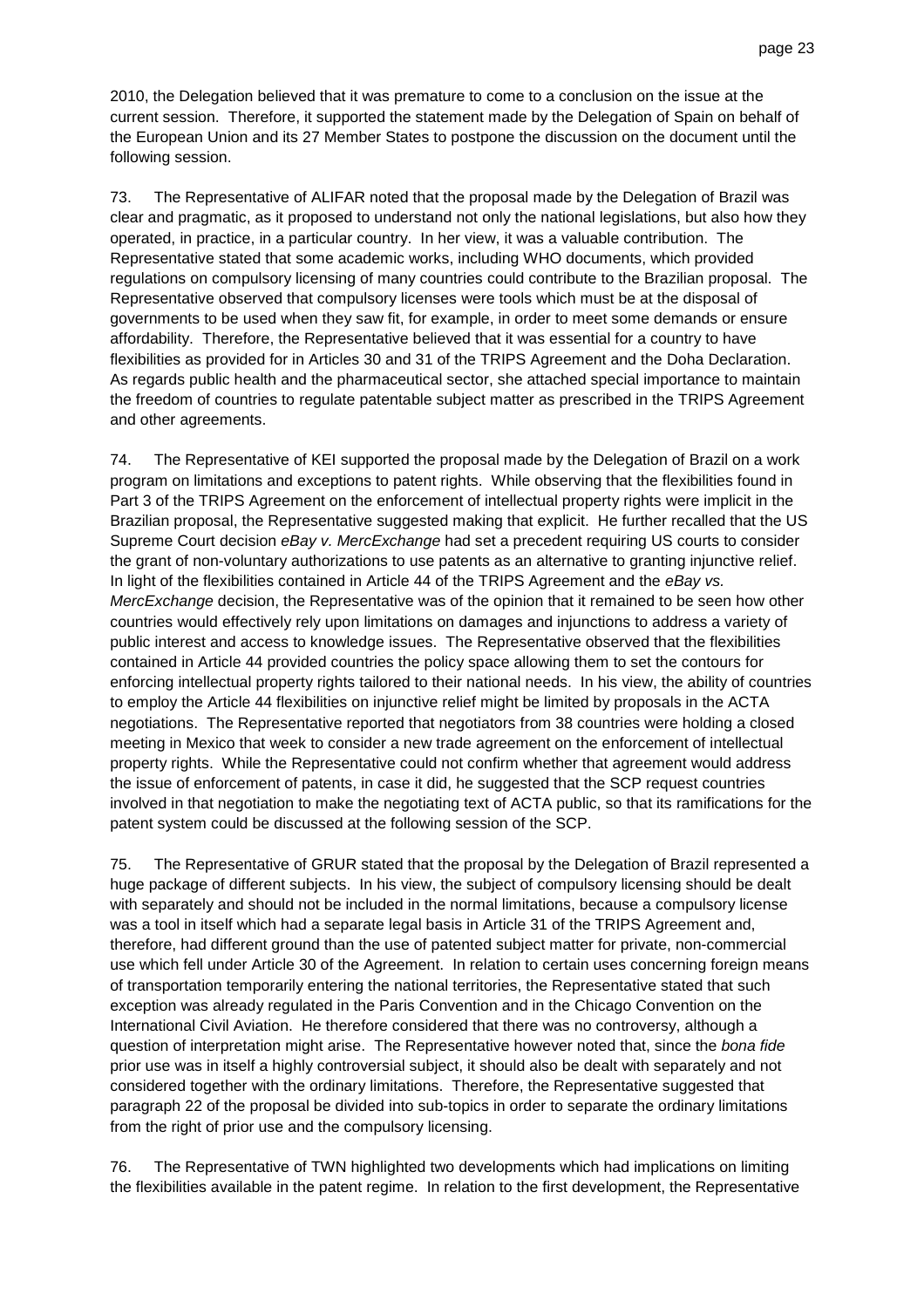stated that the European Union was negotiating or planning to negotiate with more than 80 developing countries free trade agreements in which, according to publicly available texts, it was likely to recur to limitations on exceptions for goods in transits, possible restrictions on parallel importations, possible weakening of effectiveness of compulsory licenses by data exclusivity and other provisions that would reduce remaining exceptions and limitations. The Representative further stated that the free trade agreements with the European Free Trade Association might also limit the effectiveness of exceptions and limitations, such as compulsory licenses, by recurring data exclusivity. The Representative further stated that the Free Trade Agreements of the United States of America provided limited flexibilities in the past, for example, by removing the ability to exclude plants, animals or new uses from patentable subject matter and appearing to render some exceptions and limitations less effective, limiting the grounds for compulsory licenses and restricting parallel importations. Similarly, Japan's Free Trade Agreement, in particular the investment chapter, might also significantly limit the ability to exercise exceptions and limitations to patent rights. The Representative stated that another development was the enhanced enforcement initiatives mainly from the Member States of the European Union resulting in seizure of medicines which were in transit, compromising access to medicines in various developing countries, especially in Latin America and Africa.

77. The Delegation of Angola, speaking on behalf of the African Group, thanked the Delegation of Brazil for the valuable proposal. In order to build a consensus among Member States in a constructive manner, the Delegation requested that that item be maintained on the agenda of the following session in order to be able to have further discussions and take action on the issue.

78. The Delegation of Brazil, referring to the level of support expressed by other delegations, stated that its proposal was no longer the proposal of Brazil, but of several Member States. As had been noted by the Delegation of Chile, the Delegation recalled that nobody had spoken against the proposal. The Delegation said that there were some objections to the late submission of the proposal, but no objection to the content of the document. In relation to the comments made by the Delegation of Spain on behalf of the European Union and its 27 Member States, while the Delegation understood the difficulty that Member States were experiencing in examining the document given the short period of time, the Delegation stated that the proposal had been presented on the date indicated in document SCP/14/7, and that it was detrimental to the discussions that the document had not been translated accordingly and not been ready for the discussion at the current session. Further, the Delegation informed the Committee that the proposal had been submitted for the fourteenth session of the SCP because of the expectation that the study commissioned to external experts would be available at the same session in order to be able to discuss both issues at the same time, even though they were of different nature and dealt with different aspects of the same question. The Delegation underlined that the issue, as had been seen during the discussions, was a priority for several countries. Therefore, it expressed the hope that the study commissioned to external experts would be available at the following session and that its proposal be discussed again in conjunction with that study, but at the same time, as a separate issue. The Delegation pointed out that it did not wish to link the two documents, because the external experts' study would adopt a theoretical, academic approach which could expand on the existing framework, whereas its proposal had chosen a pragmatic approach which was based on experiences of countries in accordance with their national legislations. Against this backdrop, the Delegation agreed that its proposal be taken up at the following session of the Committee.

79. The Chair, noting that there had been some delegations who had requested more time to study the proposal by the Delegation of Brazil, suggested that the discussion on that document be postponed to the following session of the Committee.

80. An information document containing the names and CVs of the external experts preparing the study, as well as their terms of reference, was made available to the Committee (document SCP/14/INF/2).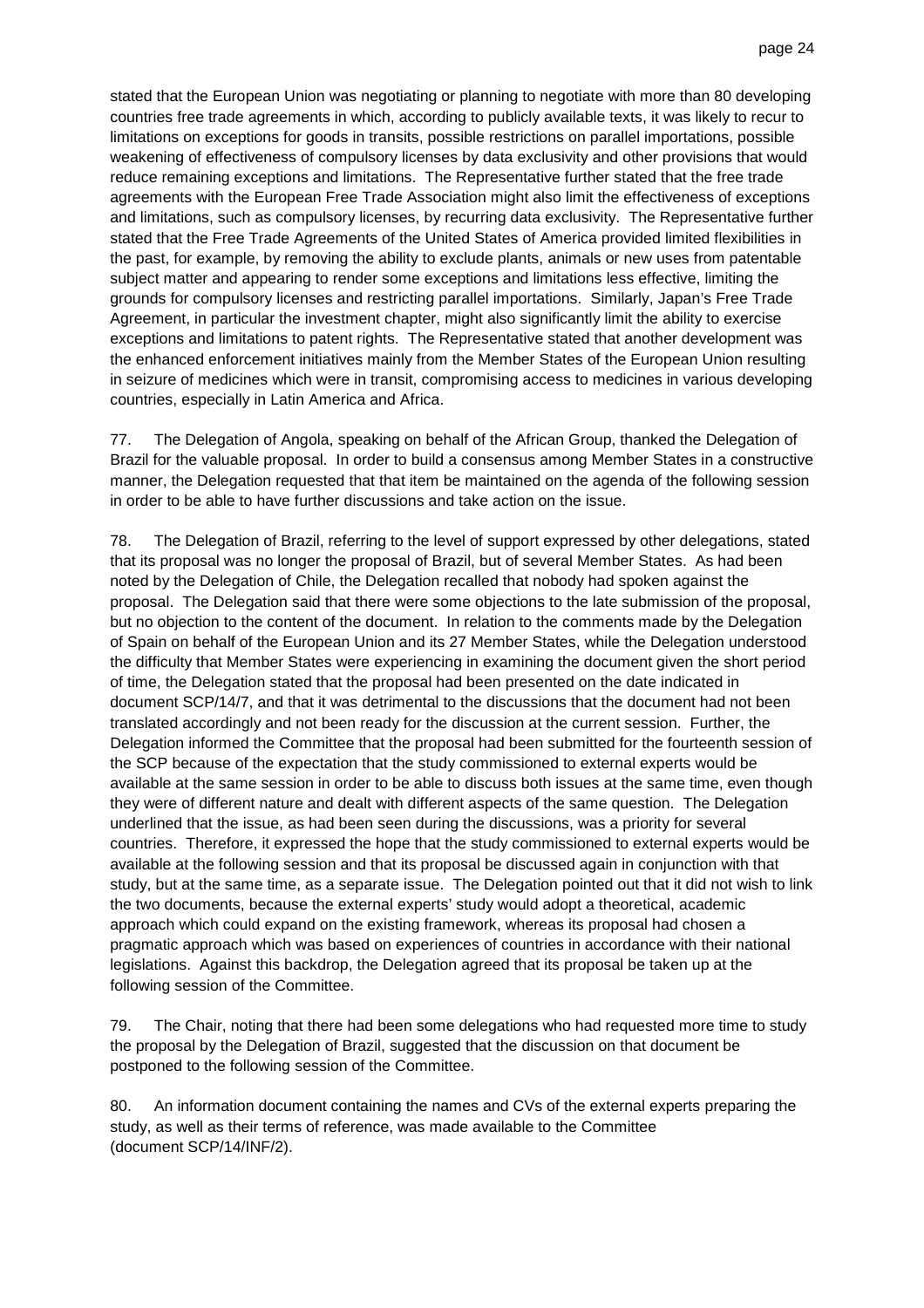81. The Chair clarified that Member States could send comments as regards the issues dealt within the external experts' study on exceptions and limitations, and that they would be requested to take those comments into account in preparing the study. The Chair proposed to set a date to receive such comments.

## **III. 13th session of the SCP, March 23-27, 2009 [Excerpts from the Report (document SCP/13/8)]**

82. The Secretariat introduced document SCP/13/3.

83. The Delegation of Egypt raised a question as to whether the words "to contextualize the legal framework" in paragraph 21, meant also the inclusion of studies relating to the socio-economic conditions linked to a particular legal regime and to a particular system of protection, and whether bilateral arrangements that had an impact on patent policy had been considered.

84. Following a question by the Delegation of the United States of America, the Chair clarified that he was inviting comments on the four preliminary studies, one by one, and that delegations were free to provide any suggestions as to how to proceed on a specific subject on a specific document, which would facilitate discussions on agenda item 8, future work.

85. The Delegation of the United States of America stated that, when agreeing to the adoption of the agenda, its understanding had been that the Committee would engage in the discussion of the four topics and then proceed to a discussion of future work as a separate agenda item, which, in its view, was a more pragmatic approach to ensure a balance.

86. In response, the Chair noted that if any delegation wished to make a point on future work during the discussions on the four subjects, he could not stop them from doing so.

87. The Delegation of Chile requested the Secretariat to elaborate the international framework that was being referred to in the preliminary study.

88. The Delegation of Costa Rica sought clarification as regards to paragraphs 23, 25 and 27. It had the impression that the Secretariat had assimilated the idea of invention to patentable subject matter which in its view could be seen in the second part of paragraph 23, and sought a specific example. As regards paragraph 24 and the following, the Delegation observed that not only the negative impact but also the benefits of exclusions should be highlighted. Further, the Delegation was of the view that paragraph 27 was not clear with regard to the function of exclusions. As regards the use of the terms "ordre public" and "public order", the Delegation sought clarification as to the mechanics in choosing those terms. The Delegation further observed that more detailed information could be included in paragraph 76 with inputs from NGOs.

89. The Delegation of Bulgaria requested more information regarding a quantitative and qualitative analysis of the exceptions from the Secretariat. For example, a table could be provided on the different exceptions and limitations, country by country so that it could see which exceptions and limitations were more important and commonly appeared in national legislations.

90. The Delegation of Pakistan requested some examples of the exceptions from the patentability on the grounds of public order and morality granted at the national legislation.

91. The Delegation of India supported the Delegation of Bulgaria by stating that a quantitative and a qualitative analysis would be useful to everybody. It noted that it was broadly acknowledged that the issue of exclusions from patentable subject matter was grounded in the socio-economic context of a particular country. The report devoted some attention to the exclusion of plant and animal varieties, plants and animals and essentially biological processes from patentability. It also made the point that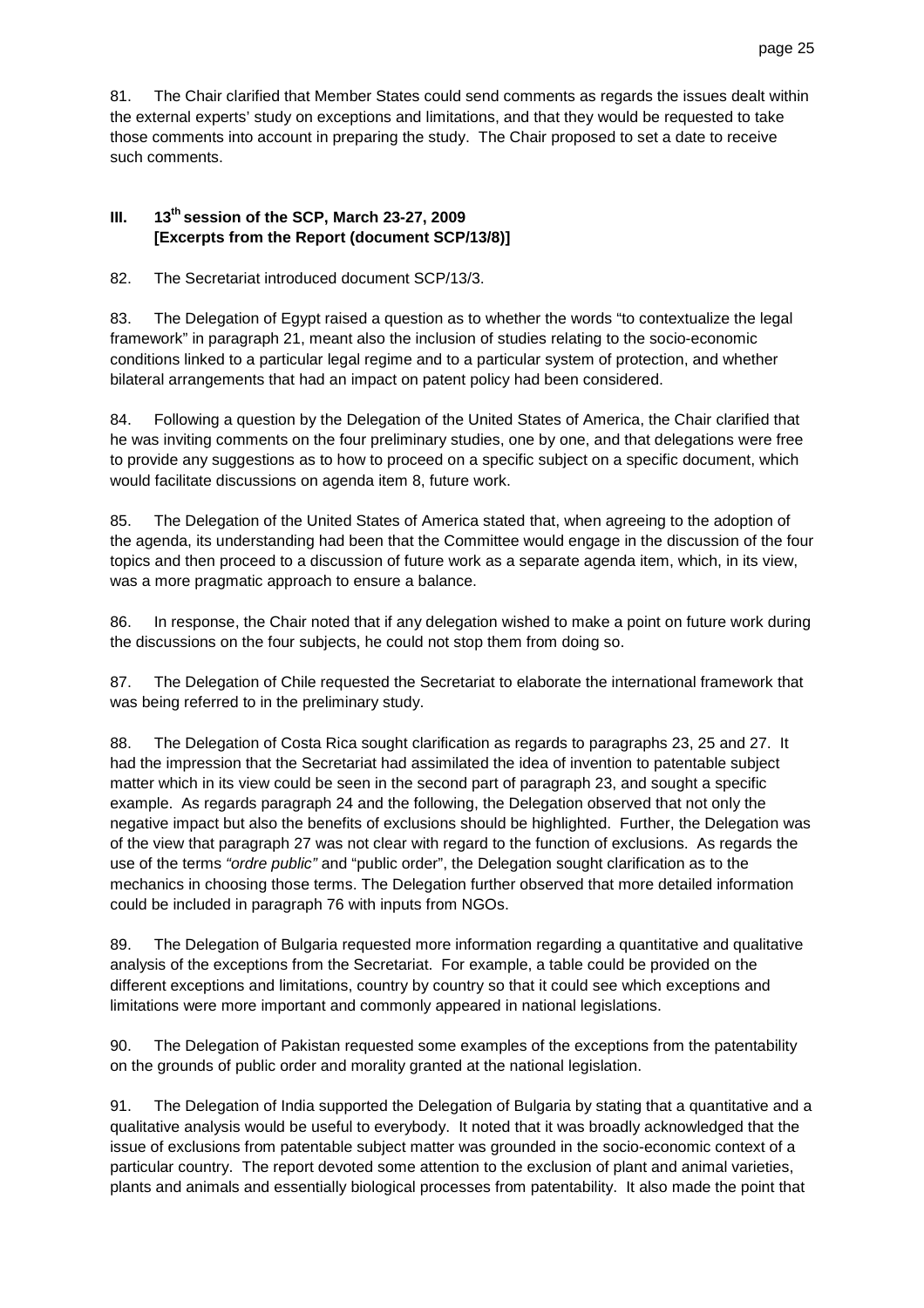due to improvements in biotechnology, many inventions pertaining to plant and animal varieties had started to satisfy the criteria of patentability. The Delegation observed that it would have been relevant to also explain the impact of patenting plant variety on broader public policy issues, for instance, farmers' rights, food security, even in an academic manner, to give a broader picture. Similarly, on the issue of excluding life forms from patentability and the view that that might be relaxed in view of development in genetic technology, the Delegation noted that that had implications in terms of public policy perspective which had a much larger dimension, and suggested that those points be addressed in a subsequent study or a supplementary study on the preliminary study.

92. In response to the Delegation of Egypt, the Secretariat provided the following comments: with respect to the policy objectives and role of the exclusions from patentable subject matter, it had been highlighted that the public policy consideration was an underlying consideration with respect to exclusions and that public policy consideration might be influenced by the socio-economic conditions and the countries' different priorities in their specific conditions. However, with respect to the further analysis on the international legal framework and the national legal aspect, the preliminary study concentrated on the current status quo on the legal framework, both at the international level and at the national and regional levels. The Secretariat further explained that bilateral agreements had not been considered in the document. On the questions raised by the Delegation of Costa Rica, the Secretariat provided the following comments: it had been difficult to provide clear-cut characterization of the definition of the invention and the specific issues under the exclusions from patentable subject matter, since the structure of national laws were different in that regard. For example, the definition of "invention", if it is provided, were very much different from one country to the other, and some countries did not provide a definition in their national laws. Therefore, certain subject matter might be excluded from the patentability through the definition of the invention, i.e., defining the invention in such a way to exclude certain subject matter from the outset of the patent protection, or in other laws, such subject matter might be excluded by specific provisions concerning exclusions from patentable subject matter. As the Secretariat had understood the coverage of the preliminary study as the exclusions from patentable subject matter, the document in paragraph 23 touched upon what were generally considered inventions or might not be considered inventions, and the preliminary studies tried to focus more on what were normally considered as exclusions from patentable subject matter. Concerning paragraph 27 relating to the benefits of the exclusions from patentable subject matter, the Secretariat observed that while it believed that some aspects might be covered by the policy objective of exclusions which were referred to in paragraph 29 onwards, additional inputs from any delegation would be certainly welcome. On the question regarding ordre public and public order in paragraph 49, detailed analysis on the difference between "ordre public" and "public order" was not conducted, and as stated in the last sentence of paragraph 49, both terms were used as having the same meaning. The Secretariat however noted that some delegations might have a different opinion. As regards the role of exceptions and limitations in paragraph 76, the Secretariat invited any input from Member States as well as IGOs and NGOs. With respect to the intervention made by the Delegation of Bulgaria concerning the quantitative or qualitative analysis on the exceptions and limitations, the Secretariat pointed out that Annex II to document SCP/12/3 Rev.2 provided a table concerning different national laws with respect to (i) the exclusions from patentable subject matter, and (ii) exceptions and limitations to the rights. If however the delegations wished, a different type of analysis could be conducted. The Secretariat explained that, based on the information contained in Annex II of the Report on the International Patent System, document SCP/13/3 highlighted the provisions which appeared quite often in the national and regional laws. With respect to the question by the Delegation of Pakistan concerning an example of the public order and morality, the Secretariat explained that one example relating to *ordre public* and morality, and which was in some national laws specifically mentioned, was the exclusion of the human body at any stage of development from patentable subject matter. Other examples were processes for cloning human, modifying the gene line, genetic identity of human or the use of human embryos for industrial or commercial purposes and processes for modifying the genetic identity of animals, which were likely to cause them suffering without any substantial medical benefit. As regards the comments by the Delegation of India, being aware of the socio-economic context referred to, the Secretariat explained that its intention was to establish as much as possible the facts that led to or influenced those exclusions, perhaps more from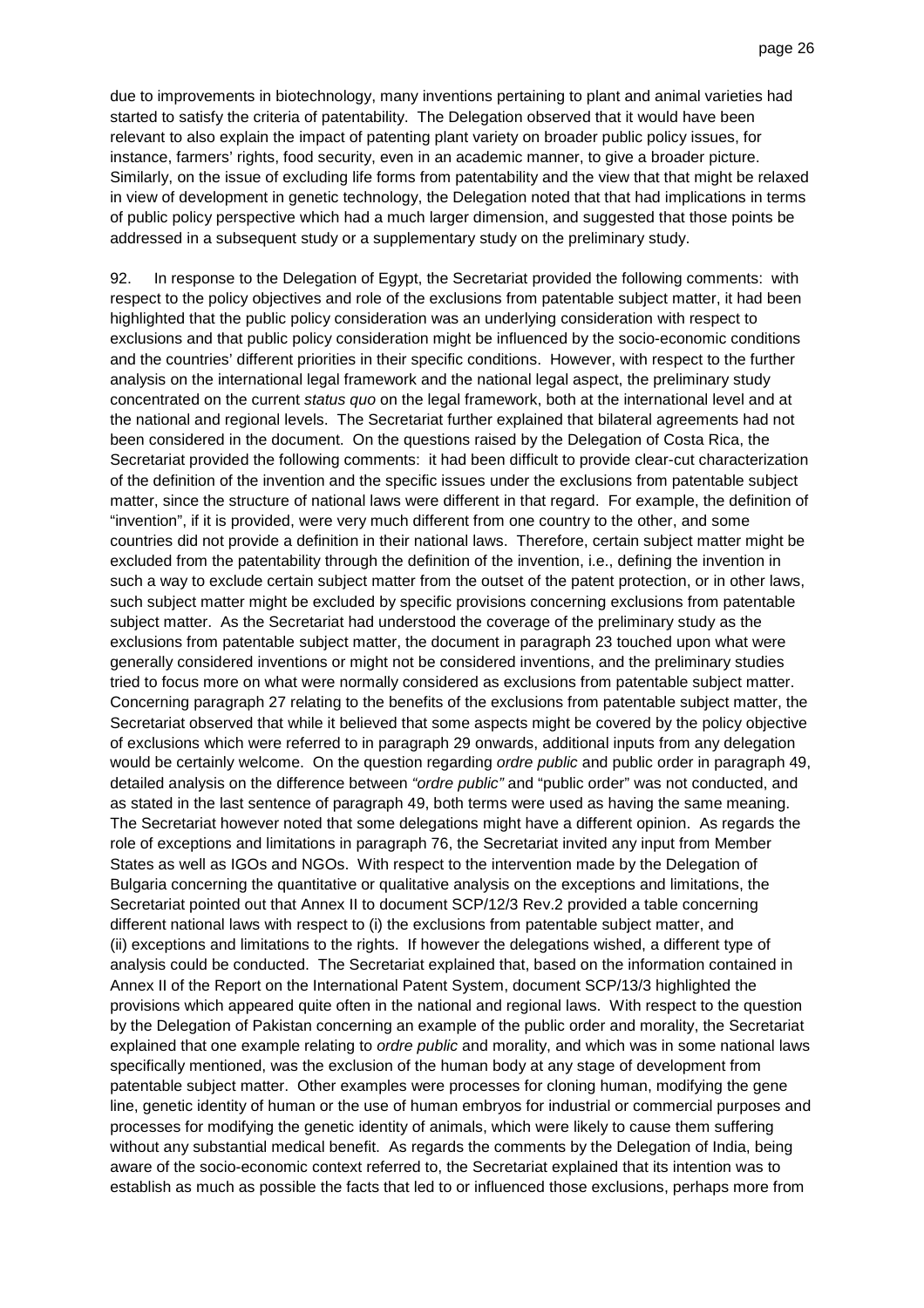a legal point of view, in order to avoid going into one direction or the other. Thus far, the mandate had been preliminary studies and the Secretariat had tried to be as factual as possible to provide a basis.

93. In response to the question raised by the Delegation of Chile, concerning the international framework on exclusions from patentable subject matter and exceptions and limitations to the rights, the Secretariat elaborated on provisions of various international treaties, namely, the Paris Convention, the Patent Cooperation Treaty (PCT), the Convention on International Civil Aviation and the TRIPS Agreement.

94. The Chair invited delegations to express their views on document SCP/13/3.

95. The Delegation of Argentina declared, as a general comment, that it should have the opportunity to make further comments on the preliminary studies in the discussions of the next session of the SCP and reserved the right to continue to make comments at the next meeting on the documents presented during the 12th and 13th sessions of the SCP. The Delegation stated that, by and large, however informative the documents were, they did not contribute to a critical analysis of the consequences and ramifications that merely strengthening IP rights' protection, in respect of the various technical aspects discussed, could have for developing countries. The Delegation declared that a more balanced and holistic view would have allowed for a more comprehensive analysis of the various issues. IP rights' protection should not be seen as an end in itself, but rather as a means of promoting public interest, innovation, access to science and technology, and for developing various national creative industries with the aim of ensuring material progress and welfare. The documentation should include that dimension in its analysis. In that sense, the Delegation shared the concerns expressed by the Delegations of Brazil and China, at the 12th session of the SCP, on aspects not included but which should be discussed in the documentation (anti-competitive practices, transfer of technology in Annex II of document SCP/12/3 and the question of exceptions and limitations in the main body of that document). The Delegation indicated that, in general terms, the documentation did not include an economic or commercial dimension, or a competition policy perspective, which would allow the benefits and drawbacks of the issues discussed for developing countries and least developed countries (LDCs) to be assessed, as those countries had low levels of national patent applications. In Argentina, for instance, they accounted for no more than 10 per cent of the total.

96. In response to a question raised by the Delegation of Sri Lanka, the Chair clarified that delegations could express their opinion on the future step of the study, if they so wish, although there was an agenda item on future work. He noted that general statements, specific statements and observations and requests for clarification by Member States would show certain indications of the next work.

97. The Delegation of Sri Lanka, speaking on behalf of the Asian Group, proposed that the second step for the preliminary study was to conduct a specific study on exceptions and limitations covering all the aspects with external experts. The Asian Group was of the view that two to three academic institutes should look into different angles of exceptions and limitations. Further, the Group suggested that regional free trade agreements and bilateral free trade agreements be also covered in the second study.

98. The Delegation of Germany, speaking on behalf of Group B, observed that the preliminary study highlighted the same general public policy objectives shared by many countries, although the concrete means as to how to reach those objectives might often vary. The Delegation noted that it was a very positive finding since policy objectives, as the study putted it, influenced by the socio-economic conditions and the countries priorities would change over time. Therefore, the statement continued, one would thus have expected difference rather than convergence. Referring to national and regional levels, the Delegation noted that study provided the significant variety in the legal frameworks. Nevertheless, the Delegation observed that certain categories of subject matter were excluded from patentability in many countries. In a similar manner, the Delegation stated that certain exceptions and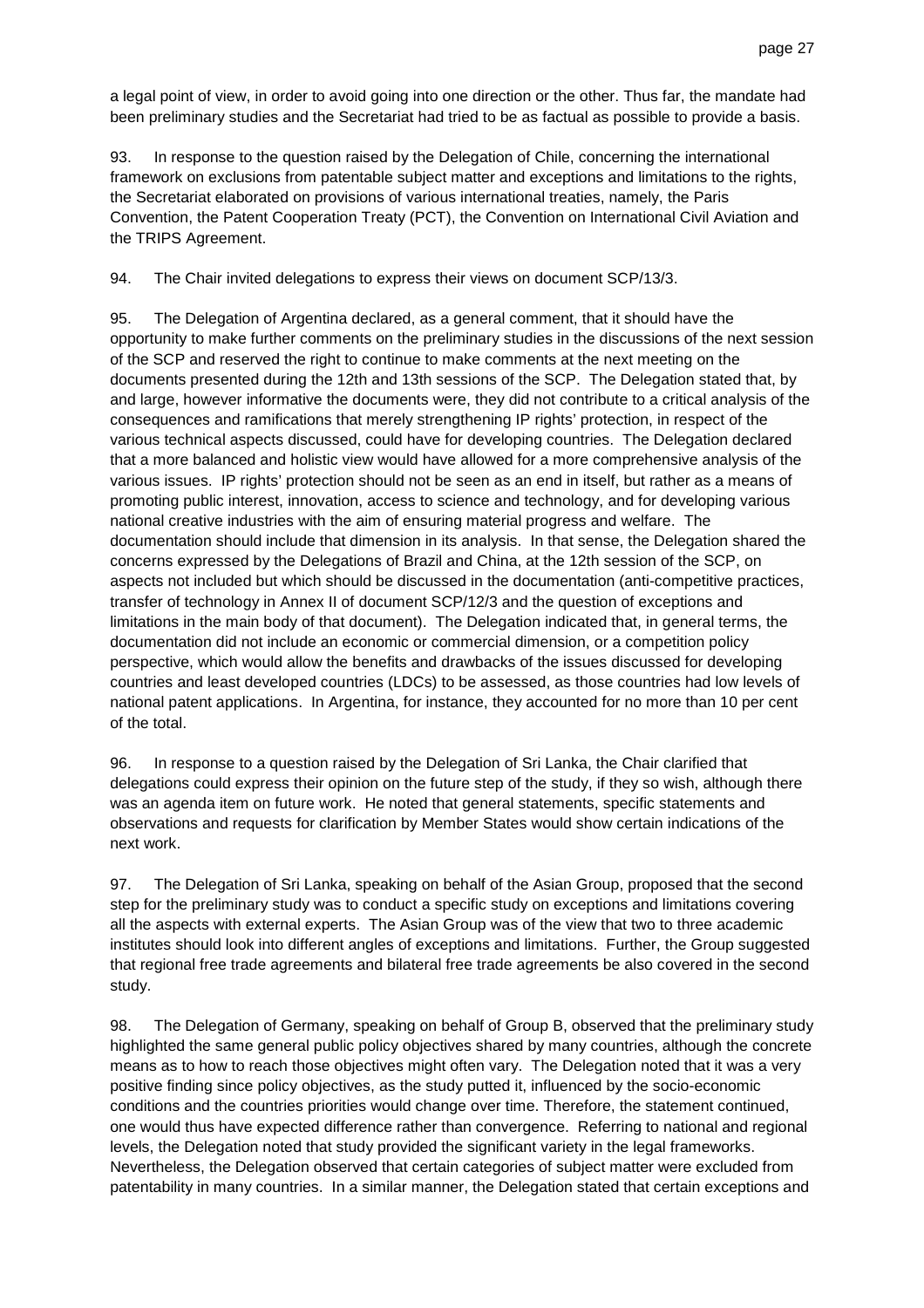limitations to patent rights could be found in many national and regional legal frameworks. Further, Group B believed that in case of any exclusion, exception or limitation of patent rights, an appropriate balance between the interests of the right holders, other stakeholders and the general public should be struck. The Delegation suggested that the exact scope of those constrains under national or regional laws deserved more in-depth analysis, since the interpretations of the legislative provisions vary. In concluding, the Delegation expressed its anticipation of further debates on the issues at stake.

99. The Delegation of the Plurinational State of Bolivia stated that the preliminary study on exclusions made it possible to see the situation especially from a legal point of view, internationally. The Delegation noted that no analysis had been made on bilateral agreements. Further, the Delegation pointed out that the preliminary study mentioned the possibility of patentability of life forms being something that was related to the advances in science, and the patent system being analyzed in the light of recent technological advances especially as concerns the patentability of life. The Delegation nevertheless felt that there was also a need to take into account recent advances made in international law, specifically, international law relating to the rights of indigenous people, for instance the Declaration of the United Nations on the Rights of Indigenous People adopted in 2007. The Declaration stated that governments must take measures in order to protect the rights of the indigenous peoples especially those which were tied to their genetic resources, their seeds, medicines and knowledge of the nature of the flora and fauna amongst other things. The Delegation stressed the importance of verification and coordination of work with other fora such as the Food and Agriculture Organization of the United Nations (FAO), the CBD and in the United Nations on Human Rights. The Delegation considered that the possibility of patenting forms of life was one of the basic elements that the patent system was based on and substances and processes which existed in nature were discoveries and not inventions. Although in its view, those subject matters should not be subject to appropriation under the patent system, the multilateral situation had provided the possibility of patenting some forms of life as microorganisms, and a high increase in patenting genetic resources was observed. The Delegation further noted that, as a consequence, there were some social, economic and ethical consequences that might arise from such patenting in developed countries. It stated that, since many of those patents were in violation of the legislation in developing countries, there was a concentration of patents in very few institutions or people mostly in developed countries. According to the view of the Delegation, that situation led to a prejudice against developing countries in general, but specifically against those indigenous people who lived in those countries. The Delegation expressed its concern that indigenous people were threatened in their life styles and in their food security. It considered that there were ways of looking at exclusions with regard to the environment and health, and that patent offices should not be dealing with those matters. Patent offices must interpret legislation and see how it should be applied. Further, the Delegation continued that if it was up to the governments to decide what could and could not be patented, then ethical considerations had to be taken into account along with the legal considerations. The Delegation was of the view that exclusions were tied to a question of urgency. For example, in order to mitigate the consequences of climate change, the relevant technologies should be excluded from the system as well, and it was hoped that all of those comments would be taken into account and would provide with food for thoughts for a following revision of the preliminary study.

100. The Delegation of the Russian Federation pointed out that the Russian Federation had adopted the codified legislation in the field of intellectual property. The said legislation had expanded the number of subject matters to be excluded from patentability. According to that legislation, the following matters were excluded from patentability: processes of human cloning, modifying the germ line genetic identity of humans, uses of human embryos for industrial or commercial purposes. In that line, the Delegation intended to send the International Bureau the referred modifications to be added to the Annex II of document SCP/12/3 Rev.2. Regarding document SCP/13/3, the Delegation noted that paragraph 29 provided that, under many national laws, non-technical creations were not considered to be "inventions" within the meaning of the patent law. In that regard, the Delegation found it useful if the Secretariat could add the information on the main criteria as to how technical creations differ from non-technical. As regards the issue of compulsory licensing as an instrument to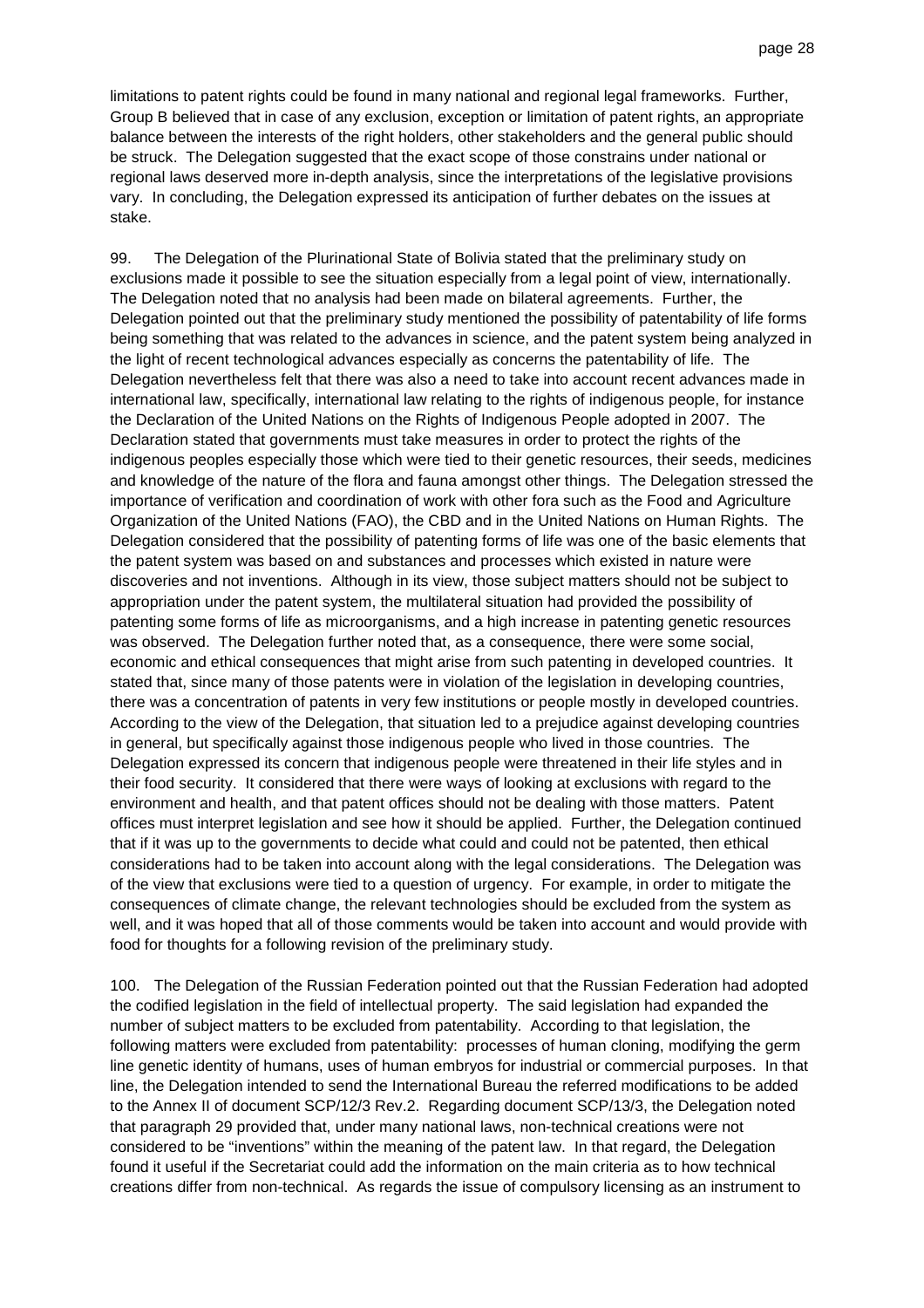prevent abuses in cases of non-working or insufficient working of an invention protected by a patent, the Delegation pointed out that its legislation was in compliance with international laws, in particular with Article 5 of the Paris Convention. The Delegation stressed that the provision was an important tool for excluding abuse of non-use of a patent. As the issue of compulsory licenses in the Russian Federation was subject to decisions by a court, the Delegation explained that the process was considered to be very expensive and time consuming, which influenced the effectiveness of the application of the provision. In addition, the Delegation informed the members of the Committee that, under the legislation of the Russian Federation, the grant of voluntary licenses were possible. The information on applications in which a patentee expressed his wish to grant the right to use the invention to any person was published on an annual basis. In conclusion, the Delegation suggested to the Committee continuation of its work on document SCP/13/3, since it raised some problems which were of great interest to the Russian Federation.

101. The Delegation of the Czech Republic, speaking on behalf of the European Community and its 27 Member States, recognized the importance attached to the issues covered by document SCP/13/3. As regard the exclusion from patentable subject matter and subjects not considered to be inventions, the Delegation observed that the international legal framework was given directly by the TRIPS Agreement. The Paris Convention and the regulations under the Patent Cooperation Treaty touch upon those issues indirectly. It was stated that, in Europe, a considerable level of harmonization had been achieved in the area concerned, through the Community Law and the European Patent Convention. As regards exceptions and limitations to patent rights, the Delegation mentioned that the following international documents were relevant: the Paris Convention, the Convention on International Civil Aviation, the Chicago Convention and the TRIPS Agreement, the Declaration on a TRIPS Agreement and Public Health and the Doha Ministerial Declaration. The Delegation noted that within the framework of the European Community, the important issues relating to compulsory licensing for pharmaceuticals, experimental use in the context of pharmaceuticals and biomedical research, farmers privilege and breeder's exceptions had been harmonized. The European Community and its 27 Member States believed that an appropriate balance between the right holders and the interest of the general public should be maintained.

102. The Delegation of Morocco observed that the TRIPS Agreement defined exceptions to patent rights and exclusions from patentable subject matter. It was noted that the national legislation provided for exclusions from patentable subject matter in accordance with international agreements, in particular, taking into account the interest of the public in general. Further, the Delegation suggested that it would be appropriate that work on those issues continued within the Committee and the document remained open for further comments.

103. The Delegation of Egypt stated that it had four comments of a methodological nature on the preliminary study. Supporting the suggestion of the previous speakers, the Delegation requested that the study remained open for comments and for further elaboration during the forthcoming session of the Committee. In connection with a response provided by the Secretariat on the question raised by the Delegation of India, the Delegation was of the view that the mandate did not particularly specify that the preliminary study to be of a legal nature; therefore the Delegation suggested that there was no need for a new mandate. As regards paragraph 32 of the preliminary study which mentioned that countries shared similar aims related to the patent system, that is, the need to protect innovation, promote development, etc., according to the Delegation's view, the term "socio-economic conditions" used in that paragraph was not accurate. The Delegation argued that the socio-economic conditions in Switzerland were different from the socio-economic conditions in Sweden, but, generally, there were of the same level of economic development. The Delegation continued that, while the use of the term "socio-economic conditions" might be politically correct, it needed to be replaced by the level of economic development. In its view, it was the level of economic development which was a determining factor. The Delegation was concerned that the preliminary study did not mention the level of economic development and how that would impact on the patent system. Further, it was stated that the preliminary study made references only to market power without referring to monopolies and anti-competitive practices. While agreeing that the politically correct language was important as well,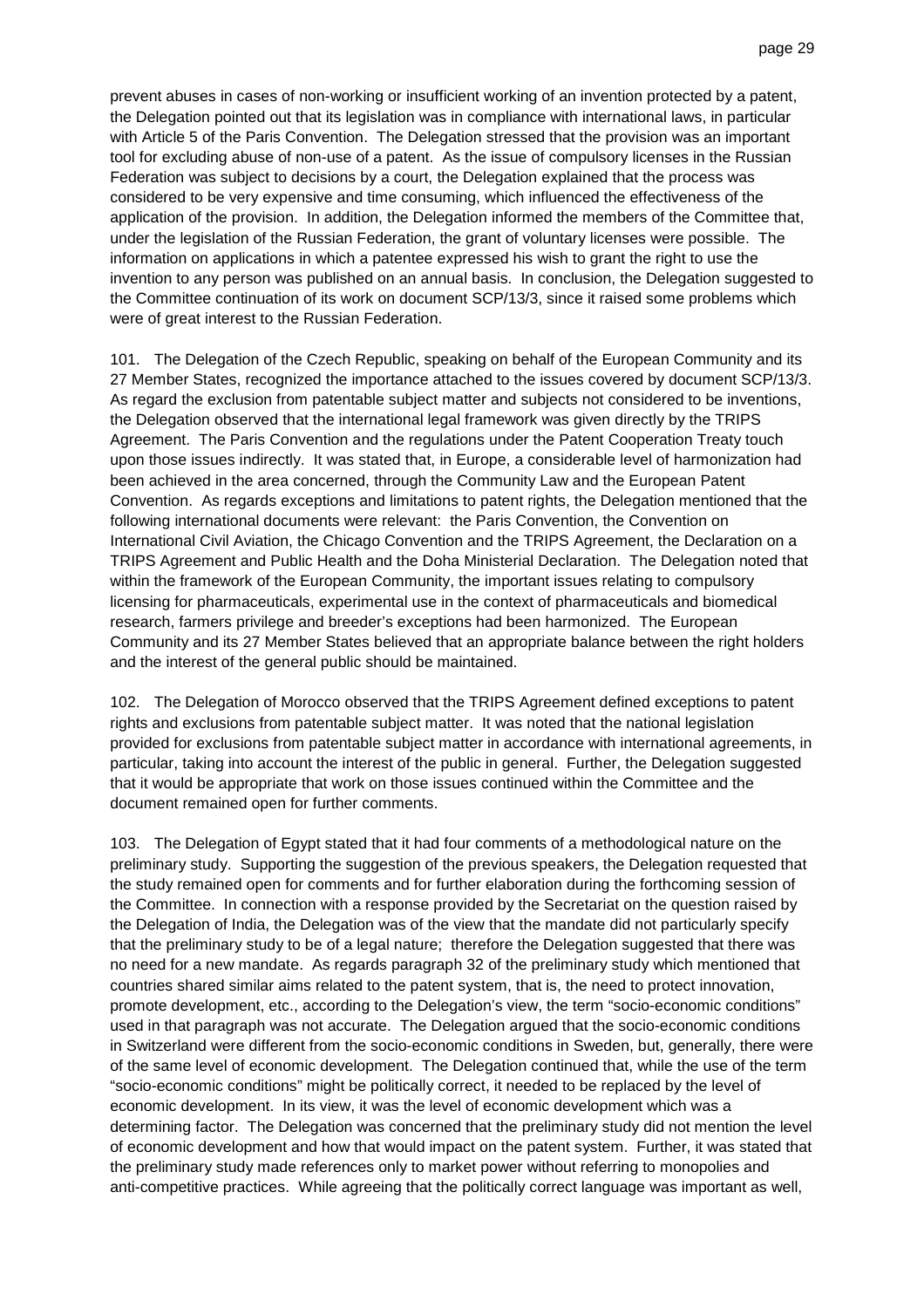the Delegation stated that it should not obviate the need to refer to issues and the problems as they really were. In connection with the proposal made by the Delegation of Bulgaria on a quantitative approach, the Delegation suggested adding tables and statistics on the use of exceptions and limitations. The Delegation specified that, for example, a table could display the information on the use of compulsory licensing such as which members used it and how often it was used. According to the Delegation, such approach would be instructive and would show the patterns of use of exceptions and limitations in the various national legal systems. The Delegation agreed with the Delegation of Sri Lanka on behalf of the Asian Group which underlined the importance of including bilateral and plurilateral arrangements in the international aspects of the patent system and of conducting a study by an external group of experts in the fields, noting the development aspect. Recalling an excellent study commissioned by the government of the United Kingdom, which was renowned for its objectivity and balance, the Delegation concluded that such a properly commissioned study from a highly renowned group of experts was a positive way forward.

104. The Delegation of China underlined that the issues in document SCP/13/3 were the most important issues in all the countries. The Delegation explained that any country had relevant provisions on that subject in their patent law compared to the three other issues on the table. For instance, in its view, the issue of standards related to the process and provisions of standard making, and they were not the issues to be included in the patent laws but rather in other relevant laws. Whereas the issues dealt with in document SCP/13/3 were not avoidable. Therefore, the Delegation considered that it was worthwhile to give more consideration and more exploration on the issues described in document SCP/13/3. While the Delegation appreciated the content of the document, it identified some shortcomings. As an example, the Delegation referred to paragraph 43 of document SCP/13/3, which listed subject matters that no International Preliminary Examining Authority was required to conduct a preliminary examination, such as scientific and mathematical theories, performing purely mental acts or playing games, the mere presentation of information and computer program. The Delegation noted that those issues actually were subject of exclusions in the laws of most countries, including China. Therefore, the Delegation suggested that the Secretariat provide more summary of different practices in different countries and give more explanation as to the reasons of exclusion and comparison of different countries' practices. That type of study, in its view, would be conducive for the future harmonization of the patent law. Further, it was stated that the Chinese Congress had adopted a revision of the Patent Law on December 27, 2008. The revised legislation contained two points relevant to the discussion on the table, i.e., exclusions from patentable subject matter and exceptions to patent rights. As regards the exclusions, the Delegation informed the Committee that, after the revision, the Chinese Patent Law newly stipulated that using of genetic resources illegally and inventions thereof were not patentable. As for the exceptions and limitations to patent rights, the revised Patent Law allowed the parallel importation. The Delegation noted that the exhaustion of rights was an important part of the exceptions and limitations, while the TRIPS Agreement was silent on that matter. The Delegation suggested that the exhaustion of rights be added in the document. In conclusion, the Delegation expressed its willingness to provide more information on the revised Patent Law.

105. The Delegation of Ecuador stated that the document did not cover a number of points, in particular, the issue of exhaustion of patent rights. In its view, the issue of exhaustion was related to the exclusion from patentability. The Delegation continued that the issue of exclusion was crucial due to its impact on the economic development of countries. The Delegation was of the view that developing countries should use the patent system focusing on issues which were of specific interest to them. The Delegation observed that, while there were exceptions for second use in the Andean region, they were not used because of its development conditions. Further, the Delegation noted that some countries, for example, the Andean region, had adopted provisions on exclusions from patentability specifically related to some technological advances. In that line, it was stated that there were discussions held within their Constitution on the misappropriation of the genetic resources. In conclusion, the Delegation requested that the document remain open for further discussions.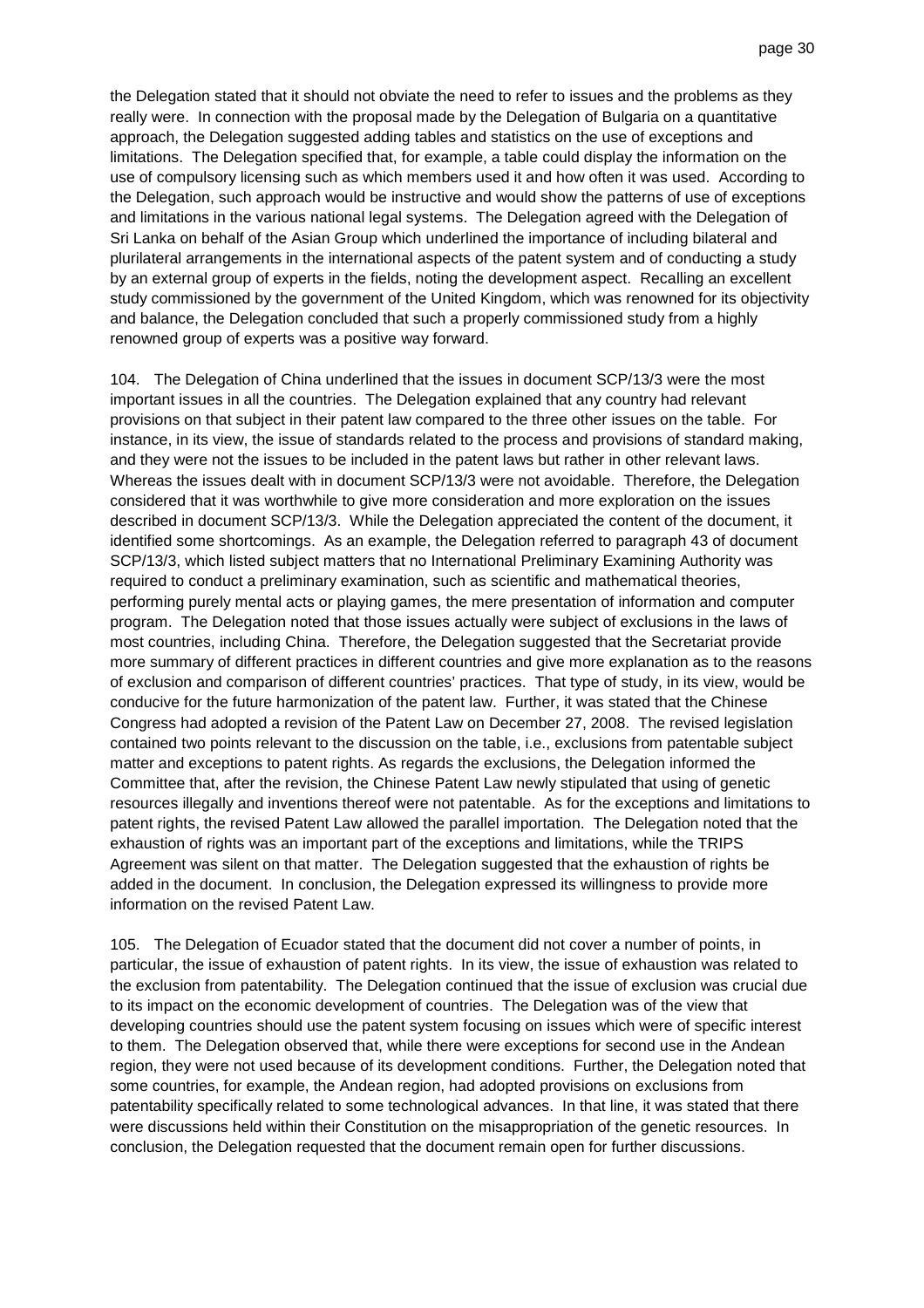106. The Delegation of Pakistan clarified its question by stating that it had sought cases where inventions contained in patent applications had been refused on the ground of public order and morality under the national patent system. In its view, the main shortcoming of the document was that it did not explain the rational of exclusion but provided the rational of IP system. Further, it was stated that the preliminary study devoted substantial attention to the issues of exclusions of plant, animal varieties and essentially biological processes from patentability. Referring to paragraph 60 of the preliminary study, the Delegation noted that due to the advances in biotechnology, many inventions pertaining to plant and animal varieties had started to satisfy the criteria of patentability. However, in the view of the Delegation, that deduction in the study was made without explaining the impact of patenting of plant varieties on the farmer rights and food security, which were considered to be important public policy issues. Referring to the European Directive 98/44 on the Legal Protection of Biotechnological Inventions, the Delegation observed that the traditional limits to patentability had been newly defined in Europe by the Directive, which circumvented the prohibitions to patentability as defined in the European Patent Convention (EPC). The Delegation stated that according to the Directive, patents on plants and animals, on parts of human body and on genes were explicitly allowed. In its view, the Directive not only expanded existing patent laws and corroded some of the fundamental principles of the system of intellectual property rights, but also led to a serious violation of essential ethical principles. Further, the Delegation argued that the Directive violated the EPC and went far beyond on what was required by the WTO. It was further stated that the preliminary study did not focus on the adverse implications of broadening the scope of patentability modeled on the EU Directive. In addition, the Delegation highlighted that the case studies and national laws quoted in the document were mostly from the developed countries. Therefore, the Delegation expressed its anticipation that the case studies from the developing countries on the issue of exceptions and limitations would also be quoted. Regarding the Article 30 of the TRIPS Agreement, in its view, a broad interpretation of Article 30 on exceptions was necessary for the developing countries. The Delegation understood that it was not a closed list of exceptions and new exceptions could be included from which the developing countries should benefit.

107. The Delegation of the Republic of Korea stated that the preliminary study reflected the objective and clear rules on the exclusions, exceptions and limitations. Regarding the suggestion made by the Asian Group, the Delegation welcomed the further study on the subject matter, assuming that the same opportunity would be given to the other agenda items to be discussed in the future. Further, the Delegation emphasized the importance of including the diverse and different views on the issue of exclusions, exceptions and limitations. It was observed that the document included only the legal standards of exclusions and exceptions, and in that way it was fairly objective. However, the Delegation considered that when there was a discussion on the detailed criteria on the exceptions and limitations, reflecting the social and economic needs of various countries, there could be many different views on that point. Therefore, the Delegation suggested including various views on the exclusions, exceptions and limitations. In conclusion, the Delegation requested that the detailed presentation on the preliminary studies, which could enhance the understanding of the issues at stake, be done by the Secretariat at the following sessions of the SCP.

108. The Delegation of Colombia referred to the legal framework in which the exceptions operated under its patent law. Citing Articles 53 and 56 of the Andean Agreement as well as the TRIPS Agreement, the Delegation stated that it was important to maintain existing flexibilities. It further underlined that the flexibilities should be given priority when considering the possible harmonization efforts. The Delegation noted that more time was needed to explore the issues of concern. In concluding, the Delegation emphasized the importance of maintaining the flexibilities and the freedom of national governments to shape the rules according to their own needs.

109. The Delegation of Islamic Republic of Iran associated itself with the statement made by the Delegation of Sri Lanka on behalf of the Asian Group, and supported the statement made by the Delegation of Pakistan. The Delegation stated that the exceptions and limitations were the key issues in the patent system, which had enormous implications on different parts of the society in developing countries. In the global sophisticated technological environment, the Delegation observed that the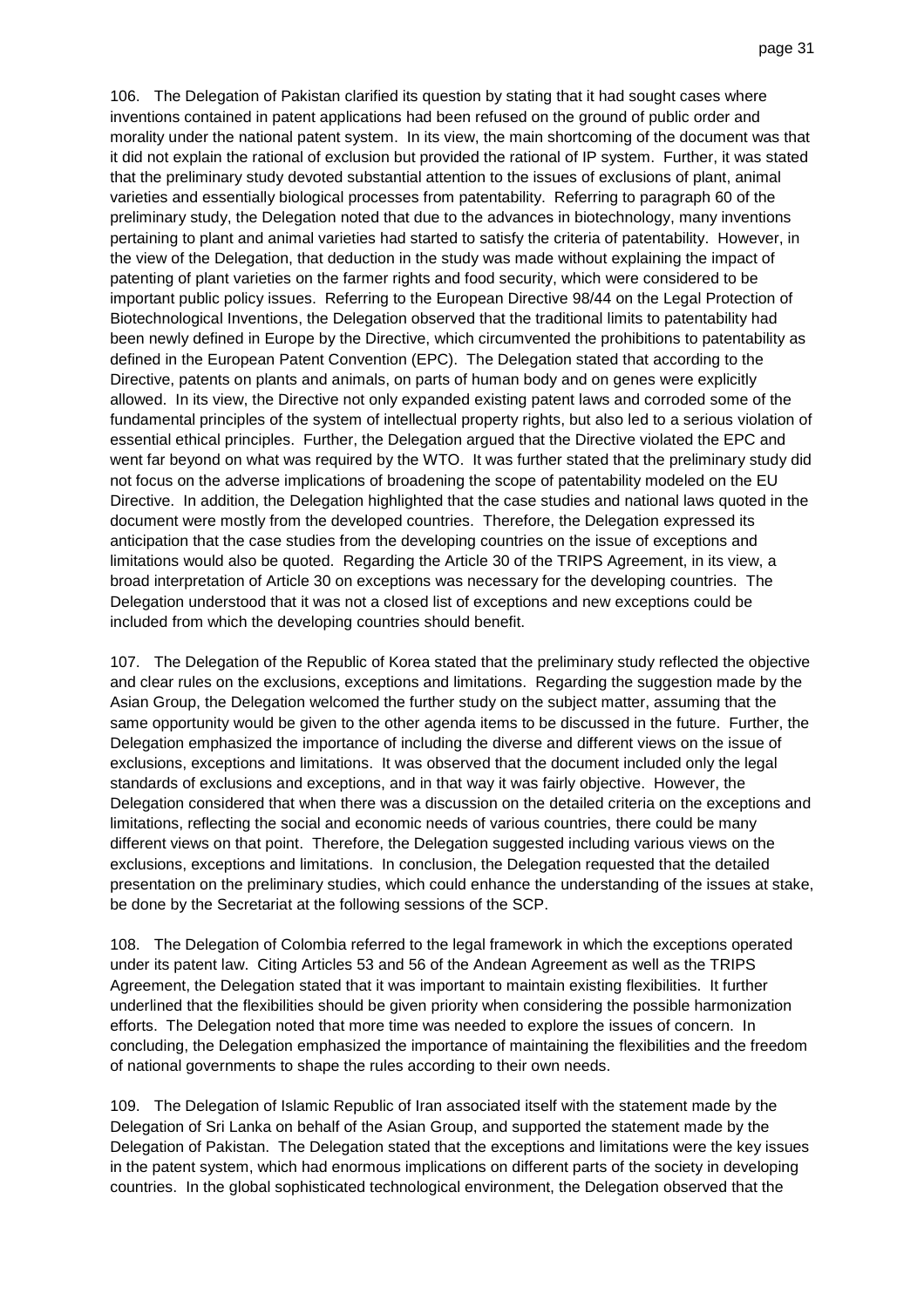laws and regulations in patent system could deeply impact on public policy objectives on one side, and the extent of presence of the States in international trade, on the other. Therefore, the extent of exceptions and limitations might promote or prohibit the innovation in a particular country. The Delegation said that, in the context of the work of SCP, the exceptions and limitations in the patent system should be viewed in a way that kept the balance between elements of the patent system itself, namely the right of patent holders and the public interest to the exceptions and limitations, and keeping the balance between the interests of Member States as a whole. It was further stated that the industrial infrastructure and public policy in different countries defined the assumption of each country to its patent system or elements of eligibility for protection, namely, novelty, inventive steps and industrial applicability, and that shaped the views of countries to look at exceptions and limitations to balance the system. In that context, the Delegation believed that, for example, public health, food security, the environment and other socio-economic considerations for developing countries made sense. In relation to the preliminary study, referring to paragraph 23 concerning non-patentable subject matter and paragraph 27 concerning patentable subject matter excluded from patentability, the Delegation observed that the idea was to include such excluded matters within the patentable subject matter with justifications, such as emergence of new technologies. Referring to paragraph 32, the Delegation observed that, even public policy considerations evolved, certain subject matter was by nature not patentable. Further, as regards paragraph 34, the Delegation sought clarification as to whether the investor was a private entity and whether he was going to invest into technologies needed by the State concerned. The Delegation was of the opinion that there was a misinterpretation of the term "public order and morality" and its interrelation with the phrase "restricted by law" described in paragraphs 39 to 42 and 51 of the preliminary study. In its view, "restricted by law" referred to trade, while the "public order" was a concept which associated with the historical, cultural and social considerations of a nation which could not be affected by the technological developments. The Delegation considered that the exceptions and limitations were integral part of the IP system which worked to balance the IP system. The Delegation, however, was of the view that the preliminary study, in paragraph 74, referred to them as infringement. In the view of the Delegation, the same approach was taken in paragraph 76, which introduced the exceptions and limitations as impediments of innovative activities. The Delegation considered that a research exemption, which was recognized in any IP system was interpreted in a low-profile manner in paragraph 102. The Delegation further stressed that there was a need for a broad interpretation of compulsory licenses in the Paris Convention, the Chicago Convention and in the TRIPS Agreement. It was underlined that the issue of exceptions and limitations in the patent system was a major concern of the Delegation. In conclusion, the Delegation suggested that the preliminary study remain open for further comments and that the work on the document be continued, focusing on the implication of exceptions and limitations on countries with various levels of industrial and economic development.

110. The Delegation of Chile stated that the issue of exclusions from patentable subject matter and exceptions and limitations to the rights was an aspect of high relevance for developing countries, but also for the intellectual property system as a whole, given the state of development of the system. The Delegation observed that the exclusions, exceptions and limitations could be looked as hindering innovations or access. It was further stated that exclusions and limitations could actually constitute an essential element to the patent system representing a balance: the system which protected the rights of inventors and facilitated access to innovation and technology transfer. Referring to the exclusions from patentability provided by the TRIPS Agreement, the Delegation stated that there were no standards which referred to the matter in a substantive way. As regards exceptions, the Delegation cited the Paris Convention and the Chicago Convention, which covered to some extent the scope of application of those exceptions and limitations. Further, in relation to national legislations, it was noted that there was a great divergence in the standards in the different legal systems of the members, as provided in Annex II of document SCP/12/3 Rev.2, but also diverging views relating to public order and morality in different countries. The Delegation considered that it was important to take into account in which legal system, common law or civil law, the exceptions were dealt with. The differences, as well as convergences, regarding the concept "ordre public" or public order or civil protection in common law, could be identified among various systems. The Delegation believed that studying the different legal systems of various countries could facilitate an understanding of the issues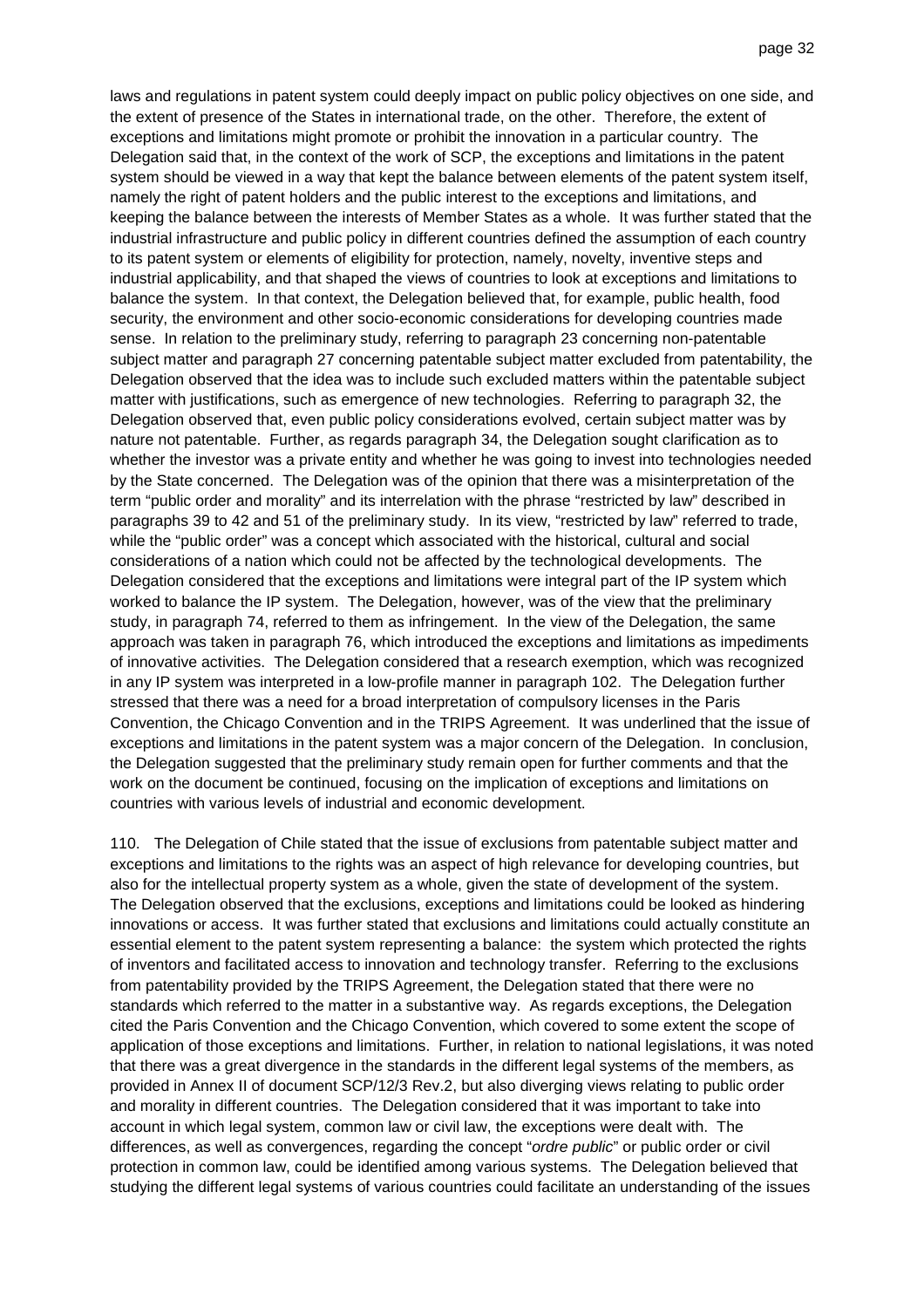and could move forward to creating a common vision on the need to harmonize the patent system. As there was a greater trend towards standardizing the patent registries, the Delegation believed that, there was a need to better explore the international context of exceptions and limitations on patents. It was suggested that a study could, for example, focus on which limitations and exceptions were most frequently accepted and what their use was in the international arena. Observing that Annex II of document SCP/12/3 Rev.2 provided rich information on limitations and exceptions with regard to the national legislation of different members, the Delegation suggested that members needed to provide more information in order to update it. The Delegation assumed that, in order to analyze in-depth the way limitations and exceptions were applied by different countries, the study needed to look at the interpretation of exceptions and limitations by the tribunal and the courts. The Delegation underlined that, when conducting such study, it should be kept in mind that it was the justice system which interpreted the legislation in place, and which created complexity with regard to the patent system. The Delegation reiterated that information contained in Annex II of document SCP/12/3 Rev.2 could be broadened by requesting Member States to provide relevant jurisprudence and the way national legislation dealt with the issue of limitations and exceptions.

111. The Delegation of Brazil stated that the exceptions and limitations were part of the checks and balances of the IP system as they ensured the transfer and dissemination of a technology incorporated in the invention. The Delegation was of the view that a stronger IP system meant a balanced IP system, and a balanced IP system was one which contained substantive provisions on exceptions and limitations. It was stated that the issue of exceptions and limitations played a central role in the debate held at the World Health Organization (WHO) and in other international fora on the issue of access to health and access to medicines. The Delegation further noted that exceptions and limitations were equally central to the national policies of developing countries as they provided a leeway for developing countries to pursue their own technological and innovation goals. In its view, exclusions from patentable subject matter and exceptions and limitations to patent rights were viewed of utmost importance for reviewing the agenda of the SCP as it was closely related to fundamental development concerns. The Delegation observed that a number of recommendations of the Development Agenda addressed directly the issue in connection with norm-setting, public policy, technology transfer, access to knowledge and impact aspects. For instance, recommendation 17 of the WIPO Development Agenda stated that WIPO should take into account in its activities, the flexibilities existing in international IP agreements. In addition, recommendation 22 provided that WIPO should address in its working documents for norm-setting activities, issues such as potential flexibility, exceptions and limitations for Member States. As regards the preliminary study, in its view, while the document identified and described a wide circle of exclusions from patentability and exceptions and limitations to patent rights, it depicted a negative portrayal of exceptions and limitations. The Delegation was of the view that the study, to a certain degree, depicted the exceptions and limitation as a hurdle to technological advancements, or they were presented as a disincentive for investment. The Delegation was of the view that the preliminary study stated that considerations of ethical, health and environmental nature should be regulated by other laws than the patent law. The Delegation, however, believed that exceptions and limitations were an extricable part of the IP system. Therefore, patent law should not disregard ethical, health or environmental principles. Moreover, in its view, the preliminary study attempted to construe a relationship or connection between exclusions from patentability on the one hand, and patentability criteria on the other. The Delegation observed that, while the exclusions from patentability were the subject of the study, the substantive patentability criteria fell out of the scope of the study. Further, the Delegation was of the opinion that exclusions from patentability were aimed at different and, in general, specific policy objectives, while the patentability criteria related to the patent examination and the quality of patents granted. Therefore, the Delegation thought that such criteria should not be considered as an equivalent to exclusions. Referring to paragraph 76, the Delegation did not agree with the notion that exceptions and limitations might lead to reducing the incentive for investors to invest in innovative activities. In opposite, it was observed that exceptions and limitations had brought competition into many economic fields. In considering the distinction made between disclosure and know-how, the Delegation advised that the distinction required caution. It was underlined that the concepts should not be construed as an excuse for inventors not to reveal the full content of the invention. It was said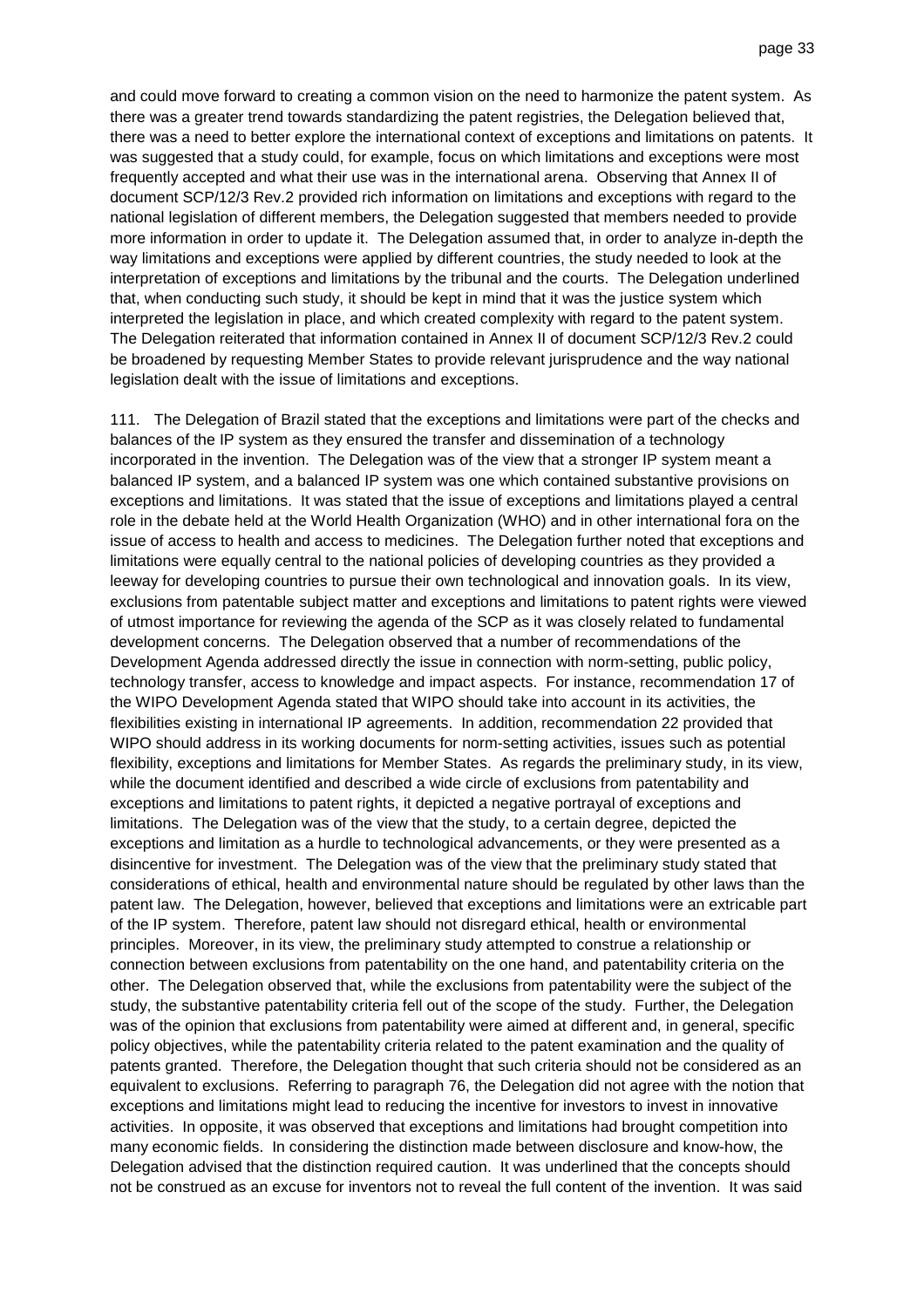that the Committee should deal with the analysis of the benefits of exceptions and limitations, as well as with issue of the flexibility of the IP system. Regarding the future work, the Delegation requested that the preliminary study remain open for comments and contributions from delegations, especially focusing on how the study portrayed the national legislation of Member States. Further, it was advised that technical activities carried out by the Secretariat should encourage Member States, recipients of such technical assistance, to make full use of exclusions from patentability as well as of exceptions and limitations in a manner conducive to their own goals in the field of education, health, agriculture and technology fields. The Delegation stressed the importance of those issues in the context of the Development Agenda. In that regard, the Delegation supported the proposal put forward by the Asian and African Groups that the Secretariat prepare a study about the development and implications of the erosion of exceptions and limitations generated by the dissemination of TRIPS plus standards in bilateral agreements. Finally, the Delegation suggested that the exceptions and limitations be part of the permanent agenda of the SCP, as it was viewed to be a matter that deserved attention and deeper analysis in upcoming meetings.

112. The Delegation of Tunisia stated that the preliminary study was built upon a postulate according to which the patent system intended to promote innovation and to improve social benefits resulting from the innovation. In its view, the expression "social benefits"was apprehended from the broader sense of society and would not necessarily entail direct benefits that might be enjoyed by all individuals or groups of people in a given society, since IP rights were primarily private rights. It was observed that public policy objectives played a major role in crafting national IP systems, setting the patentability criteria and drawing the margin of exceptions and limitations. It was stated that the Committee should keep in mind that exceptions and limitations were intended to safeguard social and economic priorities of countries. The Delegation observed that paragraphs 77 to 94 of the preliminary study clearly demonstrated how existing international rules addressed issues relating to exceptions and limitations. While noting that those important provisions were often hard to put into real practice, the Delegation observed that they constituted a minimum that should be safeguarded. The Delegation further noted that despite the normative nature of the work of the Committee, the preliminary study had omitted to refer to the work achieved in the CDIP and, particularly, the relevant recommendations regarding the norm-setting activities. In its view, the preliminary study should be complemented by due reference to and inspiration from the Development Agenda. Finally, the Delegation joined the previous delegations which had requested complementing the study with tables and statistics, as well as a reference to bilateral and plurilateral agreements, and had asked the study to be open for further comments at the next sessions.

113. The Delegation of Indonesia stated that the preliminary study presented the fact that the nature and scope of exclusions of certain subjects from patentability and exceptions and limitations to patent rights were relative to the public policy objectives of a country. The Delegation associated itself with the statement made by the Delegation of Sri Lanka on behalf of the Asian Group. Concerning the preliminary study, the Delegation was of the view that it did not explore the experiences of developing countries in approaching the issues, for example, the experience relating to compulsory licenses. According to the Delegation, the preliminary study also fell short in describing the impact of the socioeconomic development of those countries. Therefore, the Delegation echoed the voice of the Asian Group that there should be further studies on the exceptions and limitations and most importantly it should take into account the development dimension. In conclusion, the Delegation stated that it would also be beneficial if the study could further illustrate the implementation of the 2001 Doha Ministerial Declaration on the TRIPS Agreement and Public Health, in particular, focusing on how countries could apply that subject for their respective public interest.

114. The Delegation of Switzerland associated itself with the statement made by the Delegation of Germany on behalf of Group B. As to the content of the preliminary study, the Delegation was of the opinion that it was balanced in two respects: it had neither too little nor too much information. It supported the statement of the Delegation of China that the study contained very rich information. Therefore, while noting that any report could be always more detailed, the Delegation thought that comprehensiveness was not necessary useful. Furthermore, the Delegation was of the view that it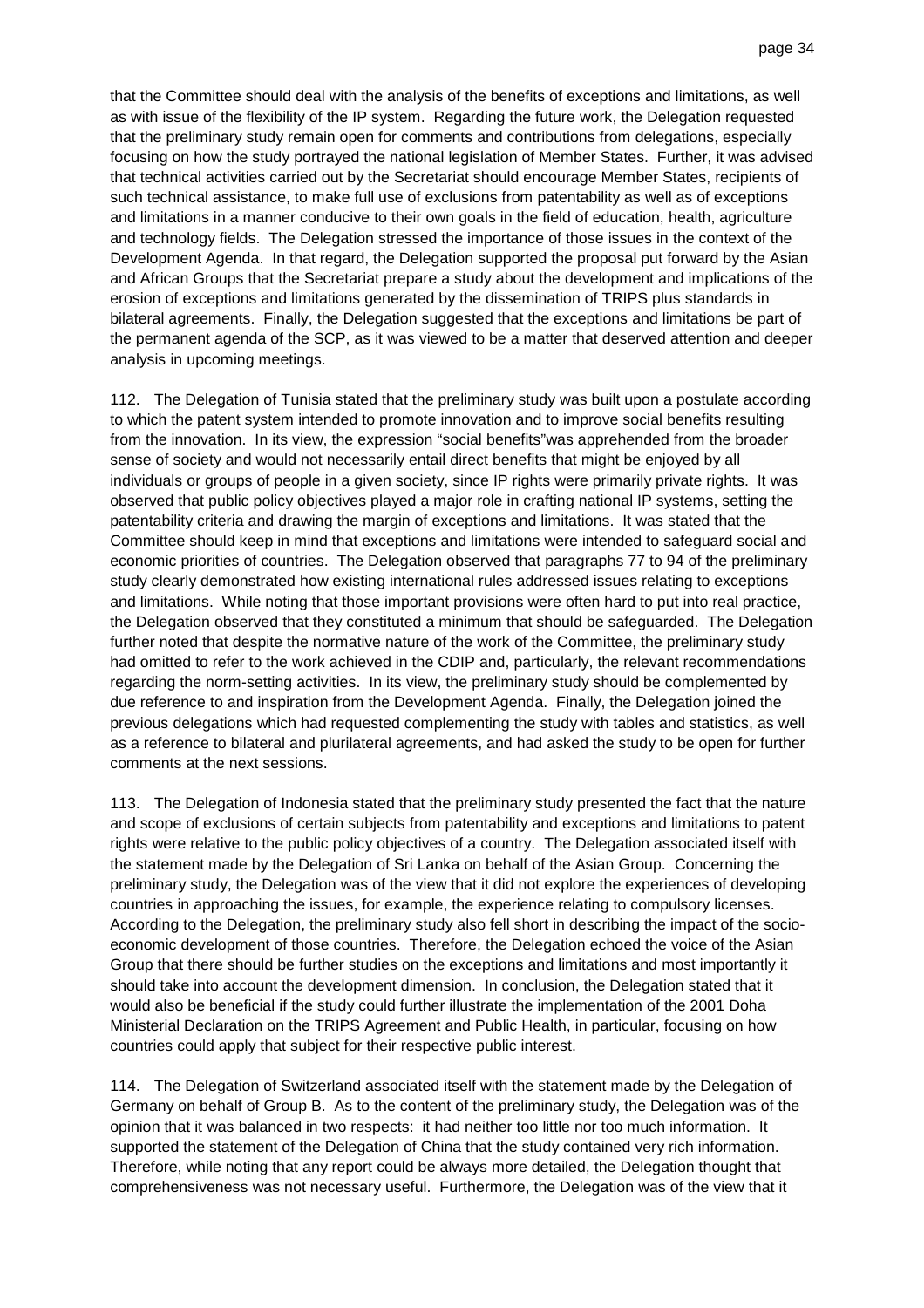was very wise of the International Bureau to have presented a factual report, leaving the interpretation to the Committee. The Delegation stated that it could not subscribe to all interpretations that had been put forward in the Committee. The Delegation explained that the social and economic rationales for some limitations might vary; therefore it was not possible to give one solution that would be right for all national legislation. Concerning future work, the Delegation preferred a coherent discussion on the corresponding agenda item. Nevertheless, the Delegation expressed its objection to the proposal to establish an expert report. In its view, the International Bureau should be refrained from being unduly burdened with further studies. Therefore, the Delegation joined the proposals of the Delegations of Chile and China that Member States should provide more details to the International Bureau by responding to questionnaires to be sent by the Secretariat and to be further assembled in a table. According to the Delegation, that type of exercise would provide the requested details on the issues discussed.

115. The Delegation of India wished to place on record its appreciation to the Secretariat for putting together useful and factual studies. The Delegation stated that it was aware of many constraints and limitations faced by the Secretariat in preparing the studies. The Delegation felt that the preliminary studies had served the desired objective of initiating discussions on those important issues. The Delegation further continued that the next logical steps would be, as proposed by the Delegation of Sri Lanka on behalf of the Asian Group, to take the preliminary studies further to a group of experts, a panel, or academics who could put the issues in a broader public policy context reflecting the reality. In that context, the Delegation made a reference to paragraphs 34 to 37 on the role of exclusions, noting that they gave a general account that the exclusions have a positive or negative impact on the patent system. The Delegation stated that the focus on those paragraphs was on the impact of exclusions on the patent system rather than addressing the impact of exclusion from a public policy perspective, with reference to issues like public health, technology transfer, etc., which had a direct and undeniable bearing on the issue of exclusion. Referring to paragraph 32 of the preliminary study, the Delegation agreed that the public policy considerations were never static but would change over time, reflecting the needs and realities of countries. In its view, it would be useful if the paragraph could be complemented with country studies or concrete examples of how a different patent system had existed in developed countries when they had been at the stage of development where many developing countries were at present, and the role of that patent system in driving the development, particularly focusing on what exclusion and exemption had been employed during their stage of development. According to the Delegation, that type of study would be useful and instructive for many countries.

116. As regards substantive patent law harmonization, the Delegation of Argentina believed that there had still not been sufficient evidence to conclude that there would be benefits for developing countries. Greater harmonization would entail, conversely, a significant reduction and even the loss of the flexibilities available to national jurisdictions as regards patents. It would compromise the scope available for public policy formulation and the economic, commercial, social and cultural development of developing countries.

117. The Delegation of Bulgaria supported the statement made by the Delegation of India that it would be useful to know how the exceptions and limitations had developed in developed countries over the years. The Delegation recalled that there were several countries which did not have a patent until after the World War II. It was reiterated that it might be useful to see how the patent laws evolved to reach the contemporary stage. The Delegation further proposed that the exceptions and limitations be presented in a table so that it was possible to see which countries apply how. Referring to Annex II of document SCP/12/3 Rev.2, the Delegation noted that it would be useful if the information could be organized by subject matter under the limitations and exceptions, as provided by paragraphs 23 and 43 of document SCP/13/3, rather than by countries. In conclusion, the Delegation noted that computer-related inventions should also have a separate heading, like biotechnology inventions, because how to protect software was always a question.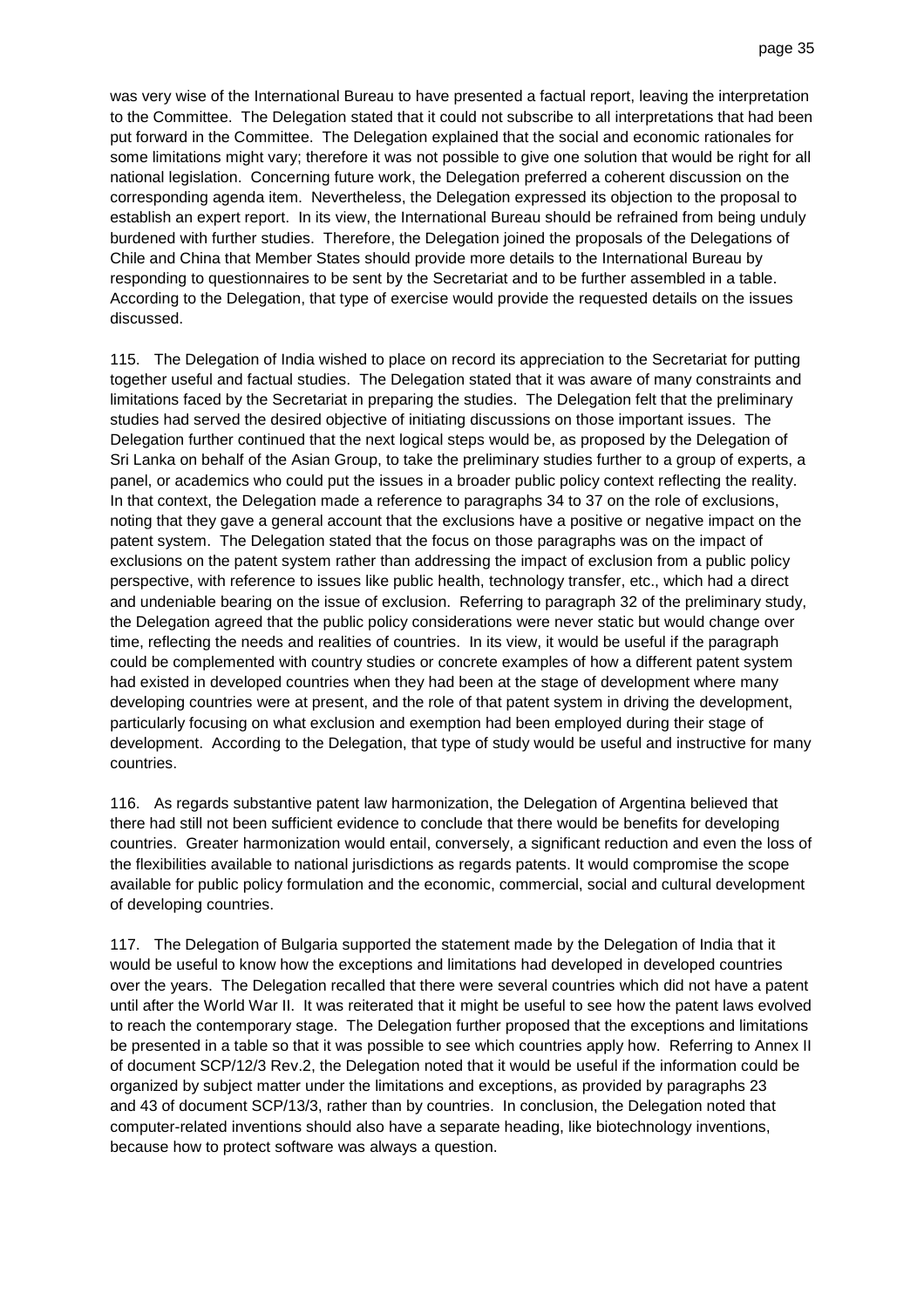118. The Delegation of Kuwait thanked the Delegation of Sri Lanka for its statement on behalf of the Asian Group with regard to the exclusions, exceptions and limitations. The Delegation hoped that further studies would be based on scientific methodology. It noted that a great number of Delegations had expressed their opinions on economic and social considerations of the issues and their value for developing countries. In that light, the Delegation wondered whether a change in economic and social criteria in the future according to the economic conditions would have an effect on the exclusions and exceptions.

119. The Delegation of Guatemala shared concerns expressed by other Delegations, including the Delegations of the Plurinational State of Bolivia and China, regarding the genetic resources. The Delegation noted that there was no specific legislation on that issue in Guatemala. Nevertheless, Chapter 4 of the Examining Procedures specified clearly that, for example, an identification of a substance, a plant extract, and a chemical compound in a natural environment were not inventions but were discoveries. Furthermore, in relation to paragraph 51, the Delegation expressed its concern about bioethics. The Delegation requested more information with regard to protecting life, in view of uncertainty in that area. Concerning the protection of plants and animals, and specifically in relation to plants, the Delegation noted that its country was a member of the International Plant Protection Convention of the FAO and requested the Secretariat to provide more information on that matter.

120. The Delegation of China observed that paragraph 45 of document SCP/13/3 touched upon Articles 27.2 and 27.3 of the TRIPS Agreement. In its view, Article 27.1 was also relevant to the issue of exclusion, since the paragraph requested that all WTO Members should provide patents to any invention without discrimination as to the field of technology. In its view, according to Article 27.1, WTO Members did not have an obligation to protect creations of non-technical character. The Delegation noted that in many countries that issue was a very important and delicate one, and that numerous cases had been heard on that matter. Therefore, the Delegation suggested that the Secretariat conduct deep studies on the issue.

121. The Delegation of Kenya believed that the exclusions and limitations in the patent system should be viewed in the way that it provided a balance between the interests of the patentee and the public. The Delegation viewed that the exceptions and limitations were ways to deal with the malpractice in the patent system. In its view, the limitations and exclusions should be left as flexible as possible in each country. The Delegation observed that most of the patents protected in developing countries were from developed countries, and some of those patents were considered to be unethical under the national law. In addition, the Delegation stated that each country had a leeway of interpreting what could be listed within the exceptions and the limitations, especially in relation to inventions of unethical character or posing security threats. In conclusion, the Delegation requested the Secretariat to examine the case laws of various countries on exceptions and limitations.

122. The Delegation of El Salvador considered that document SCP/13/3 was a good basis for the work of the Committee, and expressed its interest in having the document continued to be enriched with contributions. The Delegation was, in particular, interested in the issues such as compulsory licensing and amendments to the TRIPS Agreement on public health, etc. The Delegation stated that the document could be extended by using practical cases and looking at examples.

123. The Delegation of Thailand, associating itself with the statement made by the Delegation of Sri Lanka on behalf of the Asian Group, stated that WIPO should carry on further studies on exceptions and limitations to patent rights. Since the Delegation was aware that it might be too much time consuming for WIPO Secretariat and it might not essentially produce any solid outcome if WIPO was going to carry out further studies on all the issues, it proposed that the focus of those studies be on the development aspects of IP on certain issues which were of particular interest to several delegations, for example, on public health and genetic resources.

124. The Delegation of the Czech Republic, speaking on behalf of the European Community and its 27 Member States, made a statement regarding inventions in the field of biotechnology under the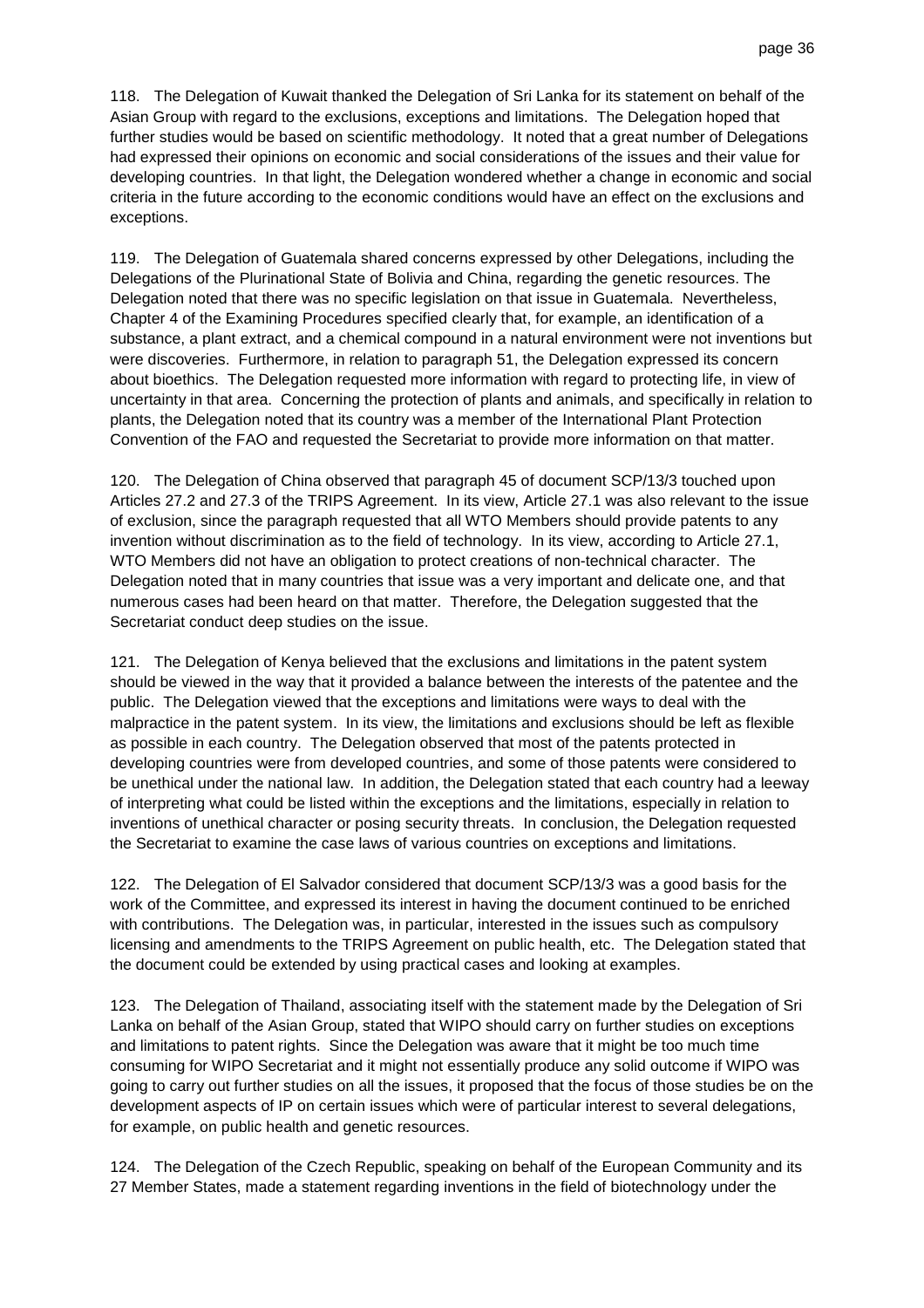European law as follows: first, genetic sequences are not patentable in their natural state, and an invention relating to a gene sequence is only patentable under certain conditions, for example, if the gene has been isolated by means of a technical process and if the invention meets the normal patentability requirements of novelty, inventive step and industrial applicability; second, the EC Directive 98/44 is fully compatible with the EPC, and has been incorporated in the EPC through the Implementing Regulations; third, the EC Directive takes into account ethical concerns in at least two respects. The Delegation explained that the Directive established a European Group of Advisors on Ethics, which could provide advice on request, and that it also contained specific exclusions on the grounds of morality and order public with particular examples. Finally, the Delegation stated that the Directive was adopted after inputs from various stakeholders, including representatives of patients who were keen to benefit from advances in biotechnology.

125. The Delegation of Indonesia supported a proposal to prepare a further study on computer-related inventions. The Delegation suggested other important topics, namely, a second medical use and methods of doing business, for further studies. The Delegation appreciated the preliminary study, since its country was in the process of revising the patent law and looked forward to having further studies as requested by Member States.

126. The Representative of the EPO noted that the study on exclusions from patentable subject matter and exceptions and limitations to the rights clearly outlined international legal framework and the underlying policy objectives for the exceptions and limitations which were regarded as essential elements of any patent system. The Representative, supporting the Delegations of the Czech Republic on behalf of the European Community and its 27 Member States and Germany on behalf of Group B, expressed its willingness to assist the work of the Committee and to provide additional inputs to the study regarding the treatment of the issue within the framework of the EPC, which had achieved a considerable level of harmonization also in the area of exclusions from patentable subject matter at the regional European level. The Representative expressed his support to the latest statement made by the Delegation of the Czech Republic on behalf of the European Community and its 27 Member States regarding the inventions in the field of biotechnology and the implementation of the EC Directive on the legal protection of biotechnological inventions. The Representative stated that the EPO held no political views of its own on biotechnology patents, and as the executive organ of the European Patent Organisation, it examined patent applications on the basis of the EPC. The Representative explained that the essence of the Directive was incorporated into the Implementing Regulations to the EPC, which provided the ground rules for considering the patentability of biotechnology inventions together with the other principle criteria valid for all patents.

127. The Representative of KEI noted that one area where the preliminary study could be strengthened related to goods in transit because of the recent news about the seizure of generic drugs which were manufactured in India and were sent to destinations in Africa and South America. The Representative considered that a study on goods in transit would help better understanding on the role of limitations and exceptions regarding a shipment of generic drugs which were temporarily at an airport or in a warehouse in Europe, but were not destined for the European market, but rather for the markets in developing countries, and suggested that the SCP focus its work in that area. The Representative further noted that the document did not include the so-called Part III of the TRIPS flexibilities, although it contained flexibilities that were set out in Part II of the TRIPS Agreement. The Representative explained that Article 44 in Part III of the TRIPS Agreement contained an important provision that allowed countries to forgo the enforcement of the exclusive rights in cases where compensation was given to patentees, and that it had been the primary area where the government of the United States of America issued compulsory licenses in the last three years, particularly after the decision of the e bay v. MercExchange in 2006. The Representative further noted that the study did not discuss the role of bilateral, regional and plurilateral trade agreements in limited injunctions or the relationship to the norm-setting about injunctions. The Representative was of the view that the TRIPS flexibilities were affected by the bilateral, regional and plurilateral agreements as well as by unilateral trade policies such as the Special 301 list of the United States of America, and that the issue be discussed in a global norm-setting. Further, the Representative noted that many examples on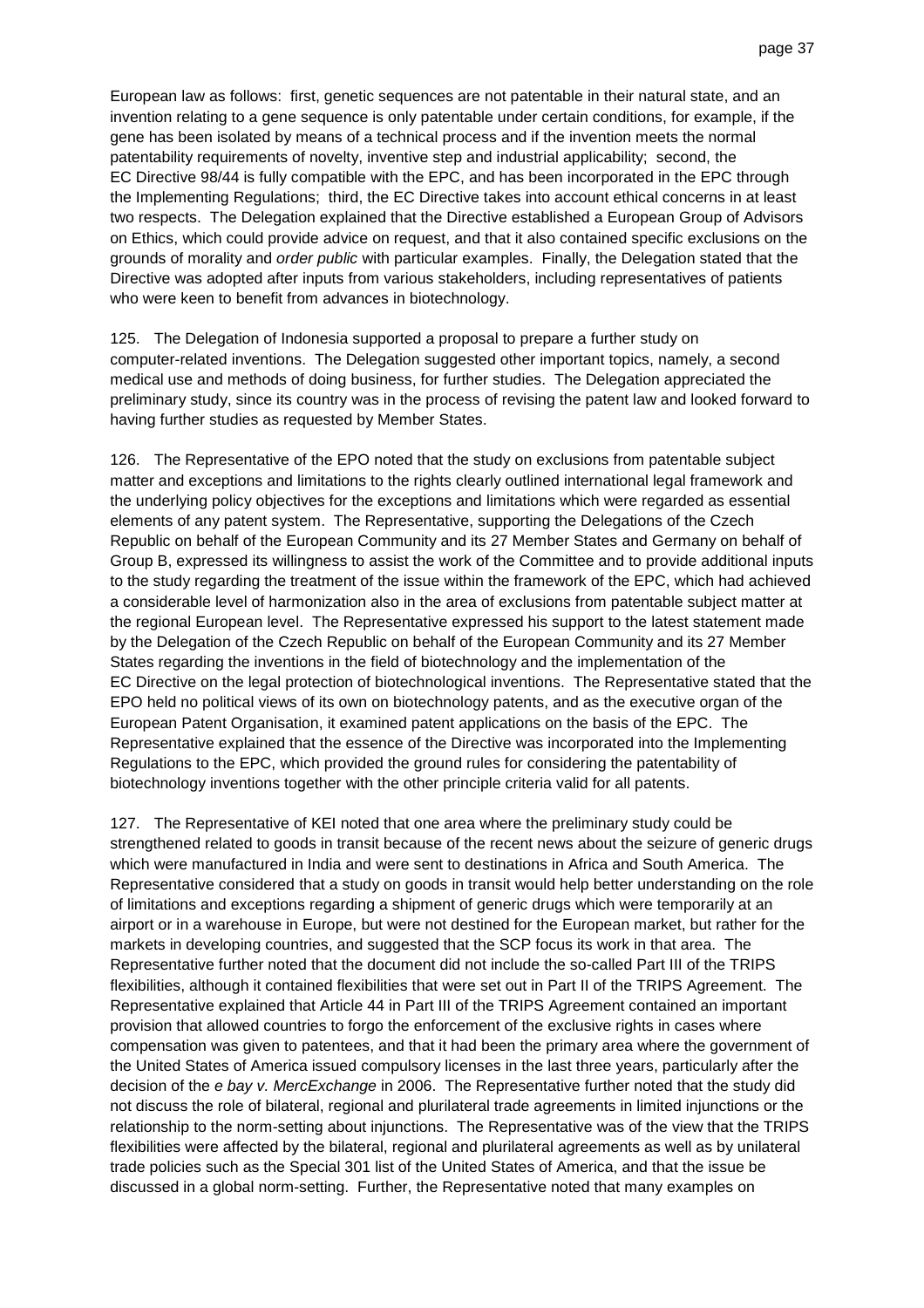limitations and exceptions in the document were sector specific, for example, the United States of America provided a special prior use exception for business method patents and France had a special exception in the area of genetic testing. The Representative wondered how far could countries single out certain sectors for special limitations and exceptions with a view to the non-discrimination provision in Article 27 of the TRIPS Agreement, and questioned compliance with their obligations under the WTO rules.

128. The Representative of GRUR, referring to paragraph 109 of the document, was of the view that the background of the decisions of the Federal High Court of Justice was broader than it appeared in the document. The legal provision on the research exemptions was newly introduced into the German Patent Law in 1980, which read: the rights conferred by a patent shall not extend to acts done for experiment purposes relating to the subject matter of the patented invention. The Representative explained that that text could not be construed in isolation, since it was taken over from Article 27 of the Community Patent Convention as established in 1975 and confirmed again by the second version in 1989. The Representative noted that the provision had been adopted by the other Member States of the European Communities due to the political commitment of those Member States to harmonize their national laws on the basis of the European Patent Convention and the Community Patent Convention. Since the case law before 1980 had given the exemption of a very limited and narrow scope, the decision by the Federal High Court of Justice in the case Clinical Trial I had received criticisms from various interested circles. The plaintiff submitted the decision of the Supreme Court of Justice to the Federal Constitutional Court. That Court however had confirmed the decision of the Federal High Court of Justice, and had rejected the constitutional complaint. The Representative further noted that the decision Clinical Trial II was generally considered as the act of the Federal High Court of Justice to draw a distinctive boarder line against any attempt to extend the research exemption too much into the direction of a hidden commercial exploitation of the protected invention. He explained that such slippery ground was caused by the wording, namely, whether the clinical trials were employed for wider purposes such as commercial interest.

129. In response to the statement made by the Representative of KEI, the Delegation of Brazil stated that, although it shared, to a large extent, the same concerns as expressed by the Representative of KEI, deciding on detaining or seizing goods in transits was neither a matter of exclusions from patentability nor exceptions and limitations to patent rights. In its view, the issue was more straight forward: goods in transit did not enjoy patent protection and the compatibility of the goods in transit with the law of the country in transit should not be assessed, since the goods in transit were not destined for the market in transit, but were destined for a third market. Therefore, the Delegation was of the opinion that the issue was a violation of the principle of territoriality, which fell outside the scope of the preliminary study. It considered that the issue under consideration was in a situation where no patent rights were granted in the manufacturing country as well as destination countries.

130. The Representative of ICTSD pointed out two studies produced in conjunction with the UNCTAD/ICTSD project on IP and sustainable development, which could be of relevance for the work of the Committee. The first work was the resource book on TRIPS Agreement and development that comprehensively looks at the TRIPS Agreement from a developing perspective and highlighted the implications of issues and options on development objectives, in particular, areas where developing countries could benefit from broad interpretation of the TRIPS Agreement in consistent with their development needs and development levels. The second study was entitled "Exceptions to Patent Rights in Developing Countries", issued in October 2006. That study looked exhaustively at exceptions and limitations which developing countries could use and could benefit from in the context of a broad development oriented interpretation of relevant international standards. The Representative further noted that, in other committees of WIPO, particularly in the context of the SCCR, studies on exceptions and limitations had been commissioned to external experts, and that there had been a useful study on, for example, exceptions and limitations for libraries that looked comprehensively at almost all the laws and practices of the WIPO Member States.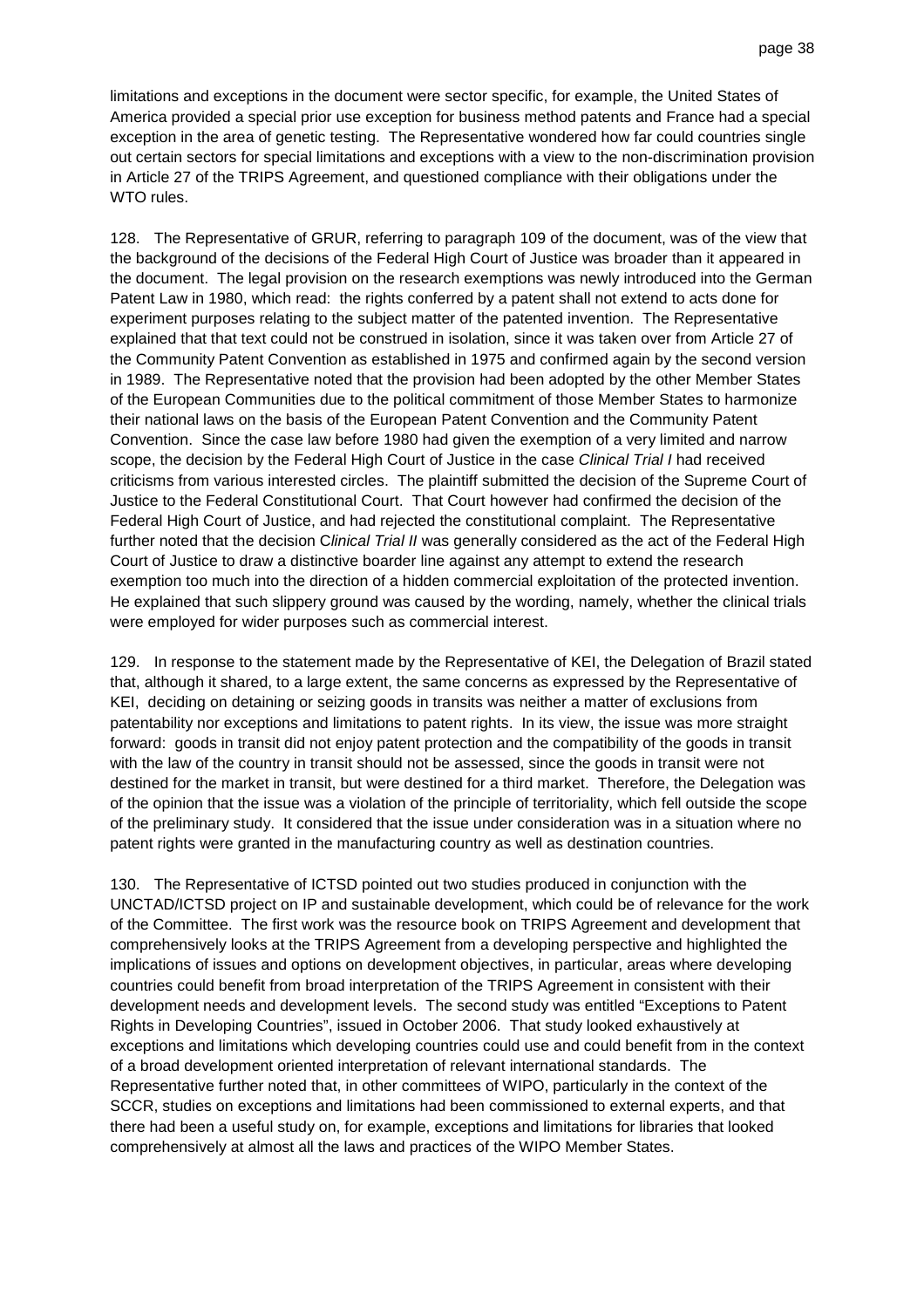131. The Representative of EAPO associated itself with the statement made by the Delegation of Germany on behalf of Group B. The Representative also agreed with the Delegation of China on the point that exceptions and limitations were the key to all the matters concerning the subsequent decisions. As regard the development of the international patent system, the Representative shared the view expressed by the Representative of EPO, since it appeared unacceptable to have flexibility as regards the decisions taken with respect to exceptions and limitations. The Representative explained that, under the Eurasian Patent Convention, a single patent prevailed on the territory of nine Member States. These were States where it was established on the basis of constitutional priority for standards of international law, which went above the standards of national rights. The Eurasian patents could face limitations in the framework of the Eurasian Patent Convention, and could come against limitations which were applied in relation to national patents issued by each of those States. Taking into account the convention approach and the constitutional standards of international law as compared to those of national legislation, the Eurasian patent could not be cancelled or challenged in any of those States, if it came under limitations provided for exclusively by national legislation and not by the Eurasian Patent Convention. The Representative stated that, if an adoption of a given doctrine as regards the exclusions or the exceptions and limitations was failed, an application submitted in accordance with the PCT could face exclusions under the national laws and could turn the patents useless if the flexibility in the national laws allowed the introduction of various limitations.

132. The Representative of TWN stated that, as regards paragraph 13 of document SCP/13/3, the list of exceptions allowed by Article 30 of TRIPS Agreement was not a closed list, as mentioned in the UNCTAD/ICTSD 2006 study. With respect to paragraph 69, the Representative stated that, according to a study by Alston and Venner, the result for introducing plant variety protection in the United States of America was that there was an increase in public expenditure on plant variety improvement but private sector's investment in plant breeding did not appear to have increased. Given the concerns raised by Member States on the impact of patents and plant variety protection on farmer's rights and food security, the Representative suggested looking at the justification for patents on plants and plant variety protection. For example, one justification for it might be that there would be an increase in agricultural product activity or increased yields. In that context, she referred to a literature survey by two American economics professors in a 2008 book published by Cambridge University Press, according to which total factor productivity in the agriculture in the United States of America had not accelerated after the introduction of patents on plants, yields did not increase faster after patents on plant variety had been allowed, and the economic analysis indicated that plant variety protection in the United States of America had not caused any increase in experimental or commercial activities. As regards paragraph 76, the Representative pointed out that a study by Scherer found that issuing compulsory licenses did not lead to reduction of investment in research and development in 70 companies which were studied. It was found that those whose patents had been compulsory licensed actually significantly increased their research and development compared to companies of comparable size who had not been subject to compulsory licenses. Concerning paragraph 142, the Representative was of the view that the conditions for granting compulsory licenses were not largely harmonized due to the TRIPS Agreement, since, for example, a period of 30 days was considered as a reasonable period to fulfill the requirement to negotiate a voluntary license in circumstances in the European Union and in Canada, as opposed to Argentina's requirement for 150 days. The Representative further noted that in some countries, compulsory licenses could be very broad, for example, for any medicine used in the treatment of people suffering from HIV/AIDS, without identifying and listing all the patents involved. She added that compulsory licenses could be chosen to last until the end of the patent period in some States, but in other States, the compulsory license had to be renewed, and that who could apply for a compulsory license and how quickly compulsory license could be granted differed widely from country to country. On remuneration, the Representative stated that there was wide variety of practices, and referred to the United Nations Development Programme (UNDP) and WHO remuneration guidelines for medical technology. She explained that, in the United States of America, it was a 0% royalty for anticompetitive compulsory licenses and less than 0.1% of the value of the total product in a number of recent compulsory licenses even when it was not the remedy to anticompetitive conduct. She further noted that, in California, there was a mandatory license in air pollution prevention inventions under the Clean Air Act. With respect to the history of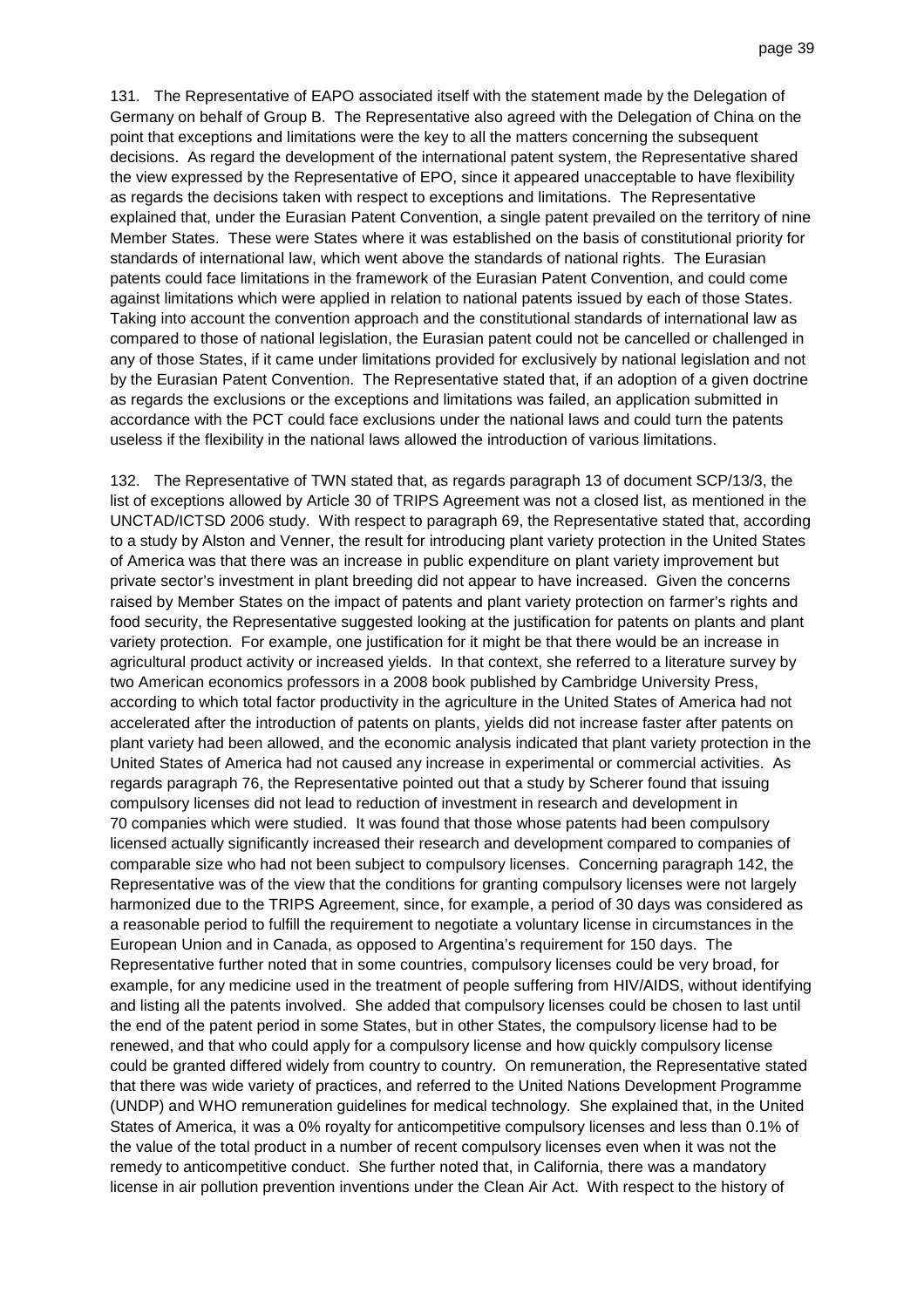developed countries using exceptions and limitations, the Representative noted that Spain had not allowed patents on chemicals or medicines until 1992 because they had not been able to afford the high prices. The Representative also suggested including in the study the extension that least developed WTO Members had received under the TRIPS. With respect to the concerns about the current crisis, the Representative stated that Member States might use the California example of mandatory compulsory licensing on the technology needed to deal with the climate change crisis. Similarly, with the financial crisis, the Representative noted that the heads of States of a number of countries, such as Ethiopia and Liberia, had said that the financial crisis was big enough to cause violence and chaos. The World Bank said it was unprecedented, and the IMF predicted pressure on balance of payments, for example, in Africa due to commodity exports and in Asia due to manufacturing exports. The Representative noted that, according to government statistics, there was a net outflow of royalty payments of 1.7 billion US dollars in 2005 alone in Malaysia. Given the fact that 98% of patents granted in Malaysia were to foreigners, in her view, more money flew overseas. She considered that, in the time of the balance of payment crisis, exclusions from patentability might be able to help the economic position. Given the importance of these exclusions and limitations to development in achieving public policy objectives and the need to preserve the adequate policy space to face the current crisis whether it is finance, climate or food, the Representative was of the opinion that the effect of bilateral and regional trade agreements on the ability to use the exclusions and limitations should be looked at. She referred to free trade agreements with the European Union and the European Free Trade Association, which might limit the effectiveness of some of the limitations such as compulsory licenses via requiring data exclusivity. She also noted that the US free trade agreements in the past had limited flexibility, for example, by removing plants, animals and new uses from exclusions, and might have rendered some exceptions and limitations less effective by the data exclusivity linkage, limiting compulsory licensing grants and restricting parallel importation. In her view, the Japanese free trade agreement, especially the investment chapter, also significantly limited the available exceptions and limitations.

133. The Delegation of Guatemala sought clarification regarding plant varieties. As regards its country, in Chapter 5 of the Agreement 15/1, each party should ratify the Convention of 1991 by January 1, 2006. Countries which had signed the free trade area agreement such as Central America had already ratified the treaty or were about to do so. In its view, there was a common objective both for the holders and the patent system: innovations should be encouraged and all inventions in all technical areas had to be protected. As regards plant variety protection based on UPOV, a system had been set up to protect plant varieties. The Delegation observed that there should be no dual protection in relation to the patent system, but innovative biological inventions should be encouraged. It explained that the patents referred only to new genes, or new nucleotides, of plants and also of new procedures, but not to new plant variety. Therefore, a bill to implement the UPOV Convention had been examined by the Parliament of its country.

134. The Representative of ALIFAR stated that the exceptions and limitations for industrial property were governed by the TRIPS Agreement. In the light of the Doha Declaration on Intellectual Property and Public Health, States might develop their public policy in various areas such as access to food, health, etc. As regards exclusions and limitations, the Representative stressed the importance of the ability of the countries to regulate what was patentable under the TRIPS Agreement as well as encouraging innovation, access to technology and access to medicaments at the lowest possible price. Referring to Article 30 of the TRIPS Agreement, the Representative pointed out that the use of an invention in order to obtain the registration of a generic product before the expiry of the patent concerned would enable the countries to have rapid marketing of the generic version after the expiry of the patent. The Representative stated that many countries applied such exception, which was in accordance with the TRIPS Agreement. The Representative further suggested that the Secretariat's study also deal with the rights to industrial property in bilateral treaties.

135. The Representative of FSFE believed that the preliminary studies provided an excellent starting point for the discussion, and should be maintained as living documents that could accompany the debates and act as backdrop for the future work discussion. Referring to document SCP/12/3 Rev.2,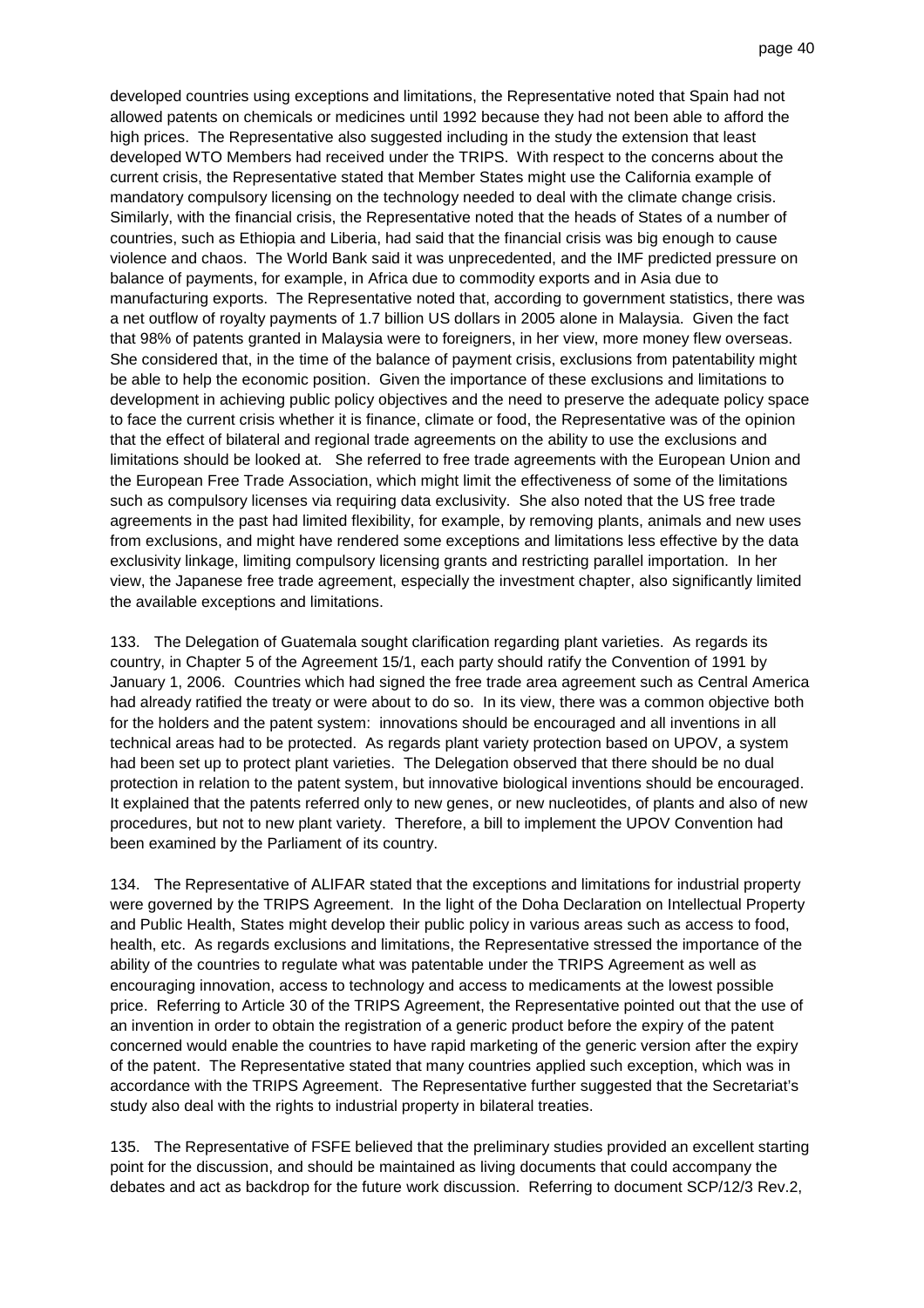the Report on the International Patent System, the Representative believed that the preliminary studies should take into account the systematic considerations in the Report. In particular, the economic rationale for the patent system should be taken into account and reflected for the considerations of document SCP/13/3. In his view, the rationale for exceptions and limitations should loosely be based on the ancient wisdom of "primum non nocere", i.e., the knowledge that actions could be more harmful than inaction, that is, inclusion of an area in the patent system could result in less innovation than its exclusion. He considered that the overarching principle for this SCP should be to maximize innovation, and that the economic rationale for patenting provided a background to understand when to avoid regulation through patents. As highlighted in document SCP/12/3 Rev.2, the economic rationale for patents was based on providing incentives in cases of market failure, disclosure of knowledge in the public domain, as well as technology transfer, commercialization, and diffusion of knowledge. The Representative therefore considered that the "three step test for inclusion in the patent system" should be based on demonstrated market failure to provide innovation, demonstrated positive disclosure from patenting, and effectiveness of the patent system in the area to disseminate knowledge. In his view, software failed all three tests. For instance, innovation in the IT industry had been dramatic before the introduction of patents, there was no disclosure value in software patents, and patents played no role in the diffusion of knowledge about software development. The Representative regretted that where the exceptions from the patent system were based on different views on patentable subject matter, such as software under Article 52 of the European Patent Convention, such exceptions were not covered by the study. Consequently, in order to provide an overview of the area covered by patents and the exceptions to that coverage, the Representative suggested that Member States mandate the Secretariat to provide an overview over the differences in patentable subject matter and reasons therefore.

136. The Representative of FFII noted that one of its main objectives was to fight software patents. While the European Parliament had given a strong signal in 2005 by rejecting the software patent directive proposal with an overwhelming majority, software patents were still being granted on a massive scale in Europe. He considered that it was a priority for the SCP to address software patentability in the framework of "subject matter exclusions", since new rules for software patents were being developed both by the EPO and by the courts in the United States of America, among others. The Representative observed that the economic benefit of software patents was very controversial, as economists had found that increased software patenting actually coincided with decreased R&D activity, a strong example of the well-known "patent paradox". He noted that even software patent proponents were worried about the legal uncertainty caused by complicated and inconsistent rules, which caused excessive transaction costs due to litigation and litigation prevention, and SMEs in the software realm could not afford the tremendous administrative burden of patents. In sum, the Representative believed that the exceptions in Article 52 EPC, Section 101 of the US Patent Act and associated case law needed due attention of the SCP and that the issue, which was not even on the non-exhaustive list of 18 issues agreed last year by the SCP, required priority.

137. The Representative of GCC stated that, according to the GCC rules, a patent application should not contradict the Islamic sharia, or what was called the Islamic jurisprudence. The Representative explained that that law was not in contradiction with exclusions regarding public order and morality in other regional and national patent systems. The Representative further clarified that patents issued by the GCC office were valid in all six Member States.

138. The Representative of MPI stated that, while recognizing the objective of the preliminary study and the intention of not deriving policy recommendations at that stage, from a technical point, it was helpful to start with a positive analysis describing the facts and then as a second step, drawing normative conclusions from the findings. He noted that, from the description of the different exclusions and exceptions, the importance of such exclusions and exceptions for the respective patent regime could not be assessed. Furthermore, he noted that a comparative analysis was difficult when the respective law regime as a whole was not taken into account. For example, if a national law did not provide exclusions from patentable subject matter, it might be due to the fact that the subject matter in question was not regarded as an invention. To avoid this problem, he considered that the